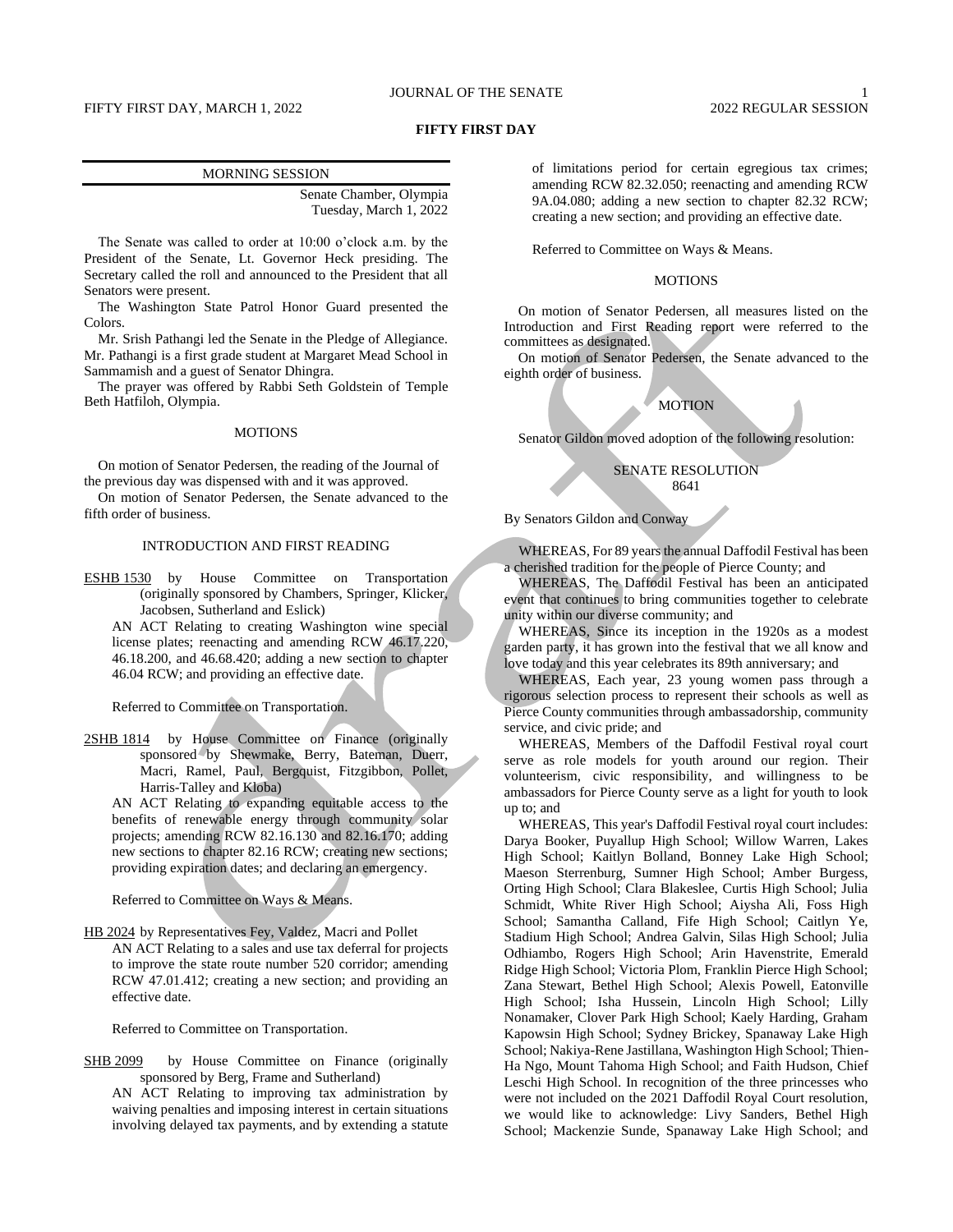Hailee Englehart, Emerald Ridge High School;

NOW, THEREFORE, BE IT RESOLVED, That the Washington State Senate recognize and honor the many contributions made to our state by the Daffodil Festival, its organizers, and its royal court for the past 89 years; and

BE IT FURTHER RESOLVED, That copies of this resolution be immediately transmitted by the Secretary of the Senate to the 2022 Daffodil Festival officers and to the 23 members of the 2022 Daffodil Festival royalty.

Senators Gildon and Conway spoke in favor of adoption of the resolution.

### MOTION

On motion of Senator Wagoner, Senator McCune was excused.

The President declared the question before the Senate to be the adoption of Senate Resolution No. 8641.

The motion by Senator Gildon carried and the resolution was adopted by voice vote.

### **MOTION**

On motion of Senator Pedersen, the Senate reverted to the seventh order of business.

# THIRD READING CONFIRMATION OF GUBERNATORIAL APPOINTMENTS

# **MOTION**

Senator Nguyen moved that Allen W. Heyward, Senate Gubernatorial Appointment No. 9358, be confirmed as a member of the Public Disclosure Commission.

Senators Nguyen and Padden spoke in favor of passage of the motion.

### APPOINTMENT OF ALLEN W. HEYWARD

The President declared the question before the Senate to be the confirmation of Allen W. Heyward, Senate Gubernatorial Appointment No. 9358, as a member of the Public Disclosure Commission.

The Secretary called the roll on the confirmation of Allen W. Heyward, Senate Gubernatorial Appointment No. 9358, as a member of the Public Disclosure Commission and the appointment was confirmed by the following vote: Yeas, 45; Nays, 0; Absent, 3; Excused, 1.

Voting yea: Senators Billig, Braun, Brown, Carlyle, Cleveland, Conway, Das, Dhingra, Dozier, Fortunato, Frockt, Gildon, Hasegawa, Hawkins, Holy, Honeyford, Hunt, Keiser, King, Kuderer, Liias, Lovelett, Lovick, Mullet, Muzzall, Nguyen, Nobles, Padden, Pedersen, Randall, Rivers, Saldaña, Salomon, Schoesler, Sefzik, Sheldon, Short, Stanford, Trudeau, Wagoner, Warnick, Wellman, Wilson, C., Wilson, J. and Wilson, L.

Absent: Senators Robinson, Rolfes and Van De Wege Excused: Senator McCune

Allen W. Heyward, Senate Gubernatorial Appointment No. 9358, having received the constitutional majority was declared confirmed as a member of the Public Disclosure Commission.

# THIRD READING CONFIRMATION OF GUBERNATORIAL APPOINTMENTS

# MOTION

Senator Randall moved that Rozanne E. Garman, Senate Gubernatorial Appointment No. 9345, be confirmed as a member of the South Puget Sound Community College Board of Trustees.

Senators Randall and Holy spoke in favor of passage of the motion.

# APPOINTMENT OF ROZANNE E. GARMAN

The President declared the question before the Senate to be the confirmation of Rozanne E. Garman, Senate Gubernatorial Appointment No. 9345, as a member of the South Puget Sound Community College Board of Trustees.

The Secretary called the roll on the confirmation of Rozanne E. Garman, Senate Gubernatorial Appointment No. 9345, as a member of the South Puget Sound Community College Board of Trustees and the appointment was confirmed by the following vote: Yeas, 47; Nays, 0; Absent, 1; Excused, 1.

Voting yea: Senators Billig, Braun, Brown, Carlyle, Cleveland, Conway, Das, Dhingra, Dozier, Fortunato, Frockt, Gildon, Hasegawa, Hawkins, Holy, Honeyford, Hunt, Keiser, King, Kuderer, Liias, Lovelett, Lovick, Mullet, Muzzall, Nguyen, Nobles, Padden, Pedersen, Randall, Rivers, Robinson, Rolfes, Saldaña, Salomon, Schoesler, Sefzik, Sheldon, Short, Stanford, Trudeau, Wagoner, Warnick, Wellman, Wilson, C., Wilson, J. and Wilson, L.

Absent: Senator Van De Wege Excused: Senator McCune

Rozanne E. Garman, Senate Gubernatorial Appointment No. 9345, having received the constitutional majority was declared confirmed as a member of the South Puget Sound Community College Board of Trustees.

# MOTION

On motion of Senator Pedersen, the Senate reverted to the sixth order of business.

# SECOND READING

HOUSE BILL NO. 1122, by Representatives Lovick, Klippert, Ryu, Goodman, MacEwen and Orwall

Concerning the retirement age for state guard members.

The measure was read the second time.

# MOTION

On motion of Senator Lovick, the rules were suspended, House Bill No. 1122 was advanced to third reading, the second reading considered the third and the bill was placed on final passage. Senator Lovick spoke in favor of passage of the bill.

The President declared the question before the Senate to be the final passage of House Bill No. 1122.

### ROLL CALL

The Secretary called the roll on the final passage of House Bill No. 1122 and the bill passed the Senate by the following vote: Yeas, 47; Nays, 0; Absent, 1; Excused, 1.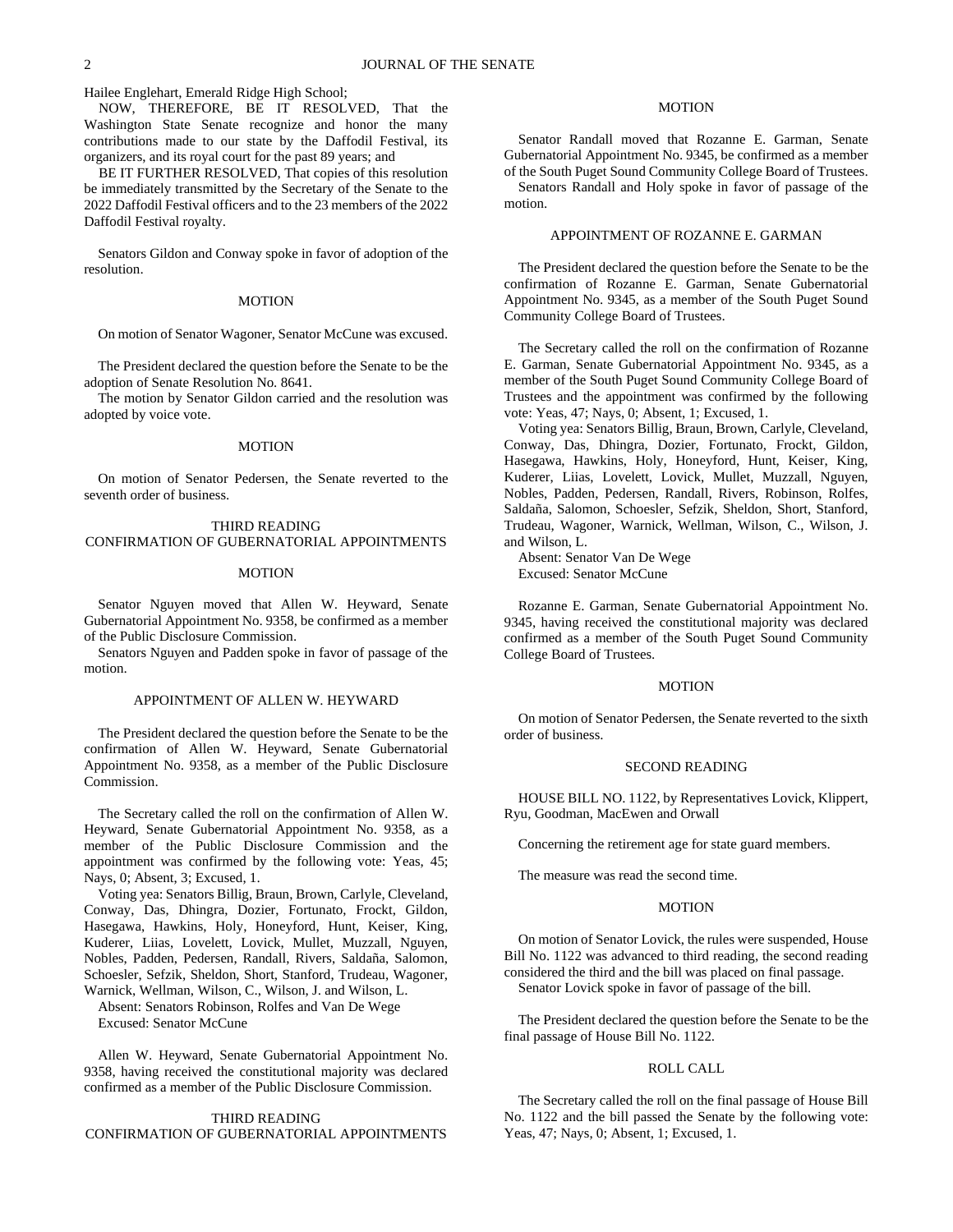Voting yea: Senators Billig, Braun, Brown, Carlyle, Cleveland, Conway, Das, Dhingra, Dozier, Fortunato, Frockt, Gildon, Hasegawa, Hawkins, Holy, Honeyford, Hunt, Keiser, King, Kuderer, Liias, Lovelett, Lovick, Mullet, Muzzall, Nguyen, Nobles, Padden, Pedersen, Randall, Rivers, Robinson, Rolfes, Saldaña, Salomon, Schoesler, Sefzik, Sheldon, Short, Stanford, Trudeau, Wagoner, Warnick, Wellman, Wilson, C., Wilson, J. and Wilson, L.

Absent: Senator Van De Wege Excused: Senator McCune

HOUSE BILL NO. 1122, having received the constitutional majority, was declared passed. There being no objection, the title of the bill was ordered to stand as the title of the act.

### PARLIAMENTARY INQUIRY

Senator Padden: "My point of inquiry is a point of information and I confess, Mr. President, I apologize, I was the senator you were speaking about here. But I did wonder, Mr. President, how a senator in our chamber could be a sponsor of a bill in the other chamber and still speak on it in this chamber?"

#### REPLY BY THE PRESIDENT

President Heck: "Asked and answered."

### MOTION

On motion of Senator Randall, Senator Van De Wege was excused.

### SECOND READING

ENGROSSED HOUSE BILL NO. 1165, by Representatives Ryu, Vick, Santos, Hoff and Harris-Talley

Concerning the Washington credit union act.

The measure was read the second time.

#### MOTION

On motion of Senator Mullet, the rules were suspended, Engrossed House Bill No. 1165 was advanced to third reading, the second reading considered the third and the bill was placed on final passage.

Senators Mullet and Dozier spoke in favor of passage of the bill.

The President declared the question before the Senate to be the final passage of Engrossed House Bill No. 1165.

#### ROLL CALL

The Secretary called the roll on the final passage of Engrossed House Bill No. 1165 and the bill passed the Senate by the following vote: Yeas, 43; Nays, 5; Absent, 0; Excused, 1.

Voting yea: Senators Billig, Braun, Brown, Carlyle, Cleveland, Conway, Das, Dhingra, Dozier, Fortunato, Frockt, Hasegawa, Hawkins, Holy, Hunt, Keiser, Kuderer, Liias, Lovelett, Lovick, Mullet, Muzzall, Nguyen, Nobles, Padden, Pedersen, Randall, Rivers, Robinson, Rolfes, Saldaña, Salomon, Sefzik, Sheldon, Short, Stanford, Trudeau, Van De Wege, Wagoner, Wellman, Wilson, C., Wilson, J. and Wilson, L.

Voting nay: Senators Gildon, Honeyford, King, Schoesler and

Warnick

Excused: Senator McCune

ENGROSSED HOUSE BILL NO. 1165, having received the constitutional majority, was declared passed. There being no objection, the title of the bill was ordered to stand as the title of the act.

# SIGNED BY THE PRESIDENT

Pursuant to Article 2, Section 32 of the State Constitution and Senate Rule 1(5), the President announced the signing of and thereupon did sign in open session:

> SUBSTITUTE SENATE BILL NO. 5252, SUBSTITUTE SENATE BILL NO. 5546, and SUBSTITUTE SENATE BILL NO. 5564.

### SECOND READING

HOUSE BILL NO. 1612, by Representatives Sells, Berry, Wicks, Simmons and Harris-Talley

Making technical cross-reference corrections in statutes governing unemployment insurance.

The measure was read the second time.

### MOTION

On motion of Senator Keiser, the rules were suspended, House Bill No. 1612 was advanced to third reading, the second reading considered the third and the bill was placed on final passage.

Senators Keiser and King spoke in favor of passage of the bill.

The President declared the question before the Senate to be the final passage of House Bill No. 1612.

### ROLL CALL

The Secretary called the roll on the final passage of House Bill No. 1612 and the bill passed the Senate by the following vote: Yeas, 48; Nays, 0; Absent, 0; Excused, 1.

Voting yea: Senators Billig, Braun, Brown, Carlyle, Cleveland, Conway, Das, Dhingra, Dozier, Fortunato, Frockt, Gildon, Hasegawa, Hawkins, Holy, Honeyford, Hunt, Keiser, King, Kuderer, Liias, Lovelett, Lovick, Mullet, Muzzall, Nguyen, Nobles, Padden, Pedersen, Randall, Rivers, Robinson, Rolfes, Saldaña, Salomon, Schoesler, Sefzik, Sheldon, Short, Stanford, Trudeau, Van De Wege, Wagoner, Warnick, Wellman, Wilson, C., Wilson, J. and Wilson, L.

Excused: Senator McCune

HOUSE BILL NO. 1612, having received the constitutional majority, was declared passed. There being no objection, the title of the bill was ordered to stand as the title of the act.

#### SECOND READING

SUBSTITUTE HOUSE BILL NO. 1794, by House Committee on Labor & Workplace Standards (originally sponsored by Hoff, Sells, Berry, Sutherland, Wylie, Simmons, Pollet and Young)

Requiring an employer to reimburse employee fees when a paycheck is dishonored by nonacceptance or nonpayment.

The measure was read the second time.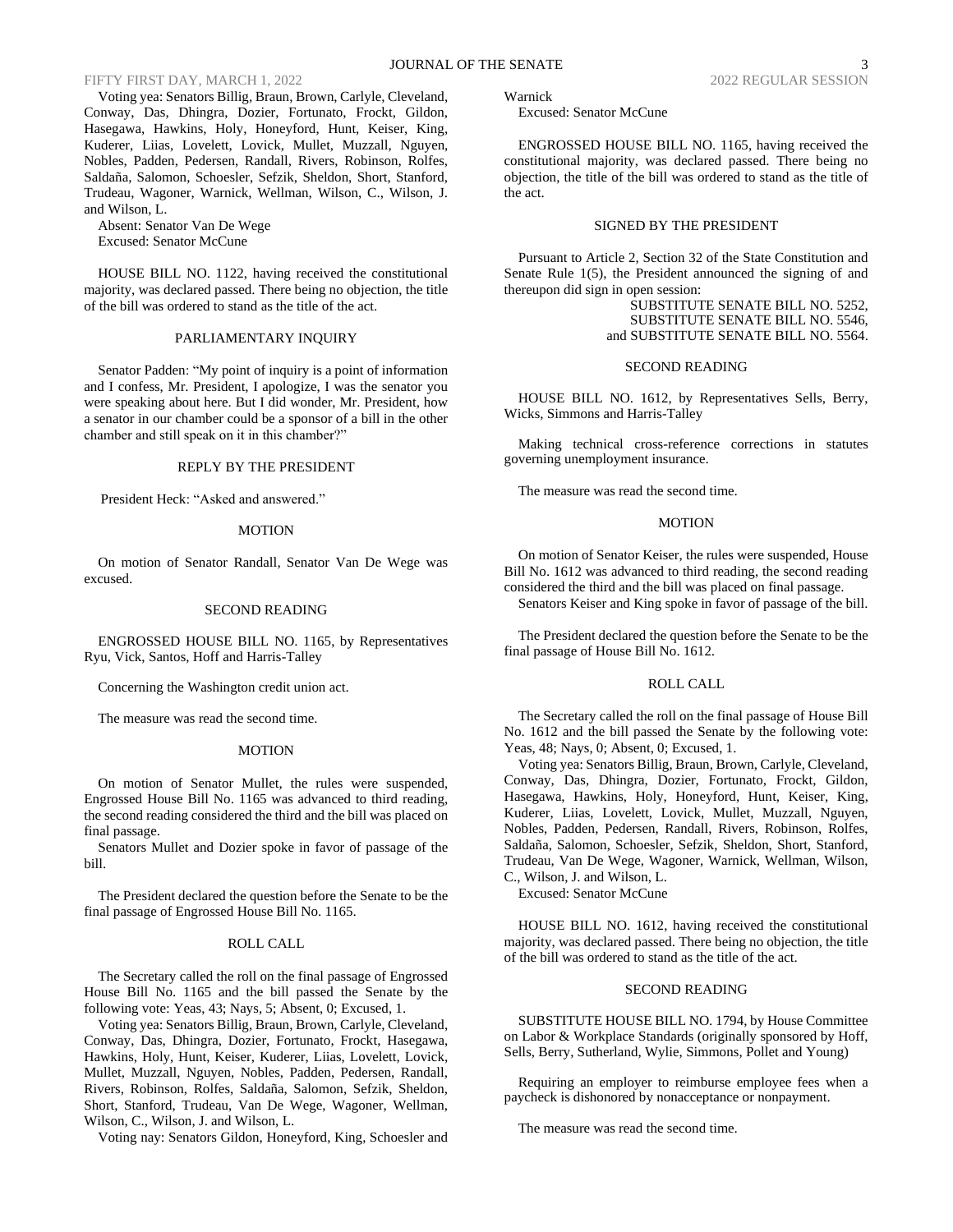### MOTION

On motion of Senator Keiser, the rules were suspended, Substitute House Bill No. 1794 was advanced to third reading, the second reading considered the third and the bill was placed on final passage.

Senators Keiser and King spoke in favor of passage of the bill.

The President declared the question before the Senate to be the final passage of Substitute House Bill No. 1794.

#### ROLL CALL

The Secretary called the roll on the final passage of Substitute House Bill No. 1794 and the bill passed the Senate by the following vote: Yeas, 48; Nays, 0; Absent, 0; Excused, 1.

Voting yea: Senators Billig, Braun, Brown, Carlyle, Cleveland, Conway, Das, Dhingra, Dozier, Fortunato, Frockt, Gildon, Hasegawa, Hawkins, Holy, Honeyford, Hunt, Keiser, King, Kuderer, Liias, Lovelett, Lovick, Mullet, Muzzall, Nguyen, Nobles, Padden, Pedersen, Randall, Rivers, Robinson, Rolfes, Saldaña, Salomon, Schoesler, Sefzik, Sheldon, Short, Stanford, Trudeau, Van De Wege, Wagoner, Warnick, Wellman, Wilson, C., Wilson, J. and Wilson, L.

Excused: Senator McCune

SUBSTITUTE HOUSE BILL NO. 1794, having received the constitutional majority, was declared passed. There being no objection, the title of the bill was ordered to stand as the title of the act.

# SECOND READING

HOUSE BILL NO. 1834, by Representatives Callan, Rude, Johnson, J., Davis, Macri, Ramos, Rule, Santos, Senn, Paul, Simmons, Bergquist, Thai, Stonier, Riccelli, Frame and Harris-Talley

Concerning student excused absences for mental health reasons.

The measure was read the second time.

### MOTION

On motion of Senator Wellman, the rules were suspended, House Bill No. 1834 was advanced to third reading, the second reading considered the third and the bill was placed on final passage.

Senators Wellman and Hawkins spoke in favor of passage of the bill.

The President declared the question before the Senate to be the final passage of House Bill No. 1834.

### ROLL CALL

The Secretary called the roll on the final passage of House Bill No. 1834 and the bill passed the Senate by the following vote: Yeas, 48; Nays, 0; Absent, 0; Excused, 1.

Voting yea: Senators Billig, Braun, Brown, Carlyle, Cleveland, Conway, Das, Dhingra, Dozier, Fortunato, Frockt, Gildon, Hasegawa, Hawkins, Holy, Honeyford, Hunt, Keiser, King, Kuderer, Liias, Lovelett, Lovick, Mullet, Muzzall, Nguyen, Nobles, Padden, Pedersen, Randall, Rivers, Robinson, Rolfes,

Saldaña, Salomon, Schoesler, Sefzik, Sheldon, Short, Stanford, Trudeau, Van De Wege, Wagoner, Warnick, Wellman, Wilson, C., Wilson, J. and Wilson, L.

Excused: Senator McCune

HOUSE BILL NO. 1834, having received the constitutional majority, was declared passed. There being no objection, the title of the bill was ordered to stand as the title of the act.

#### SECOND READING

HOUSE BILL NO. 1785, by Representatives Fey, Barkis, Goodman, Robertson, Rule, Sullivan, Paul and Riccelli

Concerning the minimum monthly salary paid to Washington state patrol troopers and sergeants.

The measure was read the second time.

#### MOTION

Senator Liias moved that the following committee striking amendment by the Committee on Transportation be adopted:

Strike everything after the enacting clause and insert the following:

"**Sec. 1.** RCW 43.43.380 and 2018 c 140 s 1 are each amended to read as follows:

(1)(a) The minimum monthly salary paid to state patrol troopers and sergeants must be competitive with law enforcement agencies within the boundaries of the state of Washington, guided by the results of a survey undertaken in the collective bargaining process during each biennium. ((The salary levels must be guided by the average of compensation paid to the corresponding rank from the Seattle police department, King county sheriff's office, Tacoma police department, Snohomish county sheriff's office, Spokane police department, and Vancouver police department.)) Compensation must be calculated using base salary, premium pay (a pay received by more than a majority of employees), education pay, and longevity pay. The compensation comparison data is based on the Washington state patrol and the law enforcement agencies listed in this section. Increases  $((\text{in}))$  for sergeants will be extended to the salary levels for captains and lieutenants ((that are collectively bargained must be proportionate to the)) through the collective bargaining process to ensure proportionality of increases ((in salaries for troopers and sergeants as a result of the survey described in this section)).

(b)(i) Until July 1, 2028, the comparisons for determining competitiveness with other law enforcement agency salary levels must be guided by the average of compensation paid to the corresponding rank from the Seattle police department, King county sheriff's office, Tacoma police department, Snohomish county sheriff's office, Spokane police department, and Vancouver police department.

(ii) Beginning July 1, 2028, the comparisons for determining competitiveness with other law enforcement agency salary levels must be guided by the average of compensation paid to the corresponding rank from the Seattle police department, King county sheriff's office, Tacoma police department, Snohomish county sheriff's office, Spokane police department, and Vancouver police department, unless the office of financial management determines that one or more agencies should be replaced in this comparison with another law enforcement agency pursuant to the periodic evaluation process specified in (b)(iii) of this subsection.

(iii) By January 1, 2028, and each decade thereafter, the office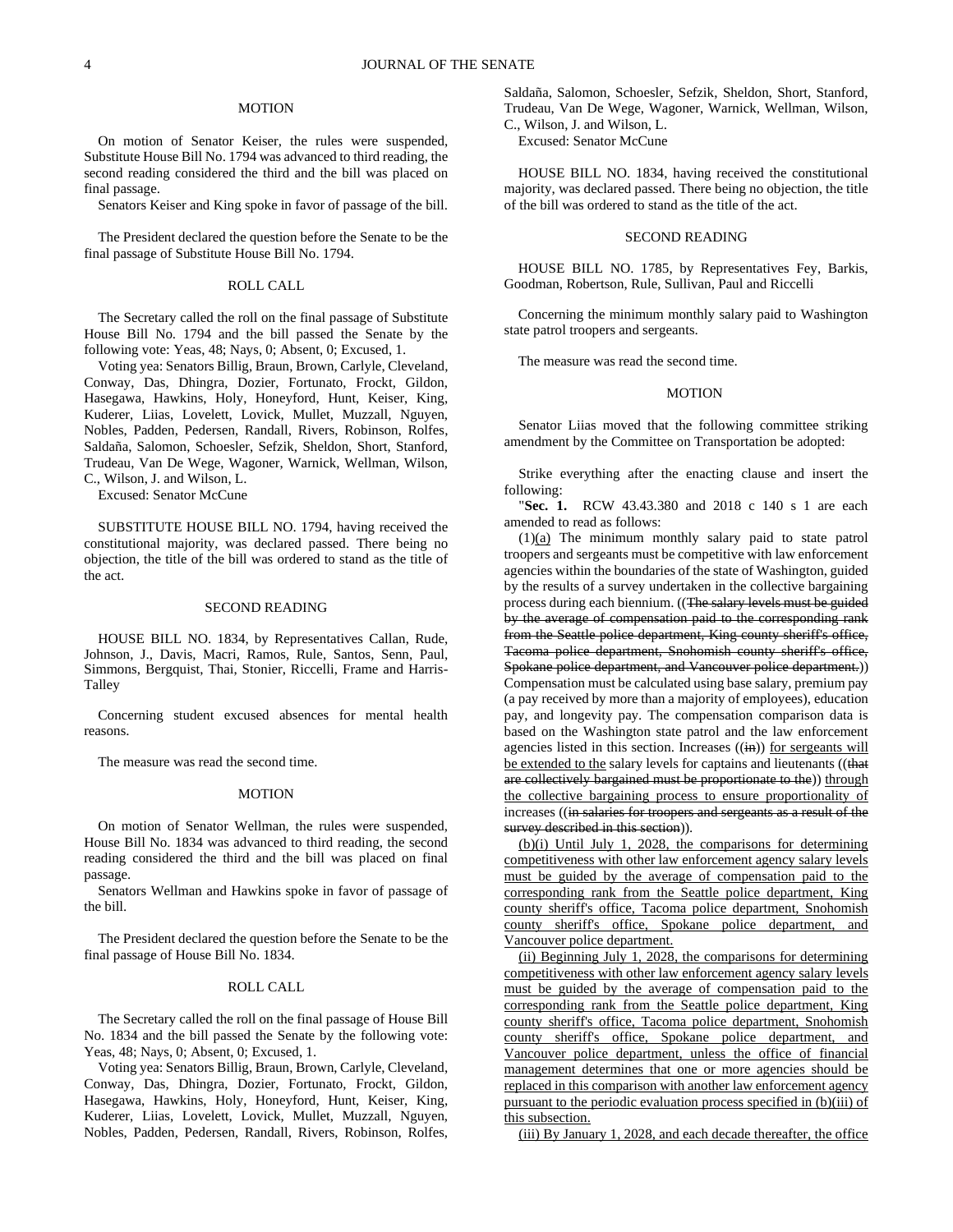# FIFTY FIRST DAY, MARCH 1, 2022

of financial management must conduct an evaluation of the six agencies that are relevant for comparison to ensure state patrol troopers and sergeant salary levels are competitive with other law enforcement agencies within the boundaries of the state of Washington. If the office of financial management determines that one or more agencies specified in (b)(ii) of this subsection should be replaced in this comparison with a different law enforcement agency that is more relevant to ensure salary competitiveness, the office of financial management may utilize that revised compensation comparison data in the survey undertaken in the collective bargaining process during each biennium.

(2) By December 1, 2024, as part of the salary survey required in this section, the office of financial management must report to the governor and transportation committees of the legislature on the efficacy of Washington state patrol recruitment and retention efforts. Using the results of the 2016 salary survey as the baseline data, the report must include an analysis of voluntary resignations of state patrol troopers and sergeants and a comparison of state patrol academy class sizes and trooper graduations.

 $(((3)$  This section expires June 30, 2025.))

**Sec. 2.** RCW 41.56.475 and 2008 c 149 s 1 are each amended to read as follows:

In addition to the classes of employees listed in RCW  $41.56.030((\frac{7}{7}))$  (14), the provisions of RCW 41.56.430 through 41.56.452 and 41.56.470, 41.56.480, and 41.56.490 also apply to Washington state patrol officers appointed under RCW 43.43.020 as provided in this section, subject to the following:

(1) Within  $((\text{ten}))$  10 working days after the first Monday in September of every odd-numbered year, the state's bargaining representative and the bargaining representative for the appropriate bargaining unit shall attempt to agree on an interest arbitration panel consisting of three members to be used if the parties are not successful in negotiating a comprehensive collective bargaining agreement. Each party shall name one person to serve as its arbitrator on the arbitration panel. The two members so appointed shall meet within seven days following the appointment of the later appointed member to attempt to choose a third member to act as the neutral chair of the arbitration panel. Upon the failure of the arbitrators to select a neutral chair within seven days, the two appointed members shall use one of the two following options in the appointment of the third member, who shall act as chair of the panel: (a) By mutual consent, the two appointed members may jointly request the commission to, and the commission shall, appoint a third member within two days of such a request. Costs of each party's appointee shall be borne by each party respectively; other costs of the arbitration proceedings shall be borne by the commission; or (b) either party may apply to the commission, the federal mediation and conciliation service, or the American arbitration association to provide a list of five qualified arbitrators from which the neutral chair shall be chosen. Each party shall pay the fees and expenses of its arbitrator, and the fees and expenses of the neutral chair shall be shared equally between the parties. Immediately upon selecting an interest arbitration panel, the parties shall cooperate to reserve dates with the arbitration panel for potential arbitration between August 1st and September 15th of the following even-numbered year. The parties shall also prepare a schedule of at least five negotiation dates for the following year, absent an agreement to the contrary. The parties shall execute a written agreement before November 1st of each odd-numbered year setting forth the names of the members of the arbitration panel and the dates reserved for bargaining and arbitration. This subsection imposes minimum obligations only and is not intended to define or limit a party's full, good faith bargaining obligation under other sections of this chapter.

(2) The mediator or arbitration panel may consider only matters that are subject to bargaining under RCW 41.56.473.

(3) The decision of an arbitration panel is not binding on the legislature and, if the legislature does not approve the funds necessary to implement provisions pertaining to wages and wagerelated matters of an arbitrated collective bargaining agreement, is not binding on the state or the Washington state patrol.

(4) In making its determination, the arbitration panel shall be mindful of the legislative purpose enumerated in RCW 41.56.430 and, as additional standards or guidelines to aid it in reaching a decision, shall take into consideration the following factors:

(a) The constitutional and statutory authority of the employer; (b) Stipulations of the parties;

(c) Comparison of the hours and conditions of employment of personnel involved in the proceedings with the hours and conditions of employment of ((like personnel of)) like employers of similar size ((on the west coast of the United States)) identified in RCW 43.43.380;

(d) Changes in any of the foregoing circumstances during the pendency of the proceedings; and

(e) Such other factors, not confined to the foregoing, which are normally or traditionally taken into consideration in the determination of matters that are subject to bargaining under RCW 41.56.473."

On page 1, line 2 of the title, after "sergeants;" strike the remainder of the title and insert "and amending RCW 43.43.380 and 41.56.475."

The President declared the question before the Senate to be the adoption of the committee striking amendment by the Committee on Transportation to House Bill No. 1785.

The motion by Senator Liias carried and the committee striking amendment was adopted by voice vote.

### MOTION

On motion of Senator Liias, the rules were suspended, House Bill No. 1785 was advanced to third reading, the second reading considered the third and the bill was placed on final passage.

Senators Liias and King spoke in favor of passage of the bill.

The President declared the question before the Senate to be the final passage of House Bill No. 1785.

# ROLL CALL

The Secretary called the roll on the final passage of House Bill No. 1785 and the bill passed the Senate by the following vote: Yeas, 48; Nays, 0; Absent, 0; Excused, 1.

Voting yea: Senators Billig, Braun, Brown, Carlyle, Cleveland, Conway, Das, Dhingra, Dozier, Fortunato, Frockt, Gildon, Hasegawa, Hawkins, Holy, Honeyford, Hunt, Keiser, King, Kuderer, Liias, Lovelett, Lovick, Mullet, Muzzall, Nguyen, Nobles, Padden, Pedersen, Randall, Rivers, Robinson, Rolfes, Saldaña, Salomon, Schoesler, Sefzik, Sheldon, Short, Stanford, Trudeau, Van De Wege, Wagoner, Warnick, Wellman, Wilson, C., Wilson, J. and Wilson, L.

Excused: Senator McCune

HOUSE BILL NO. 1785, having received the constitutional majority, was declared passed. There being no objection, the title of the bill was ordered to stand as the title of the act.

# **MOTION**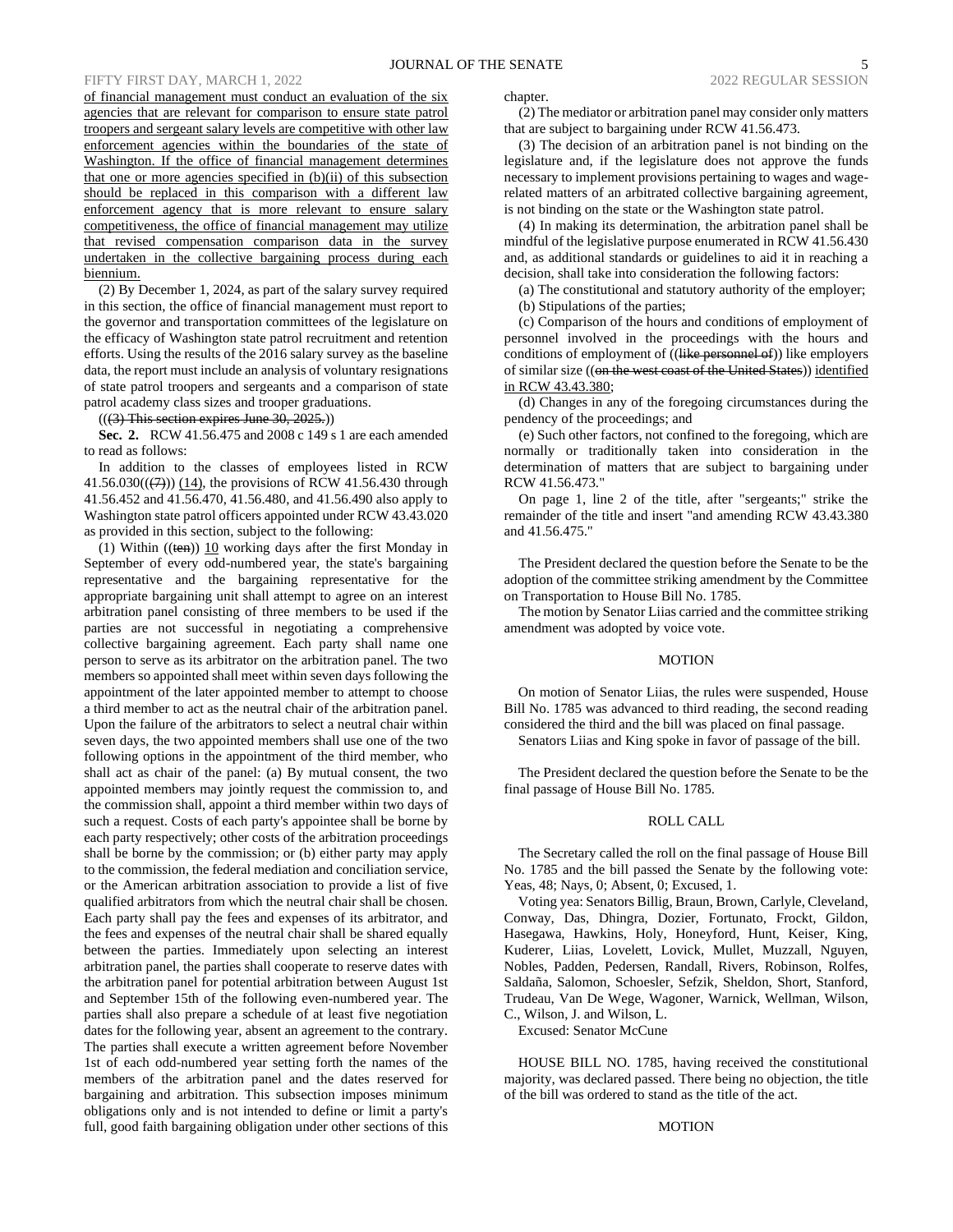At 10:45 a.m., on motion of Senator Pedersen, the Senate was declared to be at ease subject to the call of the President.

Senator Hasegawa announced a meeting of the Democratic Caucus.

Senator Warnick announced a meeting of the Republican Party.

### AFTERNOON SESSION

The Senate was called to order at 1:47 p.m. by President Heck.

#### **MOTION**

On motion of Senator Pedersen, the Senate advanced to the seventh order of business.

# THIRD READING

# CONFIRMATION OF GUBERNATORIAL APPOINTMENTS

# MOTION

Senator Randall moved that Sharonne A. Navas, Senate Gubernatorial Appointment No. 9019, be confirmed as a member of the Green River College Board of Trustees.

Senators Randall and Holy spoke in favor of passage of the motion.

# APPOINTMENT OF SHARONNE A. NAVAS

The President declared the question before the Senate to be the confirmation of Sharonne A. Navas, Senate Gubernatorial Appointment No. 9019, as a member of the Green River College Board of Trustees.

The Secretary called the roll on the confirmation of Sharonne A. Navas, Senate Gubernatorial Appointment No. 9019, as a member of the Green River College Board of Trustees and the appointment was confirmed by the following vote: Yeas, 49; Nays, 0; Absent, 0; Excused, 0.

Voting yea: Senators Billig, Braun, Brown, Carlyle, Cleveland, Conway, Das, Dhingra, Dozier, Fortunato, Frockt, Gildon, Hasegawa, Hawkins, Holy, Honeyford, Hunt, Keiser, King, Kuderer, Liias, Lovelett, Lovick, McCune, Mullet, Muzzall, Nguyen, Nobles, Padden, Pedersen, Randall, Rivers, Robinson, Rolfes, Saldaña, Salomon, Schoesler, Sefzik, Sheldon, Short, Stanford, Trudeau, Van De Wege, Wagoner, Warnick, Wellman, Wilson, C., Wilson, J. and Wilson, L.

Sharonne A. Navas, Senate Gubernatorial Appointment No. 9019, having received the constitutional majority was declared confirmed as a member of the Green River College Board of Trustees.

# THIRD READING

CONFIRMATION OF GUBERNATORIAL APPOINTMENTS

### MOTION

Senator Rolfes moved that Claire Hesselholt, Senate Gubernatorial Appointment No. 9289, be confirmed as a member of the Board of Tax Appeals.

Senator Rolfes spoke in favor of the motion.

### APPOINTMENT OF CLAIRE HESSELHOLT

The President declared the question before the Senate to be the confirmation of Claire Hesselholt, Senate Gubernatorial Appointment No. 9289, as a member of the Board of Tax Appeals.

The Secretary called the roll on the confirmation of Claire Hesselholt, Senate Gubernatorial Appointment No. 9289, as a member of the Board of Tax Appeals and the appointment was confirmed by the following vote: Yeas, 48; Nays, 1; Absent, 0; Excused, 0.

Voting yea: Senators Billig, Braun, Brown, Carlyle, Cleveland, Conway, Das, Dhingra, Dozier, Fortunato, Frockt, Gildon, Hasegawa, Hawkins, Holy, Honeyford, Hunt, Keiser, King, Kuderer, Liias, Lovelett, Lovick, McCune, Mullet, Muzzall, Nguyen, Nobles, Padden, Pedersen, Randall, Rivers, Robinson, Rolfes, Saldaña, Salomon, Sefzik, Sheldon, Short, Stanford, Trudeau, Van De Wege, Wagoner, Warnick, Wellman, Wilson, C., Wilson, J. and Wilson, L.

Voting nay: Senator Schoesler

Claire Hesselholt, Senate Gubernatorial Appointment No. 9289, having received the constitutional majority was declared confirmed as a member of the Board of Tax Appeals.

### **MOTION**

On motion of Senator Pedersen, the Senate reverted to the fourth order of business.

### MESSAGE FROM THE HOUSE

March 1, 2022

MR. PRESIDENT:

MR. PRESIDENT:

The Speaker has signed:

SUBSTITUTE HOUSE BILL NO. 1286, HOUSE BILL NO. 1719, SUBSTITUTE HOUSE BILL NO. 1735, HOUSE BILL NO. 1798,

SUBSTITUTE HOUSE BILL NO. 1878,

HOUSE BILL NO. 1899,

and the same are herewith transmitted. MELISSA PALMER, Deputy Chief Clerk

March 1, 2022

The Speaker has signed: SUBSTITUTE SENATE BILL NO. 5252, SUBSTITUTE SENATE BILL NO. 5546, SUBSTITUTE SENATE BILL NO. 5564, and the same are herewith transmitted. MELISSA PALMER, Deputy Chief Clerk

#### MOTION

On motion of Senator Pedersen, the Senate advanced to the sixth order of business.

# SECOND READING

HOUSE BILL NO. 1894, by Representatives Harris-Talley, Frame, Leavitt, Simmons, Johnson, J., Goodman, Walen, Dolan, Ryu, Taylor, Fey, Fitzgibbon, Davis, Bateman, Macri, Valdez and Pollet

Concerning the period for juvenile diversion agreements.

The measure was read the second time.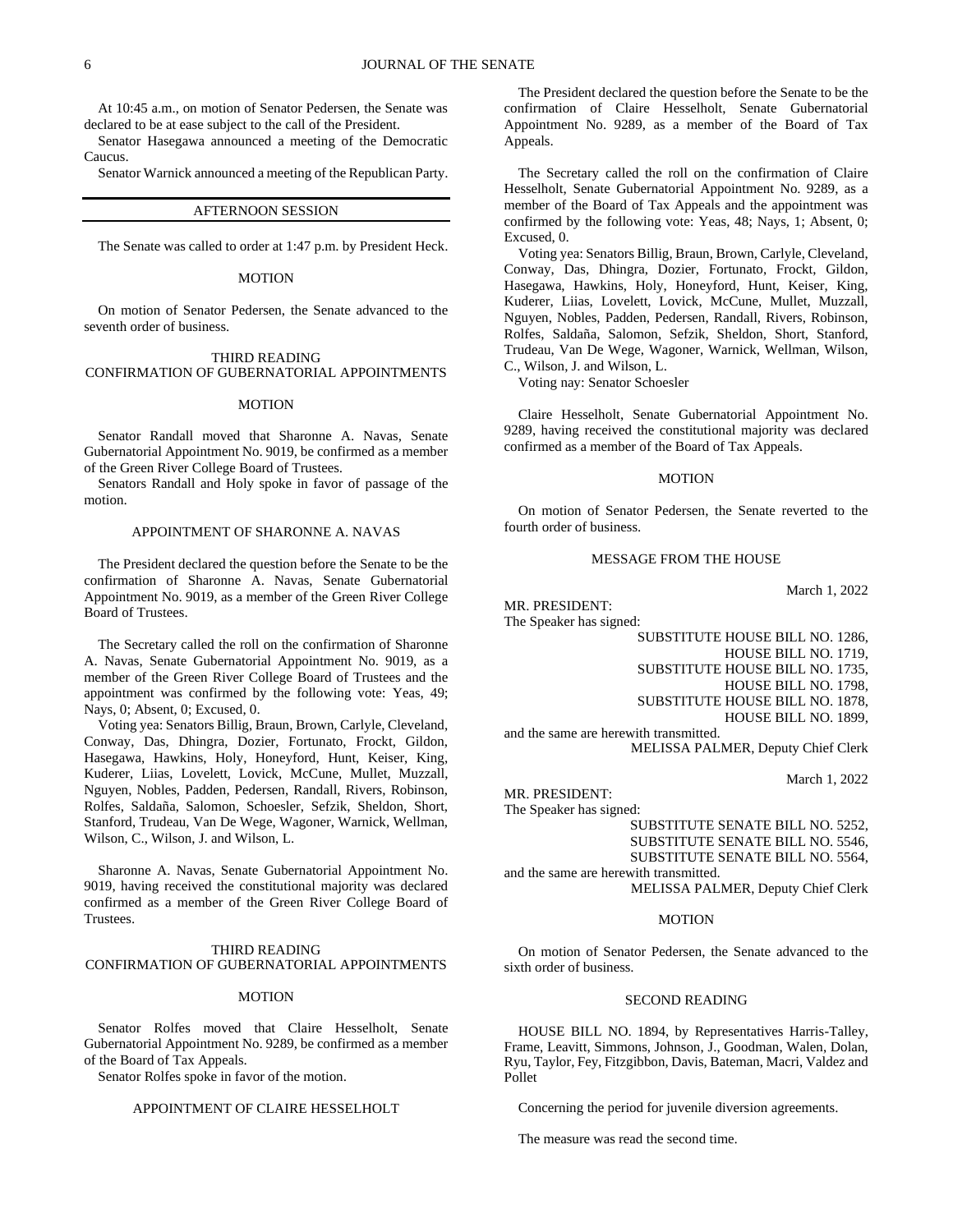# MOTION

On motion of Senator Wilson, C., the rules were suspended, House Bill No. 1894 was advanced to third reading, the second reading considered the third and the bill was placed on final passage.

Senators Wilson, C. and Gildon spoke in favor of passage of the bill.

The President declared the question before the Senate to be the final passage of House Bill No. 1894.

# ROLL CALL

The Secretary called the roll on the final passage of House Bill No. 1894 and the bill passed the Senate by the following vote: Yeas, 49; Nays, 0; Absent, 0; Excused, 0.

Voting yea: Senators Billig, Braun, Brown, Carlyle, Cleveland, Conway, Das, Dhingra, Dozier, Fortunato, Frockt, Gildon, Hasegawa, Hawkins, Holy, Honeyford, Hunt, Keiser, King, Kuderer, Liias, Lovelett, Lovick, McCune, Mullet, Muzzall, Nguyen, Nobles, Padden, Pedersen, Randall, Rivers, Robinson, Rolfes, Saldaña, Salomon, Schoesler, Sefzik, Sheldon, Short, Stanford, Trudeau, Van De Wege, Wagoner, Warnick, Wellman, Wilson, C., Wilson, J. and Wilson, L.

HOUSE BILL NO. 1894, having received the constitutional majority, was declared passed. There being no objection, the title of the bill was ordered to stand as the title of the act.

#### SIGNED BY THE PRESIDENT

Pursuant to Article 2, Section 32 of the State Constitution and Senate Rule 1(5), the President announced the signing of and thereupon did sign in open session:

SUBSTITUTE HOUSE BILL NO. 1286, HOUSE BILL NO. 1719, SUBSTITUTE HOUSE BILL NO. 1735, HOUSE BILL NO. 1798, SUBSTITUTE HOUSE BILL NO. 1878, and HOUSE BILL NO. 1899.

#### SECOND READING

HOUSE BILL NO. 2061, by Representatives Ormsby, Santos, Valdez, Morgan, Chopp, Pollet, Harris-Talley, Bergquist and Lekanoff

Adding permanently affordable housing to the definition of public improvements.

The measure was read the second time.

### **MOTION**

On motion of Senator Kuderer, the rules were suspended, House Bill No. 2061 was advanced to third reading, the second reading considered the third and the bill was placed on final passage.

Senators Kuderer and Fortunato spoke in favor of passage of the bill.

The President declared the question before the Senate to be the final passage of House Bill No. 2061.

The Secretary called the roll on the final passage of House Bill No. 2061 and the bill passed the Senate by the following vote: Yeas, 35; Nays, 14; Absent, 0; Excused, 0.

Voting yea: Senators Billig, Carlyle, Cleveland, Conway, Das, Dhingra, Fortunato, Frockt, Gildon, Hasegawa, Hunt, Keiser, Kuderer, Liias, Lovelett, Lovick, Mullet, Muzzall, Nguyen, Nobles, Pedersen, Randall, Rivers, Robinson, Rolfes, Saldaña, Salomon, Sefzik, Sheldon, Stanford, Trudeau, Van De Wege, Warnick, Wellman and Wilson, C.

Voting nay: Senators Braun, Brown, Dozier, Hawkins, Holy, Honeyford, King, McCune, Padden, Schoesler, Short, Wagoner, Wilson, J. and Wilson, L.

HOUSE BILL NO. 2061, having received the constitutional majority, was declared passed. There being no objection, the title of the bill was ordered to stand as the title of the act.

### **MOTION**

### SECOND READING

ENGROSSED HOUSE BILL NO. 1851, by Representatives Thai, Macri, Fitzgibbon, Bateman, Berry, Cody, Duerr, Peterson, Ramel, Santos, Senn, Simmons, Chopp, Slatter, Bergquist, Valdez, Pollet, Taylor, Ormsby and Harris-Talley

Preserving a pregnant individual's ability to access abortion care.

The measure was read the second time.

### MOTION

Senator Cleveland moved that the following committee striking amendment by the Committee on Health & Long Term Care be adopted:

Strike everything after the enacting clause and insert the following:

"NEW SECTION. Sec. 1. The legislature affirms that:

(1) It is the longstanding public policy of this state to promote access to affordable, high quality sexual and reproductive health care, including abortion care, without unnecessary burdens or restrictions on patients or providers. In 1970 Washington was one of the first states to decriminalize abortion before Roe v. Wade; and in 1991 the people of Washington passed Initiative Measure 120, the reproductive privacy act, further protecting access to abortion services;

(2) It has been 30 years since the passage of the reproductive privacy act. It is time that we modernize and update the language to reflect current medical practice;

(3) In 2004 and 2019, respectively, Washington attorneys general Christine Gregoire and Robert W. Ferguson issued opinions clarifying that Washington state law allows certain qualified advanced practice clinicians to provide early in-clinic and medication abortion care and recommended that Washington statutes be updated to provide further clarity;

(4) Although the abortion rights movement has historically centered on women in our advocacy, that must no longer be the case and it is critical that we recognize that transgender, nonbinary, and gender expansive people also get pregnant and require abortion care. Washington's law should reflect the most inclusive understanding of who needs abortions and be updated with gender neutral language. All people deserve access to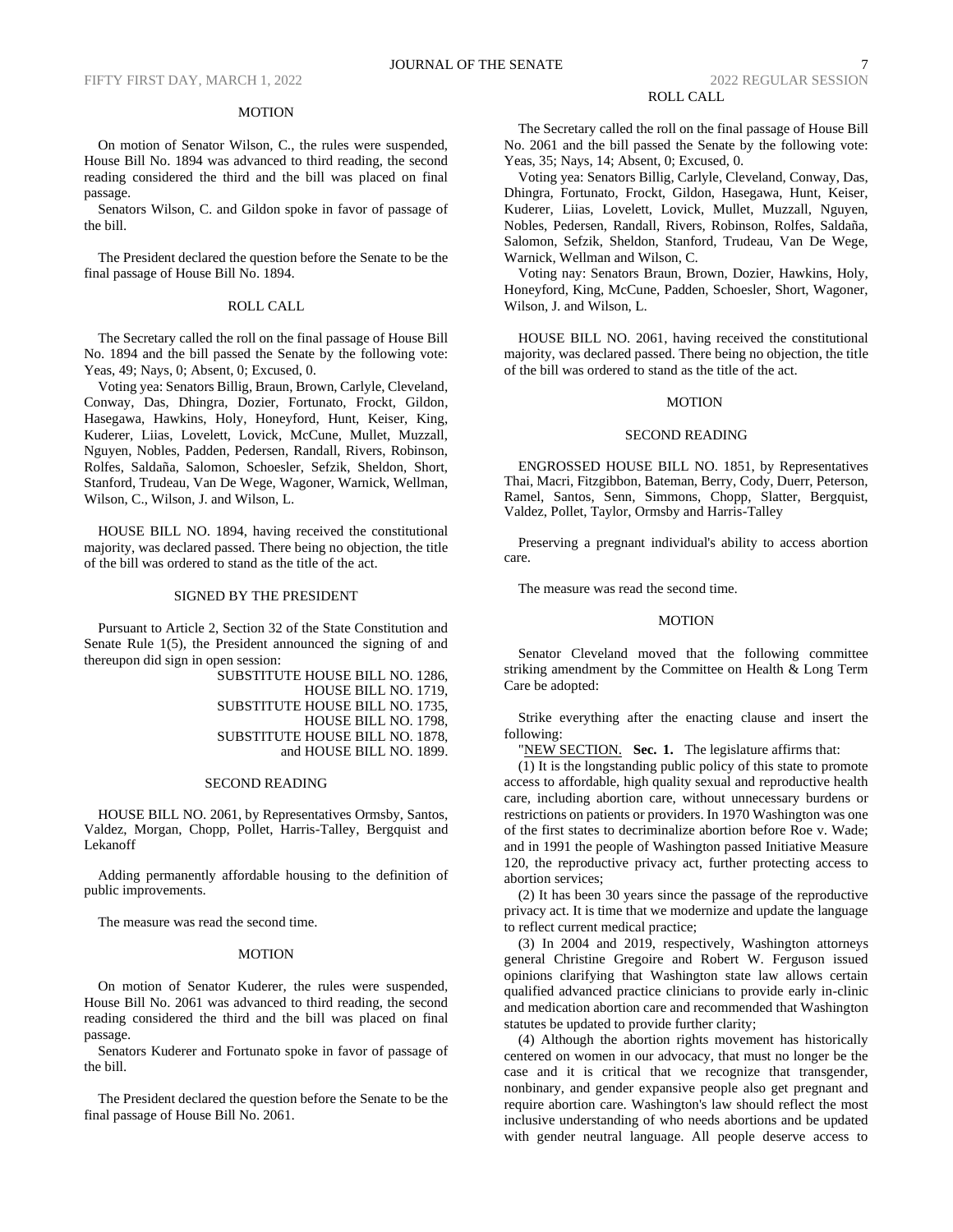qualified providers in their community who can provide whatever method of abortion care works for them and no individual who chooses to manage their own abortion should fear arrest or prosecution because of their pregnancy decision or outcome; and

(5) All people deserve to make their own decisions about their pregnancies, including deciding to end a pregnancy. It is the public policy of the state of Washington to continue to protect and advance equal rights to access abortion care that meets each individual's needs, regardless of gender or gender identity, race, ethnicity, income level, or place of residence.

**Sec. 2.** RCW 9.02.100 and 1992 c 1 s 1 are each amended to read as follows:

The sovereign people hereby declare that every individual possesses a fundamental right of privacy with respect to personal reproductive decisions.

Accordingly, it is the public policy of the state of Washington that:

(1) Every individual has the fundamental right to choose or refuse birth control;

(2) Every ((woman)) pregnant individual has the fundamental right to choose or refuse to have an abortion, except as specifically limited by RCW 9.02.100 through 9.02.170 and 9.02.900 through 9.02.902;

(3) Except as specifically permitted by RCW 9.02.100 through 9.02.170 and 9.02.900 through 9.02.902, the state shall not deny or interfere with a ((woman's)) pregnant individual's fundamental right to choose or refuse to have an abortion; and

(4) The state shall not discriminate against the exercise of these rights in the regulation or provision of benefits, facilities, services, or information.

**Sec. 3.** RCW 9.02.110 and 1992 c 1 s 2 are each amended to read as follows:

The state may not deny or interfere with a ((woman's)) pregnant individual's right to choose to have an abortion prior to viability of the fetus, or to protect ((her)) the pregnant individual's life or health.

A physician, physician assistant, advanced registered nurse practitioner, or other health care provider acting within the provider's scope of practice may terminate and a health care provider may assist a physician, physician assistant, advanced registered nurse practitioner, or other health care provider acting within the provider's scope of practice in terminating a pregnancy as permitted by this section.

**Sec. 4.** RCW 9.02.130 and 1992 c 1 s 4 are each amended to read as follows:

The good faith judgment of a physician, physician assistant, advanced registered nurse practitioner, or other health care provider acting within the provider's scope of practice as to viability of the fetus or as to the risk to life or health of a ((woman)) pregnant individual and the good faith judgment of a health care provider as to the duration of pregnancy shall be a defense in any proceeding in which a violation of this chapter is an issue.

**Sec. 5.** RCW 9.02.140 and 1992 c 1 s 5 are each amended to read as follows:

Any regulation promulgated by the state relating to abortion shall be valid only if:

(1) The regulation is medically necessary to protect the life or health of the ((woman)) pregnant individual who is terminating  $((her))$  the pregnancy,

(2) The regulation is consistent with established medical practice, and

(3) Of the available alternatives, the regulation imposes the least restrictions on the ((woman's)) pregnant individual's right to have an abortion as defined by RCW 9.02.100 through 9.02.170 and 9.02.900 through 9.02.902.

**Sec. 6.** RCW 9.02.160 and 1992 c 1 s 7 are each amended to read as follows:

If the state provides, directly or by contract, maternity care benefits, services, or information ((to women)) through any program administered or funded in whole or in part by the state, the state shall also provide ((women)) pregnant individuals otherwise eligible for any such program with substantially equivalent benefits, services, or information to permit them to voluntarily terminate their pregnancies.

**Sec. 7.** RCW 9.02.170 and 1992 c 1 s 8 are each amended to read as follows:

For purposes of this chapter:

(1) "Viability" means the point in the pregnancy when, in the judgment of the physician, physician assistant, advanced registered nurse practitioner, or other health care provider acting within the provider's scope of practice on the particular facts of the case before such physician, physician assistant, advanced registered nurse practitioner, or other health care provider acting within the provider's scope of practice, there is a reasonable likelihood of the fetus's sustained survival outside the uterus without the application of extraordinary medical measures.

(2) "Abortion" means any medical treatment intended to induce the termination of a pregnancy except for the purpose of producing a live birth.

(3) "Pregnancy" means the reproductive process beginning with the implantation of an embryo.

(4) "Physician" means a physician licensed to practice under chapter 18.57 or 18.71 RCW in the state of Washington.

(5) "Physician assistant" means a physician assistant licensed to practice under chapter 18.71A RCW in the state of Washington.

(6) "Advanced registered nurse practitioner" means an advanced registered nurse practitioner licensed under chapter 18.79 RCW.

 $(7)$  "Health care provider" means a  $((\frac{\pi}{2})$  person ((acting under the general direction of a physician)) regulated under Title 18 RCW to practice health or health-related services or otherwise practicing health care services in this state consistent with state law.

 $((\left(\overline{\Theta}\right)))$  (8) "State" means the state of Washington and counties, cities, towns, municipal corporations, and quasi-municipal corporations in the state of Washington.

 $((\overline{(7)}))$  (9) "Private medical facility" means any medical facility that is not owned or operated by the state.

**Sec. 8.** RCW 9.02.120 and 1992 c 1 s 3 are each amended to read as follows:

Unless authorized by RCW 9.02.110, any person who performs an abortion on another person shall be guilty of a class C felony punishable under chapter 9A.20 RCW. The state shall not penalize, prosecute, or otherwise take adverse action against an individual based on their actual, potential, perceived, or alleged pregnancy outcomes. Nor shall the state penalize, prosecute, or otherwise take adverse action against someone for aiding or assisting a pregnant individual in exercising their right to reproductive freedom with their voluntary consent."

On page 1, line 2 of the title, after "care;" strike the remainder of the title and insert "amending RCW 9.02.100, 9.02.110, 9.02.130, 9.02.140, 9.02.160, 9.02.170, and 9.02.120; and creating a new section."

### MOTION

Senator Warnick moved that the following floor amendment no. 1279 by Senator Warnick be adopted:

On page 3, after line 2, insert the following: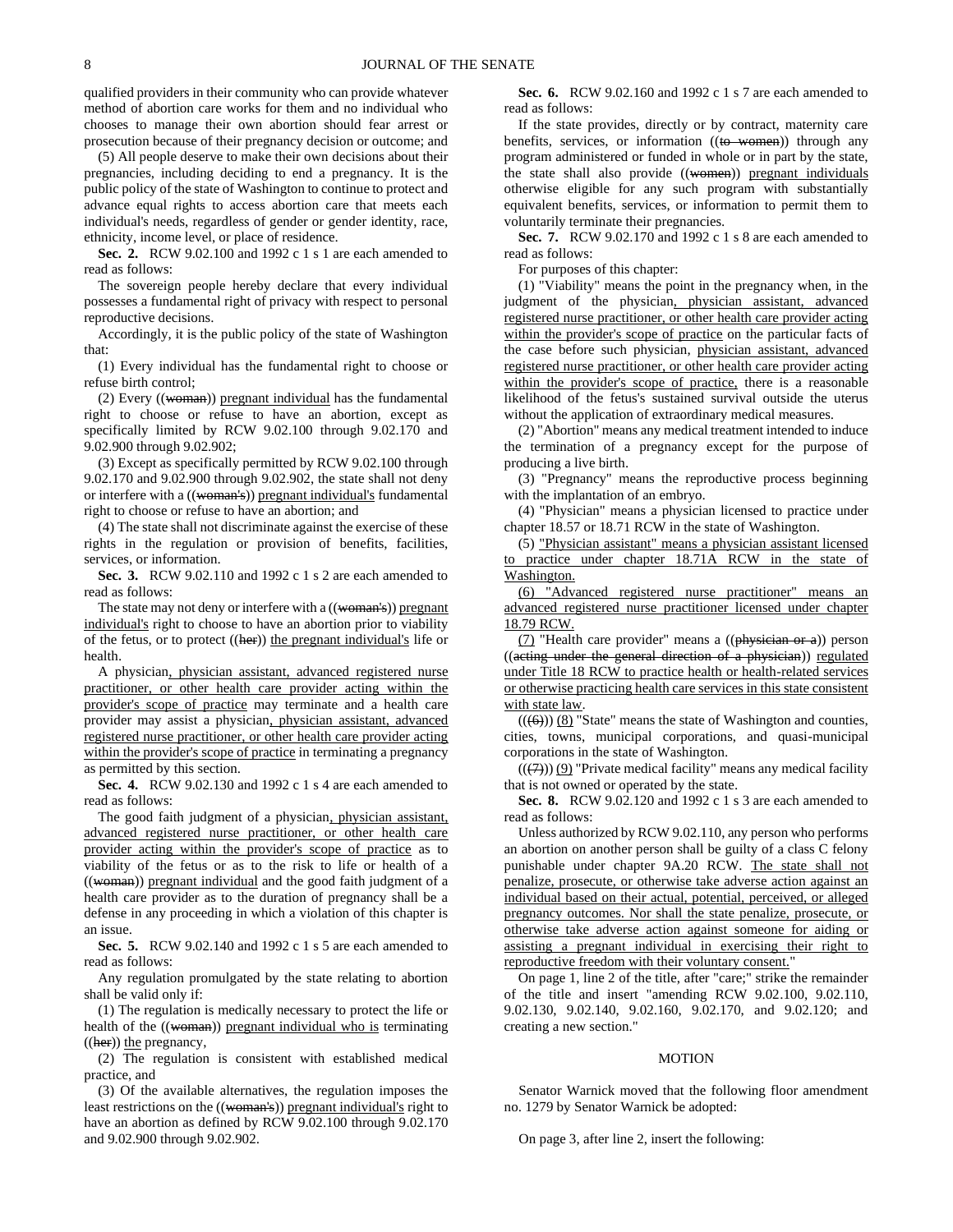"A physician assistant, advanced registered nurse practitioner, or other health care provider acting within the provider's scope of practice may not terminate a pregnancy or assist in terminating a pregnancy unless they furnish proof in a form satisfactory to their disciplining authority that they meet the qualifications adopted pursuant to section 9 of this act."

On page 5, after line 2, insert the following:

"NEW SECTION. **Sec. 9.** A new section is added to chapter 9.02 RCW to read as follows:

(1) The Washington medical commission and the nursing care quality assurance commission shall jointly adopt rules establishing the minimum academic and experiential qualifications necessary for a physician assistant, advanced registered nurse practitioner, or other health care provider acting within the provider's scope of practice to terminate a pregnancy or assist in terminating a pregnancy. The qualifications established in rule must, to the extent possible, be identical to the training and experience in abortions necessary for a physician to be board certified in obstetrics-gynecology.

(2) The Washington medical commission and the nursing care quality assurance commission shall adopt the rules required by subsection (1) of this section no later than January 1, 2023."

On page 5, line 5, after "9.02.120;" insert "adding a new section to chapter 9.02 RCW;"

Senators Warnick, Fortunato, Padden, Short and Sefzik spoke in favor of adoption of the amendment to the committee striking amendment.

Senators Cleveland, Randall and Trudeau spoke against adoption of the amendment to the committee striking amendment.

The President declared the question before the Senate to be the adoption of floor amendment no. 1279 by Senator Warnick on page 3, after line 2 to the committee striking amendment.

The motion by Senator Warnick did not carry and floor amendment no. 1279 was not adopted by voice vote.

#### MOTION

Senator Short moved that the following floor amendment no. 1281 by Senator Short be adopted:

On page 3, after line 2, insert the following:

"A physician assistant, advanced registered nurse practitioner, or other health care provider acting within the provider's scope of practice may not terminate a pregnancy unless a physician is physically present during the procedure."

Senators Short and Fortunato spoke in favor of adoption of the amendment to the committee striking amendment.

Senator Cleveland spoke against adoption of the amendment to the committee striking amendment.

The President declared the question before the Senate to be the adoption of floor amendment no. 1281 by Senator Short on page 3, after line 2 to committee striking amendment.

The motion by Senator Short did not carry and floor amendment no. 1281 was not adopted by voice vote.

### MOTION

Senator Fortunato moved that the following floor amendment no. 1285 by Senator Fortunato be adopted:

On page 3, after line 2, insert the following:

"No termination of pregnancy by a physician assistant, advanced registered nurse practitioner, or other health care provider acting within the provider's scope of practice as permitted by this section shall be performed except with the informed consent from the patient upon whom the procedure is to be performed. The consent to the termination of pregnancy is informed when:

(1) The physician assistant, advanced registered nurse practitioner, or other health care provider acting within the provider's scope of practice has informed the patient of the procedure's risks, which includes uterine perforation, potential involvement with the bile duct or bladder, and the possibility of postprocedural hemorrhage; and

(2) The patient has stated the patient has been informed of the risks as outlined."

Senator Fortunato spoke in favor of adoption of the amendment to the committee striking amendment.

Senator Cleveland spoke against adoption of the amendment to the committee striking amendment.

The President declared the question before the Senate to be the adoption of floor amendment no. 1285 by Senator Fortunato on page 3, after line 2 to committee striking amendment.

The motion by Senator Fortunato did not carry and floor amendment no. 1285 was not adopted by voice vote.

#### MOTION

Senator Fortunato moved that the following floor amendment no. 1280 by Senator Fortunato be adopted:

On page 4, line 38, after "outcomes." strike "Nor shall the state penalize, prosecute, or otherwise take adverse action against someone for aiding or assisting a pregnant individual in exercising their right to reproductive freedom with their voluntary consent."

Senators Fortunato and Sefzik spoke in favor of adoption of the amendment to the committee striking amendment.

Senators Cleveland and Van De Wege spoke against adoption of the amendment to the committee striking amendment.

Senator Van De Wege demanded a roll call.

The President declared that one-sixth of the members supported the demand, and the demand was sustained.

The President declared the question before the Senate to be the adoption of the amendment by Senator Fortunato on page 4, line 38 to committee striking amendment.

#### ROLL CALL

The Secretary called the roll on the adoption of the amendment by Senator Fortunato and the amendment was not adopted by the following vote: Yeas, 21; Nays, 28; Absent, 0; Excused, 0.

Voting yea: Senators Braun, Brown, Dozier, Fortunato, Gildon, Hawkins, Holy, Honeyford, King, McCune, Muzzall, Padden, Rivers, Schoesler, Sefzik, Sheldon, Short, Wagoner, Warnick, Wilson, J. and Wilson, L.

Voting nay: Senators Billig, Carlyle, Cleveland, Conway, Das, Dhingra, Frockt, Hasegawa, Hunt, Keiser, Kuderer, Liias, Lovelett, Lovick, Mullet, Nguyen, Nobles, Pedersen, Randall, Robinson, Rolfes, Saldaña, Salomon, Stanford, Trudeau, Van De Wege, Wellman and Wilson, C.

# MOTION

Senator Short moved that the following floor amendment no.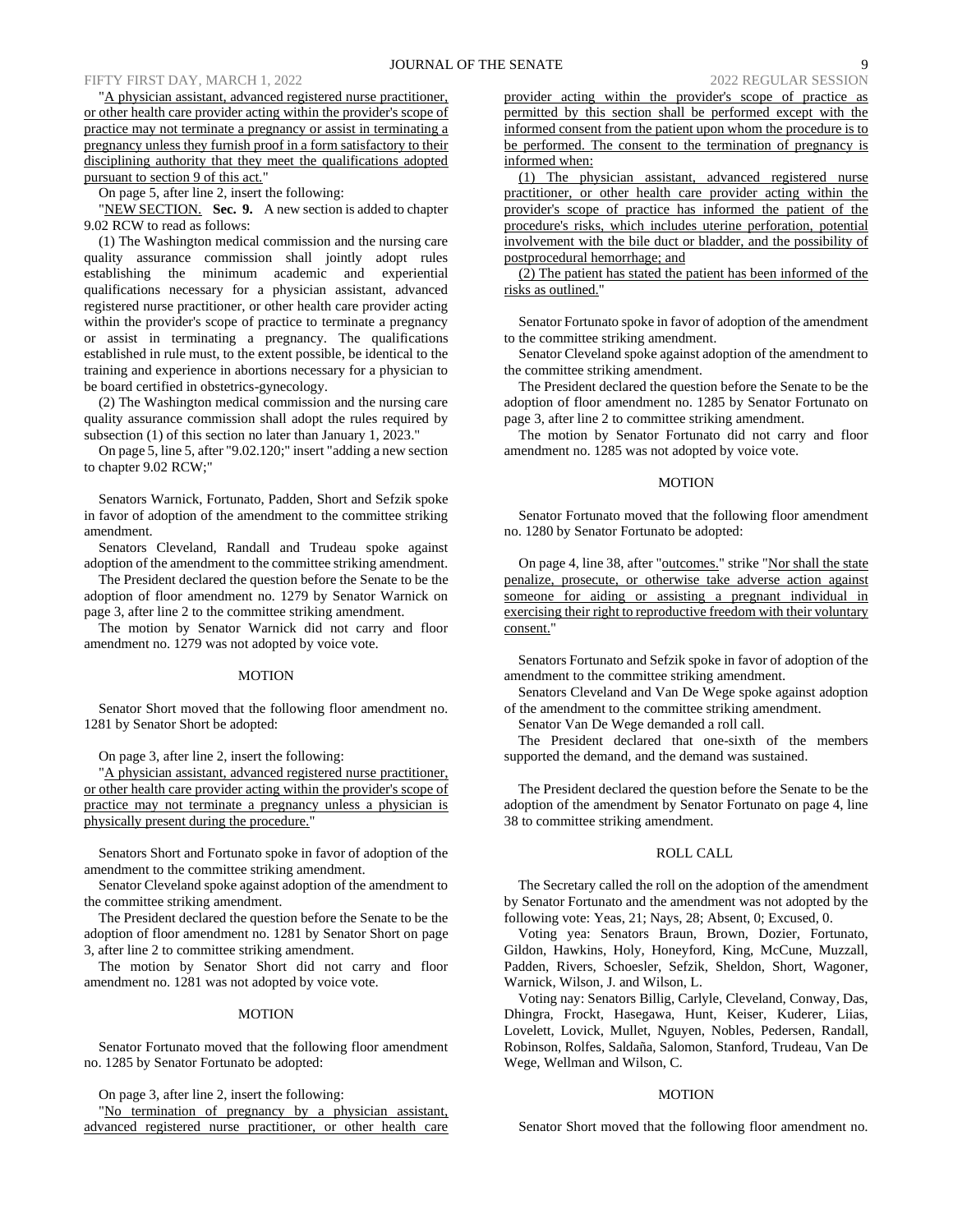1282 by Senator Short be adopted:

### On page 5, after line 2, insert the following:

"NEW SECTION. **Sec. 9.** The department of health shall conduct a sunrise review under chapter 18.120 RCW to evaluate all licensed health professions and determine the health professions where a licensed health care provider in that health profession may terminate a pregnancy when acting within that licensed health care provider's scope of practice.

NEW SECTION. **Sec. 10.** (1) Sections 1 through 8 of this act take effect when the department of health has completed the sunrise review as outlined in section 9 of this act and the results have been made publicly available.

(2) The department of health must provide written notice of the effective date of sections 1 through 8 of this act to affected parties, the chief clerk of the house of representatives, the secretary of the senate, the office of the code reviser, and others as deemed appropriate by the department."

On page 5, beginning on line 5, after "9.02.120;" strike "and creating a new section." and insert "creating new sections; and providing a contingent effective date."

Senator Short spoke in favor of adoption of the amendment to the committee striking amendment.

Senator Cleveland spoke against adoption of the amendment to the committee striking amendment.

The President declared the question before the Senate to be the adoption of floor amendment no. 1282 by Senator Short on page 5, after line 2 to committee striking amendment.

The motion by Senator Short did not carry and floor amendment no. 1282 was not adopted by voice vote.

# MOTION

Senator Padden moved that the following floor amendment no. 1289 by Senator Padden be adopted:

On page 5, line 2, after "consent" insert "except in cases where the person offering aid or assistance acts with gross negligence causing injury or harm to the pregnant individual"

Senators Padden, Fortunato and Sefzik spoke in favor of adoption of the amendment to the committee striking amendment.

Senator Cleveland spoke against adoption of the amendment to the committee striking amendment.

Senator Padden demanded a roll call.

The President declared that one-sixth of the members supported the demand, and the demand was sustained.

The President declared the question before the Senate to be the adoption of the amendment by Senator Padden on page 5, line 2 to committee striking amendment.

### ROLL CALL

The Secretary called the roll on the adoption of the amendment by Senator Padden and the amendment was not adopted by the following vote: Yeas, 21; Nays, 28; Absent, 0; Excused, 0.

Voting yea: Senators Braun, Brown, Dozier, Fortunato, Gildon, Hawkins, Holy, Honeyford, King, McCune, Muzzall, Padden, Rivers, Schoesler, Sefzik, Sheldon, Short, Wagoner, Warnick, Wilson, J. and Wilson, L.

Voting nay: Senators Billig, Carlyle, Cleveland, Conway, Das, Dhingra, Frockt, Hasegawa, Hunt, Keiser, Kuderer, Liias, Lovelett, Lovick, Mullet, Nguyen, Nobles, Pedersen, Randall, Robinson, Rolfes, Saldaña, Salomon, Stanford, Trudeau, Van De Wege, Wellman and Wilson, C.

Senator Randall spoke in favor of adoption of the committee striking amendment.

Senator Warnick spoke against adoption of the committee striking amendment.

The President declared the question before the Senate to be the adoption of the committee striking amendment by the Committee on Behavioral Health Subcommittee to Health & Long Term Care to Engrossed House Bill No. 1851.

The motion by Senator Cleveland carried and the committee striking amendment was adopted by voice vote.

### MOTION

On motion of Senator Cleveland, the rules were suspended, Engrossed House Bill No. 1851 was advanced to third reading, the second reading considered the third and the bill was placed on final passage.

Senators Cleveland, Randall and Liias spoke in favor of passage of the bill.

Senators Warnick, Short, Fortunato and Sefzik spoke against passage of the bill.

### POINT OF ORDER

Senator Billig: "Several times in the gentleman's speech he has impugned the motives of other members, talking about bait and switch in the comments he was just making, and I would ask you to remind the member of the prohibition on impugning the motives of other members on the floor. Thank you."

# RULING BY THE PRESIDENT

President Heck: "The rules are clear on this point. There is to be no impugning of motives of one another irrespective of philosophy or party.

Senators Sefzik, McCune and Padden spoke against passage of the bill.

The President declared the question before the Senate to be the final passage of Engrossed House Bill No. 1851.

# ROLL CALL

The Secretary called the roll on the final passage of Engrossed House Bill No. 1851 and the bill passed the Senate by the following vote: Yeas, 28; Nays, 21; Absent, 0; Excused, 0.

Voting yea: Senators Billig, Carlyle, Cleveland, Conway, Das, Dhingra, Frockt, Hasegawa, Hunt, Keiser, Kuderer, Liias, Lovelett, Lovick, Mullet, Nguyen, Nobles, Pedersen, Randall, Robinson, Rolfes, Saldaña, Salomon, Stanford, Trudeau, Van De Wege, Wellman and Wilson, C.

Voting nay: Senators Braun, Brown, Dozier, Fortunato, Gildon, Hawkins, Holy, Honeyford, King, McCune, Muzzall, Padden, Rivers, Schoesler, Sefzik, Sheldon, Short, Wagoner, Warnick, Wilson, J. and Wilson, L.

ENGROSSED HOUSE BILL NO. 1851, having received the constitutional majority, was declared passed. There being no objection, the title of the bill was ordered to stand as the title of the act.

# SECOND READING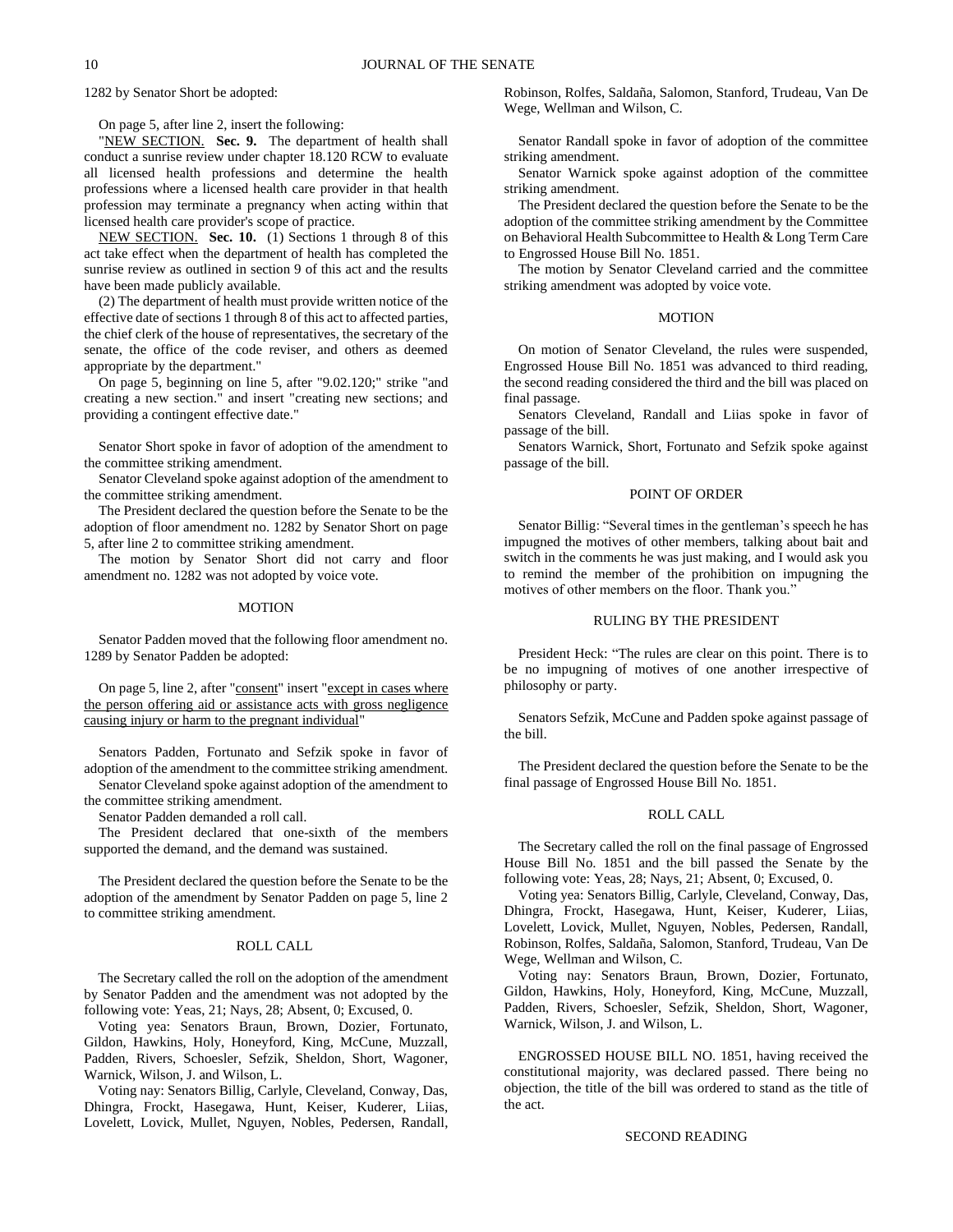HOUSE BILL NO. 1761, by Representatives Schmick, Bateman, Bronoske, Cody, Dufault, Jacobsen, Macri, Pollet, Donaghy, Graham, Davis and Chambers

Allowing nurses to dispense opioid overdose reversal medication in the emergency department.

The measure was read the second time.

### MOTION

On motion of Senator Frockt, the rules were suspended, House Bill No. 1761 was advanced to third reading, the second reading considered the third and the bill was placed on final passage.

Senators Frockt and Wagoner spoke in favor of passage of the bill.

The President declared the question before the Senate to be the final passage of House Bill No. 1761.

### ROLL CALL

The Secretary called the roll on the final passage of House Bill No. 1761 and the bill passed the Senate by the following vote: Yeas, 49; Nays, 0; Absent, 0; Excused, 0.

Voting yea: Senators Billig, Braun, Brown, Carlyle, Cleveland, Conway, Das, Dhingra, Dozier, Fortunato, Frockt, Gildon, Hasegawa, Hawkins, Holy, Honeyford, Hunt, Keiser, King, Kuderer, Liias, Lovelett, Lovick, McCune, Mullet, Muzzall, Nguyen, Nobles, Padden, Pedersen, Randall, Rivers, Robinson, Rolfes, Saldaña, Salomon, Schoesler, Sefzik, Sheldon, Short, Stanford, Trudeau, Van De Wege, Wagoner, Warnick, Wellman, Wilson, C., Wilson, J. and Wilson, L.

HOUSE BILL NO. 1761, having received the constitutional majority, was declared passed. There being no objection, the title of the bill was ordered to stand as the title of the act.

### SECOND READING

HOUSE BILL NO. 1755, by Representatives Peterson, Leavitt, Bateman, Davis, Gregerson, Wylie, Sullivan, Simmons, Slatter, Bergquist, Pollet, Riccelli, Ormsby and Kloba

Concerning temporary assistance for needy families time limit extensions during times of high unemployment.

The measure was read the second time.

#### MOTION

On motion of Senator Wilson, C., the rules were suspended, House Bill No. 1755 was advanced to third reading, the second reading considered the third and the bill was placed on final passage.

Senators Wilson, C. and Gildon spoke in favor of passage of the bill.

The President declared the question before the Senate to be the final passage of House Bill No. 1755.

#### ROLL CALL

The Secretary called the roll on the final passage of House Bill No. 1755 and the bill passed the Senate by the following vote: Yeas, 42; Nays, 7; Absent, 0; Excused, 0.

Voting yea: Senators Billig, Braun, Brown, Carlyle, Cleveland, Conway, Das, Dhingra, Dozier, Frockt, Gildon, Hasegawa, Hawkins, Holy, Hunt, Keiser, King, Kuderer, Liias, Lovelett, Lovick, Mullet, Muzzall, Nguyen, Nobles, Pedersen, Randall, Rivers, Robinson, Rolfes, Saldaña, Salomon, Sefzik, Sheldon, Stanford, Trudeau, Van De Wege, Wagoner, Warnick, Wellman, Wilson, C. and Wilson, L.

Voting nay: Senators Fortunato, Honeyford, McCune, Padden, Schoesler, Short and Wilson, J.

HOUSE BILL NO. 1755, having received the constitutional majority, was declared passed. There being no objection, the title of the bill was ordered to stand as the title of the act.

### SECOND READING

ENGROSSED SUBSTITUTE HOUSE BILL NO. 1881, by House Committee on Health Care & Wellness (originally sponsored by Harris-Talley, Entenman, Berry, Johnson, J., Ortiz-Self, Ryu, Simmons, Stonier, Wicks, Senn, Peterson, Chopp, Ormsby, Goodman, Berg, Ramel, Chase, Taylor, Frame, Davis, Macri and Pollet)

Creating a new health profession for birth doulas.

The measure was read the second time.

# MOTION

Senator Cleveland moved that the following committee striking amendment by the Committee on Health & Long Term Care be adopted:

Strike everything after the enacting clause and insert the following:

"NEW SECTION. Sec. 1. The definitions in this section apply throughout this chapter unless the context clearly requires otherwise.

(1) "Department" means the department of health.

(2) "Birth doula" means a person that is a nonmedical birth coach or support person trained to provide physical, emotional, and informational support to birthing persons during pregnancy, antepartum, labor, birth, and the postpartum period. Birth doulas advocate for and support birthing people and families to selfadvocate by helping them to know their rights and make informed decisions. Birth doulas do not provide medical care.

(3) "Postpartum period" means the 12-month period beginning on the last day of the pregnancy.

(4) "Secretary" means the secretary of health.

NEW SECTION. **Sec. 2.** (1) A birth doula may voluntarily apply for certification from the department under this section.

(2) The department shall issue a certification to any applicant who has met the following requirements:

(a) Submitted a completed application as required by the department;

(b) Satisfactorily completed competencies that meet the requirements established by the secretary;

(c) Has not engaged in unprofessional conduct as defined in RCW 18.130.180;

(d) Is not currently subject to any disciplinary proceedings; and

(e) Paid a certification fee established by the secretary in rule.

(3) The uniform disciplinary act, chapter 18.130 RCW, governs the issuance and denial of certifications and the discipline of certified birth doulas under this chapter.

NEW SECTION. **Sec. 3.** (1) The secretary shall: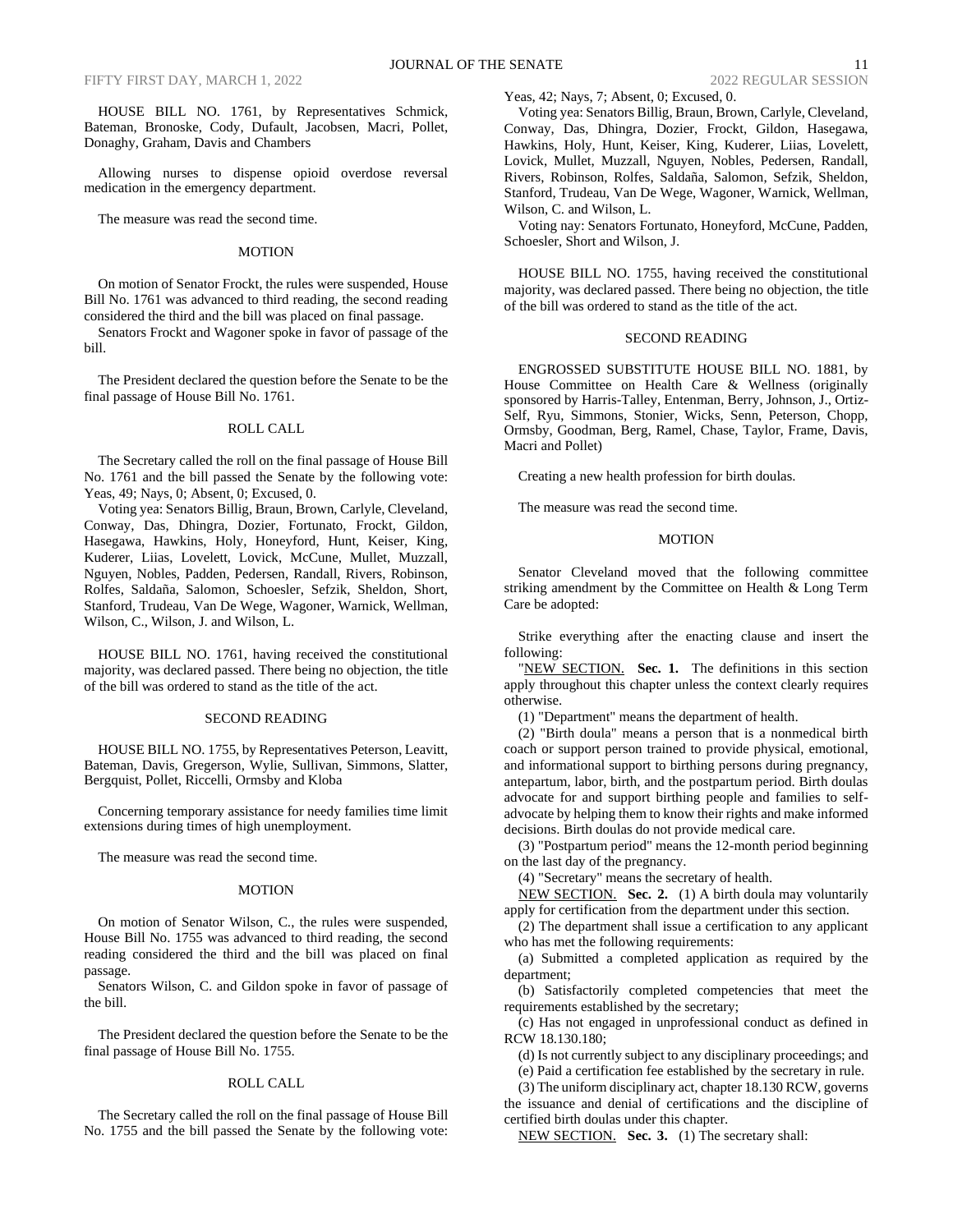(a) In collaboration with community partners who advance equitable access to improve perinatal outcomes and care through holistic services for black and brown communities, adopt rules establishing the competency-based requirements that a birth doula must meet to obtain certification. The rules must establish processes that allow for applicants to meet the competency-based requirements through the following pathways:

(i) Successful completion of training and education programs approved by the secretary; and

(ii) Submission of proof of successful completion of culturally congruent ancestral practices, training, and education that the secretary must review and determine whether the training and education meet the competency-based requirements;

(b) Establish certification and renewal fees, administrative procedures, continuing education, administrative requirements, and forms necessary to implement this chapter in accordance with RCW 43.70.250 and 43.70.280;

(c) Maintain a record of all applicants and certifications under this chapter; and

(d) Hire clerical, administrative, and investigative staff as needed to implement and administer this chapter.

(2) All fees collected under this chapter must be credited to the health professions account as required under RCW 43.70.320.

NEW SECTION. **Sec. 4.** (1) Nothing in this chapter prohibits a person from practicing as a birth doula without obtaining certification under this chapter.

(2) No person may use the title "state-certified birth doula" in connection with the person's name to indicate or imply, directly or indirectly, that the person is a state-certified birth doula without being certified in accordance with this chapter as a birth doula.

**Sec. 5.** RCW 18.130.040 and 2021 c 179 s 7 are each amended to read as follows:

(1) This chapter applies only to the secretary and the boards and commissions having jurisdiction in relation to the professions licensed under the chapters specified in this section. This chapter does not apply to any business or profession not licensed under the chapters specified in this section.

(2)(a) The secretary has authority under this chapter in relation to the following professions:

(i) Dispensing opticians licensed and designated apprentices under chapter 18.34 RCW;

(ii) Midwives licensed under chapter 18.50 RCW;

(iii) Ocularists licensed under chapter 18.55 RCW;

(iv) Massage therapists and businesses licensed under chapter 18.108 RCW;

(v) Dental hygienists licensed under chapter 18.29 RCW;

(vi) Acupuncturists or acupuncture and Eastern medicine practitioners licensed under chapter 18.06 RCW;

(vii) Radiologic technologists certified and X-ray technicians registered under chapter 18.84 RCW;

(viii) Respiratory care practitioners licensed under chapter 18.89 RCW;

(ix) Hypnotherapists and agency affiliated counselors registered and advisors and counselors certified under chapter 18.19 RCW;

(x) Persons licensed as mental health counselors, mental health counselor associates, marriage and family therapists, marriage and family therapist associates, social workers, social work associates—advanced, and social work associates—independent clinical under chapter 18.225 RCW;

(xi) Persons registered as nursing pool operators under chapter 18.52C RCW;

(xii) Nursing assistants registered or certified or medication assistants endorsed under chapter 18.88A RCW;

(xiii) Dietitians and nutritionists certified under chapter 18.138 RCW;

(xiv) Substance use disorder professionals, substance use disorder professional trainees, or co-occurring disorder specialists certified under chapter 18.205 RCW;

(xv) Sex offender treatment providers and certified affiliate sex offender treatment providers certified under chapter 18.155 RCW;

(xvi) Persons licensed and certified under chapter 18.73 RCW or RCW 18.71.205;

(xvii) Orthotists and prosthetists licensed under chapter 18.200 RCW;

(xviii) Surgical technologists registered under chapter 18.215 RCW;

(xix) Recreational therapists under chapter 18.230 RCW;

(xx) Animal massage therapists certified under chapter 18.240  $RCW$ 

(xxi) Athletic trainers licensed under chapter 18.250 RCW;

(xxii) Home care aides certified under chapter 18.88B RCW; (xxiii) Genetic counselors licensed under chapter 18.290 RCW;

(xxiv) Reflexologists certified under chapter 18.108 RCW;

(xxv) Medical assistants-certified, medical assistantshemodialysis technician, medical assistants-phlebotomist, forensic phlebotomist, and medical assistants-registered certified and registered under chapter 18.360 RCW; ((and))

(xxvi) Behavior analysts, assistant behavior analysts, and behavior technicians under chapter 18.380 RCW; and

(xxvii) Birth doulas certified under chapter 18.--- RCW (the new chapter created in section 7 of this act).

(b) The boards and commissions having authority under this chapter are as follows:

(i) The podiatric medical board as established in chapter 18.22 RCW;

(ii) The chiropractic quality assurance commission as established in chapter 18.25 RCW;

(iii) The dental quality assurance commission as established in chapter 18.32 RCW governing licenses issued under chapter 18.32 RCW, licenses and registrations issued under chapter 18.260 RCW, and certifications issued under chapter 18.350 RCW;

(iv) The board of hearing and speech as established in chapter 18.35 RCW;

(v) The board of examiners for nursing home administrators as established in chapter 18.52 RCW;

(vi) The optometry board as established in chapter 18.54 RCW governing licenses issued under chapter 18.53 RCW;

(vii) The board of osteopathic medicine and surgery as established in chapter 18.57 RCW governing licenses issued under chapter 18.57 RCW;

(viii) The pharmacy quality assurance commission as established in chapter 18.64 RCW governing licenses issued under chapters 18.64 and 18.64A RCW;

(ix) The Washington medical commission as established in chapter 18.71 RCW governing licenses and registrations issued under chapters 18.71 and 18.71A RCW;

(x) The board of physical therapy as established in chapter 18.74 RCW;

(xi) The board of occupational therapy practice as established in chapter 18.59 RCW;

(xii) The nursing care quality assurance commission as established in chapter 18.79 RCW governing licenses and registrations issued under that chapter;

(xiii) The examining board of psychology and its disciplinary committee as established in chapter 18.83 RCW;

(xiv) The veterinary board of governors as established in chapter 18.92 RCW;

(xv) The board of naturopathy established in chapter 18.36A RCW, governing licenses and certifications issued under that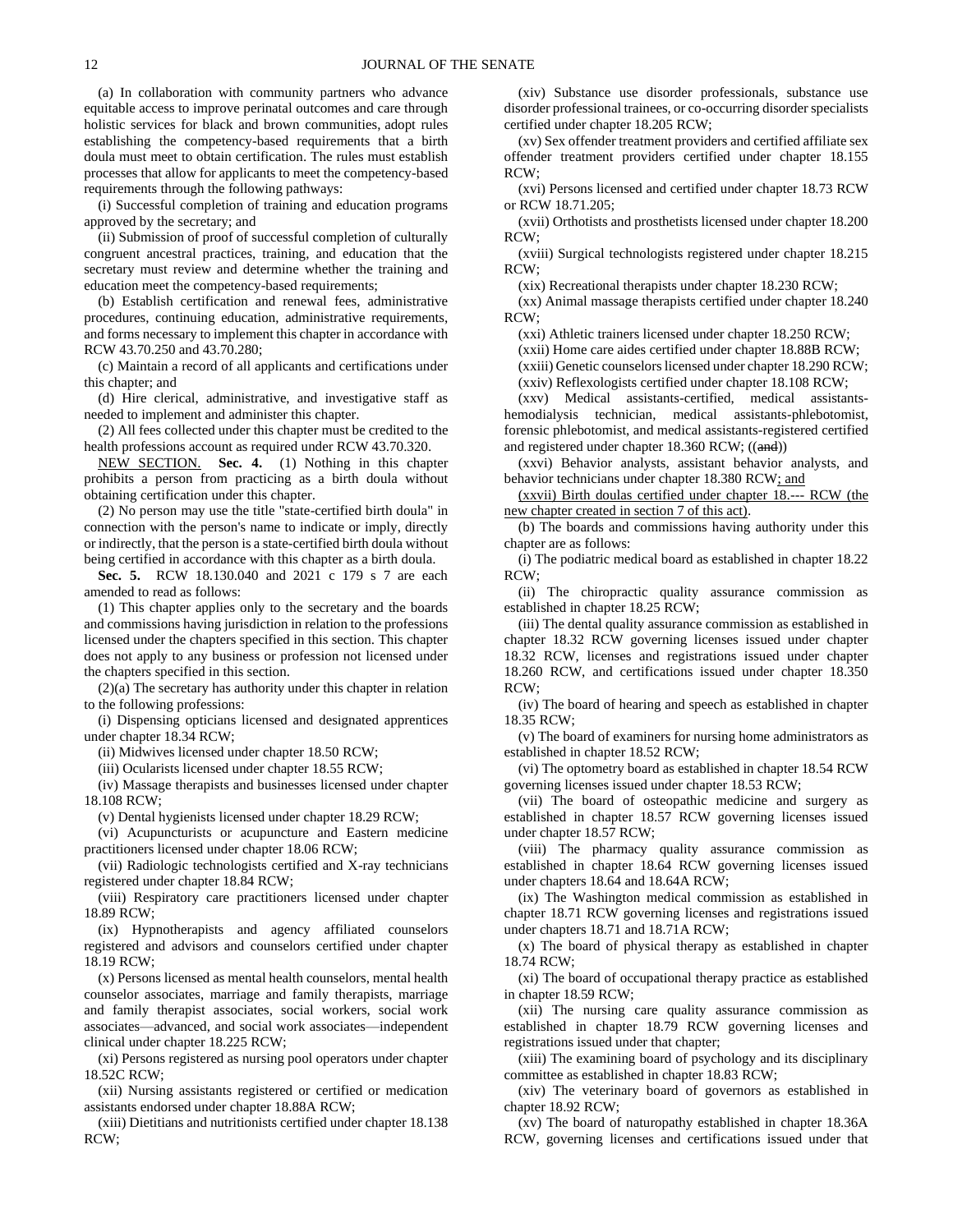# chapter; and

(xvi) The board of denturists established in chapter 18.30 RCW.

(3) In addition to the authority to discipline license holders, the disciplining authority has the authority to grant or deny licenses. The disciplining authority may also grant a license subject to conditions.

(4) All disciplining authorities shall adopt procedures to ensure substantially consistent application of this chapter, the uniform disciplinary act, among the disciplining authorities listed in subsection (2) of this section.

NEW SECTION. **Sec. 6.** The secretary may adopt any rules necessary to implement this chapter.

NEW SECTION. **Sec. 7.** Sections 1 through 4 and 6 of this act constitute a new chapter in Title 18 RCW.

NEW SECTION. **Sec. 8.** Sections 1 through 5 of this act take effect October 1, 2023."

On page 1, line 2 of the title, after "doulas;" strike the remainder of the title and insert "amending RCW 18.130.040; adding a new chapter to Title 18 RCW; and providing an effective date."

Senator Cleveland spoke in favor of adoption of the committee striking amendment.

The President declared the question before the Senate to be the adoption of the committee striking amendment by the Committee on Health & Long Term Care to Engrossed Substitute House Bill No. 1881.

The motion by Senator Cleveland carried and the committee striking amendment was adopted by voice vote.

### MOTION

On motion of Senator Cleveland, the rules were suspended, Engrossed Substitute House Bill No. 1881 was advanced to third reading, the second reading considered the third and the bill was placed on final passage.

Senators Cleveland, Muzzall, Nobles and Mullet spoke in favor of passage of the bill.

The President declared the question before the Senate to be the final passage of Engrossed Substitute House Bill No. 1881.

# ROLL CALL

The Secretary called the roll on the final passage of Engrossed Substitute House Bill No. 1881 and the bill passed the Senate by the following vote: Yeas, 49; Nays, 0; Absent, 0; Excused, 0.

Voting yea: Senators Billig, Braun, Brown, Carlyle, Cleveland, Conway, Das, Dhingra, Dozier, Fortunato, Frockt, Gildon, Hasegawa, Hawkins, Holy, Honeyford, Hunt, Keiser, King, Kuderer, Liias, Lovelett, Lovick, McCune, Mullet, Muzzall, Nguyen, Nobles, Padden, Pedersen, Randall, Rivers, Robinson, Rolfes, Saldaña, Salomon, Schoesler, Sefzik, Sheldon, Short, Stanford, Trudeau, Van De Wege, Wagoner, Warnick, Wellman, Wilson, C., Wilson, J. and Wilson, L.

ENGROSSED SUBSTITUTE HOUSE BILL NO. 1881, having received the constitutional majority, was declared passed. There being no objection, the title of the bill was ordered to stand as the title of the act.

### SECOND READING

ENGROSSED HOUSE BILL NO. 1744, by Representatives

Dolan, Harris, Leavitt, Senn, Ryu, Johnson, J., Chambers, Davis, Macri, Corry, Tharinger, Valdez and Frame

Concerning collaborative arrangements between institutions of higher education and nonprofit private entities that provide comprehensive cancer care.

The measure was read the second time.

# MOTION

On motion of Senator Hunt, the rules were suspended, Engrossed House Bill No. 1744 was advanced to third reading, the second reading considered the third and the bill was placed on final passage.

Senators Hunt, Wilson, J. and Carlyle spoke in favor of passage of the bill.

The President declared the question before the Senate to be the final passage of Engrossed House Bill No. 1744.

### ROLL CALL

The Secretary called the roll on the final passage of Engrossed House Bill No. 1744 and the bill passed the Senate by the following vote: Yeas, 48; Nays, 1; Absent, 0; Excused, 0.

Voting yea: Senators Billig, Braun, Brown, Carlyle, Cleveland, Conway, Das, Dhingra, Dozier, Fortunato, Frockt, Gildon, Hawkins, Holy, Honeyford, Hunt, Keiser, King, Kuderer, Liias, Lovelett, Lovick, McCune, Mullet, Muzzall, Nguyen, Nobles, Padden, Pedersen, Randall, Rivers, Robinson, Rolfes, Saldaña, Salomon, Schoesler, Sefzik, Sheldon, Short, Stanford, Trudeau, Van De Wege, Wagoner, Warnick, Wellman, Wilson, C., Wilson, J. and Wilson, L.

Voting nay: Senator Hasegawa

ENGROSSED HOUSE BILL NO. 1744, having received the constitutional majority, was declared passed. There being no objection, the title of the bill was ordered to stand as the title of the act.

#### SECOND READING

ENGROSSED SUBSTITUTE HOUSE BILL NO. 1821, by House Committee on Health Care & Wellness (originally sponsored by Schmick, Riccelli, Cody and Graham)

Concerning the definition of established relationship for purposes of audio-only telemedicine.

The measure was read the second time.

### MOTION

Senator Cleveland moved that the following committee striking amendment by the Committee on Health & Long Term Care be adopted:

Strike everything after the enacting clause and insert the following:

"**Sec. 1.** RCW 41.05.700 and 2021 c 157 s 1 are each amended to read as follows:

(1)(a) A health plan offered to employees, school employees, and their covered dependents under this chapter issued or renewed on or after January 1, 2017, shall reimburse a provider for a health care service provided to a covered person through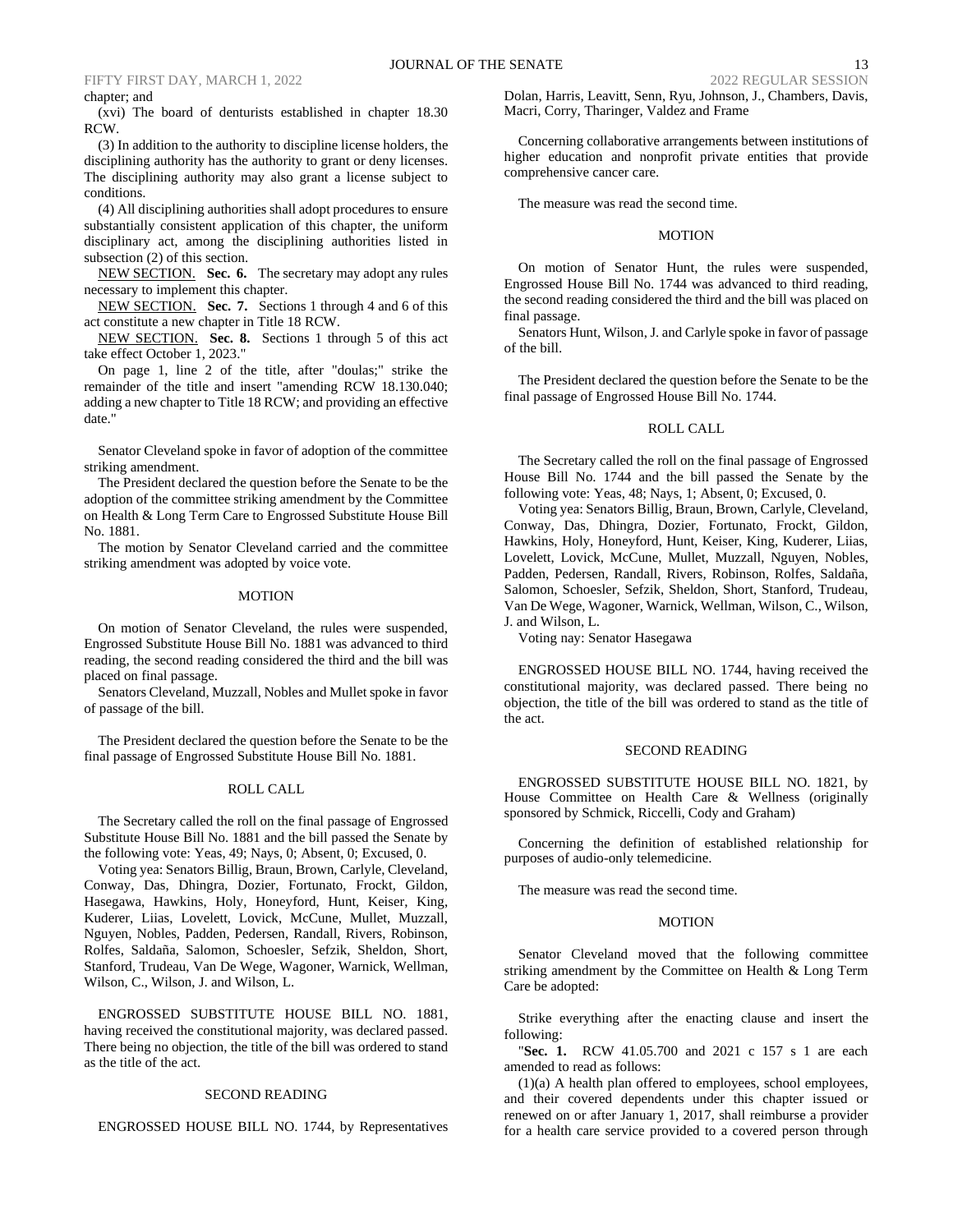telemedicine or store and forward technology if:

(i) The plan provides coverage of the health care service when provided in person by the provider;

(ii) The health care service is medically necessary;

(iii) The health care service is a service recognized as an essential health benefit under section 1302(b) of the federal patient protection and affordable care act in effect on January 1, 2015;

(iv) The health care service is determined to be safely and effectively provided through telemedicine or store and forward technology according to generally accepted health care practices and standards, and the technology used to provide the health care service meets the standards required by state and federal laws governing the privacy and security of protected health information; and

(v) Beginning January 1, 2023, for audio-only telemedicine, the covered person has an established relationship with the provider.

(b)(i) Except as provided in (b)(ii) of this subsection, a health plan offered to employees, school employees, and their covered dependents under this chapter issued or renewed on or after January 1, 2021, shall reimburse a provider for a health care service provided to a covered person through telemedicine the same amount of compensation the carrier would pay the provider if the health care service was provided in person by the provider.

(ii) Hospitals, hospital systems, telemedicine companies, and provider groups consisting of eleven or more providers may elect to negotiate an amount of compensation for telemedicine services that differs from the amount of compensation for in-person services.

(iii) For purposes of this subsection  $(1)(b)$ , the number of providers in a provider group refers to all providers within the group, regardless of a provider's location.

(2) For purposes of this section, reimbursement of store and forward technology is available only for those covered services specified in the negotiated agreement between the health plan and health care provider.

(3) An originating site for a telemedicine health care service subject to subsection (1) of this section includes a:

(a) Hospital;

(b) Rural health clinic;

(c) Federally qualified health center;

(d) Physician's or other health care provider's office;

(e) Licensed or certified behavioral health agency;

(f) Skilled nursing facility;

(g) Home or any location determined by the individual receiving the service; or

(h) Renal dialysis center, except an independent renal dialysis center.

(4) Except for subsection  $(3)(g)$  of this section, any originating site under subsection (3) of this section may charge a facility fee for infrastructure and preparation of the patient. Reimbursement for a facility fee must be subject to a negotiated agreement between the originating site and the health plan. A distant site, a hospital that is an originating site for audio-only telemedicine, or any other site not identified in subsection (3) of this section may not charge a facility fee.

(5) The plan may not distinguish between originating sites that are rural and urban in providing the coverage required in subsection (1) of this section.

(6) The plan may subject coverage of a telemedicine or store and forward technology health service under subsection (1) of this section to all terms and conditions of the plan including, but not limited to, utilization review, prior authorization, deductible, copayment, or coinsurance requirements that are applicable to coverage of a comparable health care service provided in person. (7) This section does not require the plan to reimburse:

(a) An originating site for professional fees;

(b) A provider for a health care service that is not a covered benefit under the plan; or

(c) An originating site or health care provider when the site or provider is not a contracted provider under the plan.

(8)(a) If a provider intends to bill a patient or the patient's health plan for an audio-only telemedicine service, the provider must obtain patient consent for the billing in advance of the service being delivered.

(b) If the health care authority has cause to believe that a provider has engaged in a pattern of unresolved violations of this subsection (8), the health care authority may submit information to the appropriate disciplining authority, as defined in RCW 18.130.020, for action. Prior to submitting information to the appropriate disciplining authority, the health care authority may provide the provider with an opportunity to cure the alleged violations or explain why the actions in question did not violate this subsection (8).

(c) If the provider has engaged in a pattern of unresolved violations of this subsection (8), the appropriate disciplining authority may levy a fine or cost recovery upon the provider in an amount not to exceed the applicable statutory amount per violation and take other action as permitted under the authority of the disciplining authority. Upon completion of its review of any potential violation submitted by the health care authority or initiated directly by an enrollee, the disciplining authority shall notify the health care authority of the results of the review, including whether the violation was substantiated and any enforcement action taken as a result of a finding of a substantiated violation.

(9) For purposes of this section:

(a)(i) "Audio-only telemedicine" means the delivery of health care services through the use of audio-only technology, permitting real-time communication between the patient at the originating site and the provider, for the purpose of diagnosis, consultation, or treatment.

(ii) For purposes of this section only, "audio-only telemedicine" does not include:

(A) The use of facsimile or email; or

(B) The delivery of health care services that are customarily delivered by audio-only technology and customarily not billed as separate services by the provider, such as the sharing of laboratory results;

(b) "Disciplining authority" has the same meaning as in RCW 18.130.020;

(c) "Distant site" means the site at which a physician or other licensed provider, delivering a professional service, is physically located at the time the service is provided through telemedicine;

(d) "Established relationship" means the provider providing audio-only telemedicine has access to sufficient health records to ensure safe, effective, and appropriate care services and:

(i) For health care services included in the essential health benefits category of mental health and substance use disorder services, including behavioral health treatment:

(A) The covered person has had, within the past three years, at least one in-person appointment ((within the past year)), or at least one real-time interactive appointment using both audio and video technology, with the provider providing audio-only telemedicine or with a provider employed at the same medical group, at the same clinic, or by the same integrated delivery system operated by a carrier licensed under chapter 48.44 or 48.46 RCW as the provider providing audio-only telemedicine; or  $((the))$ 

(B) The covered person was referred to the provider providing audio-only telemedicine by another provider who has had, within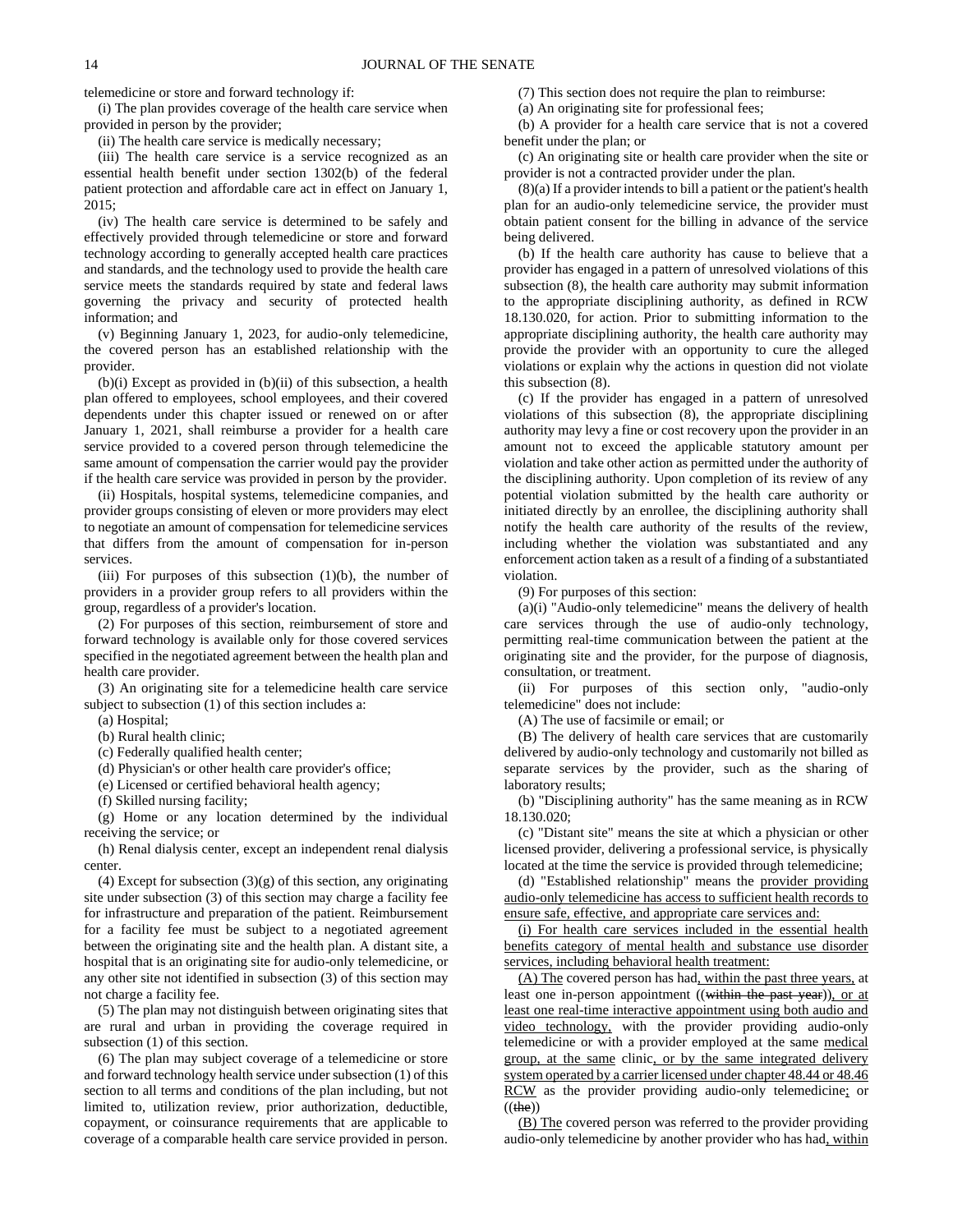the past three years, at least one in-person appointment, or at least one real-time interactive appointment using both audio and video technology, with the covered person ((within the past year)) and has provided relevant medical information to the provider providing audio-only telemedicine;

(ii) For any other health care service:

(A) The covered person has had, within the past two years, at least one in-person appointment, or at least one real-time interactive appointment using both audio and video technology, with the provider providing audio-only telemedicine or with a provider employed at the same medical group, at the same clinic, or by the same integrated delivery system operated by a carrier licensed under chapter 48.44 or 48.46 RCW as the provider providing audio-only telemedicine; or

(B) The covered person was referred to the provider providing audio-only telemedicine by another provider who has had, within the past two years, at least one in-person appointment, or at least one real-time interactive appointment using both audio and video technology, with the covered person and has provided relevant medical information to the provider providing audio-only telemedicine;

(e) "Health care service" has the same meaning as in RCW 48.43.005;

(f) "Hospital" means a facility licensed under chapter 70.41, 71.12, or 72.23 RCW;

(g) "Originating site" means the physical location of a patient receiving health care services through telemedicine;

(h) "Provider" has the same meaning as in RCW 48.43.005;

(i) "Store and forward technology" means use of an asynchronous transmission of a covered person's medical information from an originating site to the health care provider at a distant site which results in medical diagnosis and management of the covered person, and does not include the use of audio-only telephone, facsimile, or email; and

(j) "Telemedicine" means the delivery of health care services through the use of interactive audio and video technology, permitting real-time communication between the patient at the originating site and the provider, for the purpose of diagnosis, consultation, or treatment. For purposes of this section only, "telemedicine" includes audio-only telemedicine, but does not include facsimile or email.

**Sec. 2.** RCW 48.43.735 and 2021 c 157 s 2 are each amended to read as follows:

(1)(a) For health plans issued or renewed on or after January 1, 2017, a health carrier shall reimburse a provider for a health care service provided to a covered person through telemedicine or store and forward technology if:

(i) The plan provides coverage of the health care service when provided in person by the provider;

(ii) The health care service is medically necessary;

(iii) The health care service is a service recognized as an essential health benefit under section 1302(b) of the federal patient protection and affordable care act in effect on January 1, 2015;

(iv) The health care service is determined to be safely and effectively provided through telemedicine or store and forward technology according to generally accepted health care practices and standards, and the technology used to provide the health care service meets the standards required by state and federal laws governing the privacy and security of protected health information; and

(v) Beginning January 1, 2023, for audio-only telemedicine, the covered person has an established relationship with the provider.

(b)(i) Except as provided in (b)(ii) of this subsection, for health

plans issued or renewed on or after January 1, 2021, a health carrier shall reimburse a provider for a health care service provided to a covered person through telemedicine the same amount of compensation the carrier would pay the provider if the health care service was provided in person by the provider.

(ii) Hospitals, hospital systems, telemedicine companies, and provider groups consisting of eleven or more providers may elect to negotiate an amount of compensation for telemedicine services that differs from the amount of compensation for in-person services.

(iii) For purposes of this subsection  $(1)(b)$ , the number of providers in a provider group refers to all providers within the group, regardless of a provider's location.

(2) For purposes of this section, reimbursement of store and forward technology is available only for those covered services specified in the negotiated agreement between the health carrier and the health care provider.

(3) An originating site for a telemedicine health care service subject to subsection (1) of this section includes a:

(a) Hospital;

(b) Rural health clinic;

(c) Federally qualified health center;

(d) Physician's or other health care provider's office;

(e) Licensed or certified behavioral health agency;

(f) Skilled nursing facility;

(g) Home or any location determined by the individual receiving the service; or

(h) Renal dialysis center, except an independent renal dialysis center.

(4) Except for subsection (3)(g) of this section, any originating site under subsection (3) of this section may charge a facility fee for infrastructure and preparation of the patient. Reimbursement for a facility fee must be subject to a negotiated agreement between the originating site and the health carrier. A distant site, a hospital that is an originating site for audio-only telemedicine, or any other site not identified in subsection (3) of this section may not charge a facility fee.

(5) A health carrier may not distinguish between originating sites that are rural and urban in providing the coverage required in subsection (1) of this section.

(6) A health carrier may subject coverage of a telemedicine or store and forward technology health service under subsection (1) of this section to all terms and conditions of the plan in which the covered person is enrolled including, but not limited to, utilization review, prior authorization, deductible, copayment, or coinsurance requirements that are applicable to coverage of a comparable health care service provided in person.

(7) This section does not require a health carrier to reimburse:

(a) An originating site for professional fees;

(b) A provider for a health care service that is not a covered benefit under the plan; or

(c) An originating site or health care provider when the site or provider is not a contracted provider under the plan.

(8)(a) If a provider intends to bill a patient or the patient's health plan for an audio-only telemedicine service, the provider must obtain patient consent for the billing in advance of the service being delivered.

(b) If the commissioner has cause to believe that a provider has engaged in a pattern of unresolved violations of this subsection (8), the commissioner may submit information to the appropriate disciplining authority, as defined in RCW 18.130.020, for action. Prior to submitting information to the appropriate disciplining authority, the commissioner may provide the provider with an opportunity to cure the alleged violations or explain why the actions in question did not violate this subsection (8).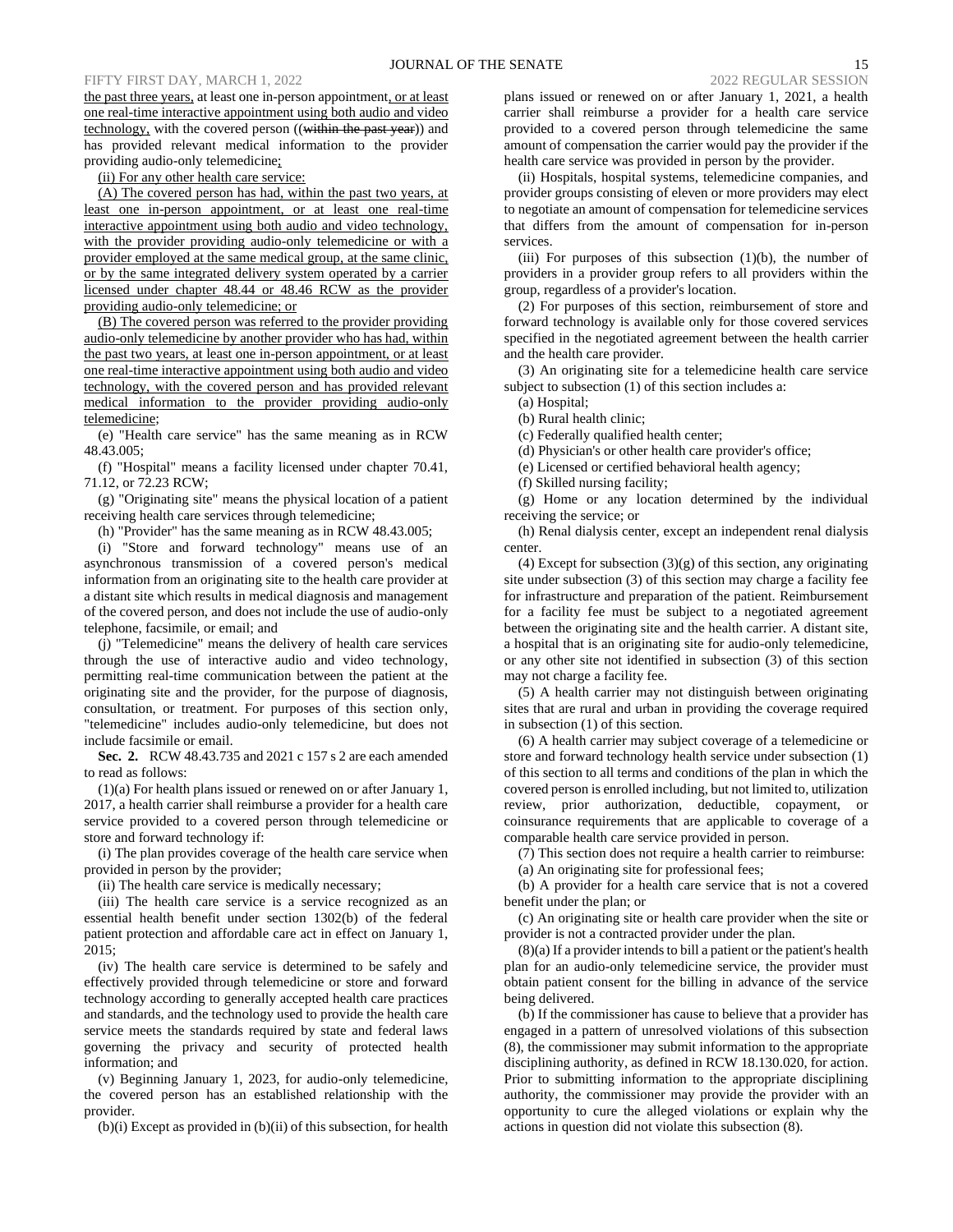(c) If the provider has engaged in a pattern of unresolved violations of this subsection (8), the appropriate disciplining authority may levy a fine or cost recovery upon the provider in an amount not to exceed the applicable statutory amount per violation and take other action as permitted under the authority of the disciplining authority. Upon completion of its review of any potential violation submitted by the commissioner or initiated directly by an enrollee, the disciplining authority shall notify the commissioner of the results of the review, including whether the violation was substantiated and any enforcement action taken as a result of a finding of a substantiated violation.

(9) For purposes of this section:

(a)(i) "Audio-only telemedicine" means the delivery of health care services through the use of audio-only technology, permitting real-time communication between the patient at the originating site and the provider, for the purpose of diagnosis, consultation, or treatment.

(ii) For purposes of this section only, "audio-only telemedicine" does not include:

(A) The use of facsimile or email; or

(B) The delivery of health care services that are customarily delivered by audio-only technology and customarily not billed as separate services by the provider, such as the sharing of laboratory results;

(b) "Disciplining authority" has the same meaning as in RCW 18.130.020;

(c) "Distant site" means the site at which a physician or other licensed provider, delivering a professional service, is physically located at the time the service is provided through telemedicine;

(d) "Established relationship" means the provider providing audio-only telemedicine has access to sufficient health records to ensure safe, effective, and appropriate care services and:

(i) For health care services included in the essential health benefits category of mental health and substance use disorder services, including behavioral health treatment:

(A) The covered person has had, within the past three years, at least one in-person appointment ((within the past year)), or at least one real-time interactive appointment using both audio and video technology, with the provider providing audio-only telemedicine or with a provider employed at the same medical group, at the same clinic, or by the same integrated delivery system operated by a carrier licensed under chapter 48.44 or 48.46 RCW as the provider providing audio-only telemedicine; or  $((the))$ 

(B) The covered person was referred to the provider providing audio-only telemedicine by another provider who has had, within the past three years, at least one in-person appointment, or at least one real-time interactive appointment using both audio and video technology, with the covered person ((within the past year)) and has provided relevant medical information to the provider providing audio-only telemedicine;

(ii) For any other health care service:

(A) The covered person has had, within the past two years, at least one in-person appointment, or at least one real-time interactive appointment using both audio and video technology, with the provider providing audio-only telemedicine or with a provider employed at the same medical group, at the same clinic, or by the same integrated delivery system operated by a carrier licensed under chapter 48.44 or 48.46 RCW as the provider providing audio-only telemedicine; or

(B) The covered person was referred to the provider providing audio-only telemedicine by another provider who has had, within the past two years, at least one in-person appointment, or at least one real-time interactive appointment using both audio and video technology, with the covered person and has provided relevant medical information to the provider providing audio-only telemedicine;

(e) "Health care service" has the same meaning as in RCW 48.43.005;

(f) "Hospital" means a facility licensed under chapter 70.41, 71.12, or 72.23 RCW;

(g) "Originating site" means the physical location of a patient receiving health care services through telemedicine;

(h) "Provider" has the same meaning as in RCW 48.43.005;

(i) "Store and forward technology" means use of an asynchronous transmission of a covered person's medical information from an originating site to the health care provider at a distant site which results in medical diagnosis and management of the covered person, and does not include the use of audio-only telephone, facsimile, or email; and

(j) "Telemedicine" means the delivery of health care services through the use of interactive audio and video technology, permitting real-time communication between the patient at the originating site and the provider, for the purpose of diagnosis, consultation, or treatment. For purposes of this section only, "telemedicine" includes audio-only telemedicine, but does not include facsimile or email.

 $((9)$   $[(10)$ ]) (10) The commissioner may adopt any rules necessary to implement this section.

**Sec. 3.** RCW 71.24.335 and 2021 c 157 s 4 and 2021 c 100 s 1 are each reenacted and amended to read as follows:

(1) Upon initiation or renewal of a contract with the authority, behavioral health administrative services organizations and managed care organizations shall reimburse a provider for a behavioral health service provided to a covered person through telemedicine or store and forward technology if:

(a) The behavioral health administrative services organization or managed care organization in which the covered person is enrolled provides coverage of the behavioral health service when provided in person by the provider;

(b) The behavioral health service is medically necessary; and

(c) Beginning January 1, 2023, for audio-only telemedicine, the covered person has an established relationship with the provider.

(2)(a) If the service is provided through store and forward technology there must be an associated visit between the covered person and the referring provider. Nothing in this section prohibits the use of telemedicine for the associated office visit.

(b) For purposes of this section, reimbursement of store and forward technology is available only for those services specified in the negotiated agreement between the behavioral health administrative services organization, or managed care organization, and the provider.

(3) An originating site for a telemedicine behavioral health service subject to subsection (1) of this section means an originating site as defined in rule by the department or the health care authority.

(4) Any originating site, other than a home, under subsection (3) of this section may charge a facility fee for infrastructure and preparation of the patient. Reimbursement must be subject to a negotiated agreement between the originating site and the behavioral health administrative services organization, or managed care organization, as applicable. A distant site, a hospital that is an originating site for audio-only telemedicine, or any other site not identified in subsection (3) of this section may not charge a facility fee.

(5) Behavioral health administrative services organizations and managed care organizations may not distinguish between originating sites that are rural and urban in providing the coverage required in subsection (1) of this section.

(6) Behavioral health administrative services organizations and managed care organizations may subject coverage of a telemedicine or store and forward technology behavioral health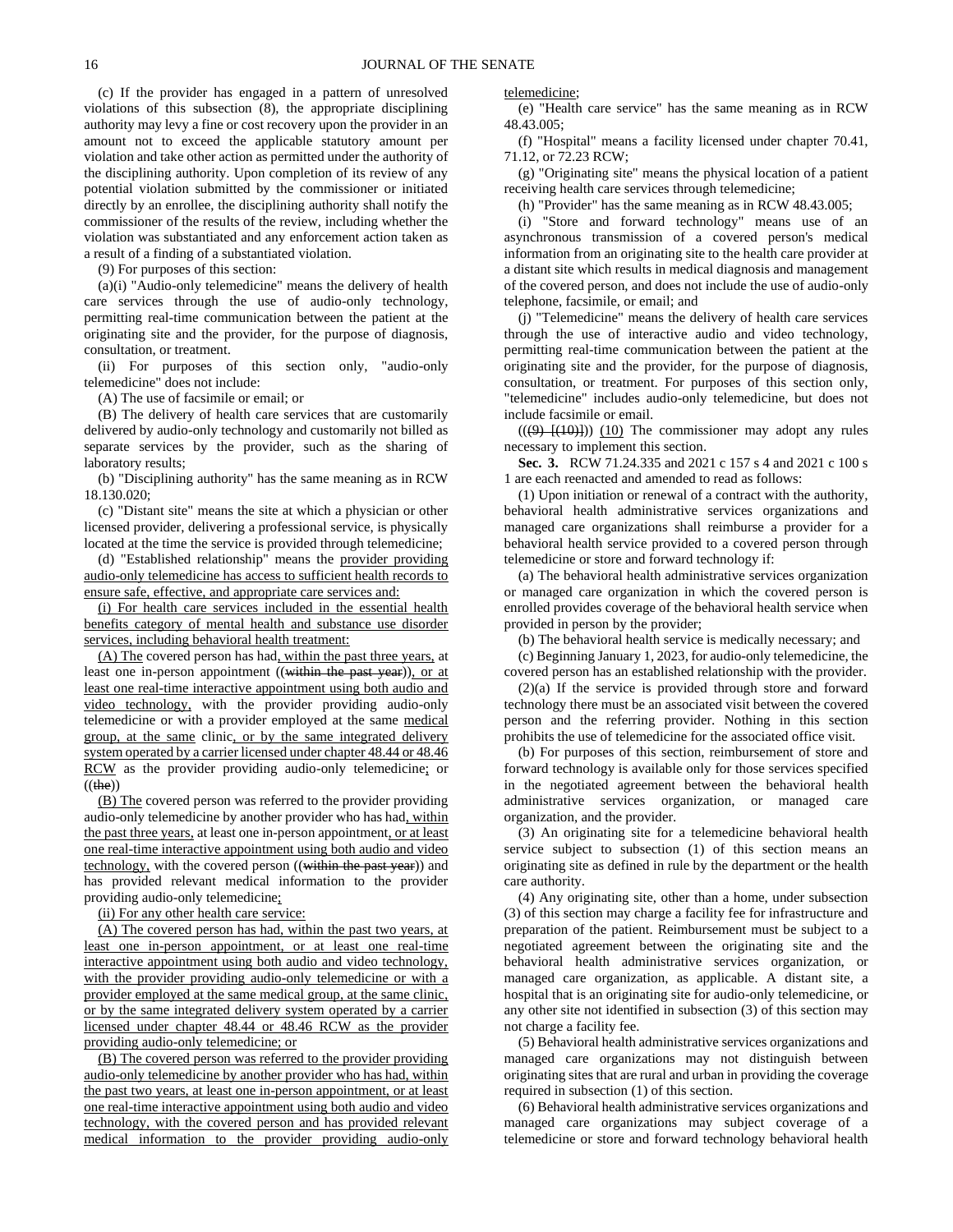service under subsection (1) of this section to all terms and conditions of the behavioral health administrative services organization or managed care organization in which the covered person is enrolled, including, but not limited to, utilization review, prior authorization, deductible, copayment, or coinsurance requirements that are applicable to coverage of a comparable behavioral health care service provided in person.

(7) This section does not require a behavioral health administrative services organization or a managed care organization to reimburse:

(a) An originating site for professional fees;

(b) A provider for a behavioral health service that is not a covered benefit; or

(c) An originating site or provider when the site or provider is not a contracted provider.

(8)(a) If a provider intends to bill a patient, a behavioral health administrative services organization, or a managed care organization for an audio-only telemedicine service, the provider must obtain patient consent for the billing in advance of the service being delivered.

(b) If the health care authority has cause to believe that a provider has engaged in a pattern of unresolved violations of this subsection (8), the health care authority may submit information to the appropriate disciplining authority, as defined in RCW 18.130.020, for action. Prior to submitting information to the appropriate disciplining authority, the health care authority may provide the provider with an opportunity to cure the alleged violations or explain why the actions in question did not violate this subsection (8).

(c) If the provider has engaged in a pattern of unresolved violations of this subsection (8), the appropriate disciplining authority may levy a fine or cost recovery upon the provider in an amount not to exceed the applicable statutory amount per violation and take other action as permitted under the authority of the disciplining authority. Upon completion of its review of any potential violation submitted by the health care authority or initiated directly by an enrollee, the disciplining authority shall notify the health care authority of the results of the review, including whether the violation was substantiated and any enforcement action taken as a result of a finding of a substantiated violation.

(9) For purposes of this section:

(a)(i) "Audio-only telemedicine" means the delivery of health care services through the use of audio-only technology, permitting real-time communication between the patient at the originating site and the provider, for the purpose of diagnosis, consultation, or treatment.

(ii) For purposes of this section only, "audio-only telemedicine" does not include:

(A) The use of facsimile or email; or

(B) The delivery of health care services that are customarily delivered by audio-only technology and customarily not billed as separate services by the provider, such as the sharing of laboratory results;

(b) "Disciplining authority" has the same meaning as in RCW 18.130.020;

(c) "Distant site" means the site at which a physician or other licensed provider, delivering a professional service, is physically located at the time the service is provided through telemedicine;

(d) "Established relationship" means the provider providing audio-only telemedicine has access to sufficient health records to ensure safe, effective, and appropriate care services and:

(i) The covered person has had, within the past three years, at least one in-person appointment ((within the past year)), or at least one real-time interactive appointment using both audio and video technology, with the provider providing audio-only telemedicine or with a provider employed at the same medical group, at the same clinic, or by the same integrated delivery system operated by a carrier licensed under chapter 48.44 or 48.46 RCW as the provider providing audio-only telemedicine; or  $((the))$ 

(ii) The covered person was referred to the provider providing audio-only telemedicine by another provider who has had, within the past three years, at least one in-person appointment, or at least one real-time interactive appointment using both audio and video technology, with the covered person ((within the past year)) and has provided relevant medical information to the provider providing audio-only telemedicine;

(e) "Hospital" means a facility licensed under chapter 70.41, 71.12, or 72.23 RCW;

(f) "Originating site" means the physical location of a patient receiving behavioral health services through telemedicine;

(g) "Provider" has the same meaning as in RCW 48.43.005;

(h) "Store and forward technology" means use of an asynchronous transmission of a covered person's medical or behavioral health information from an originating site to the provider at a distant site which results in medical or behavioral health diagnosis and management of the covered person, and does not include the use of audio-only telephone, facsimile, or email; and

(i) "Telemedicine" means the delivery of health care or behavioral health services through the use of interactive audio and video technology, permitting real-time communication between the patient at the originating site and the provider, for the purpose of diagnosis, consultation, or treatment. For purposes of this section only, "telemedicine" includes audio-only telemedicine, but does not include facsimile or email.

 $((9)$   $\{(40)$ })) (10) The authority must adopt rules as necessary to implement the provisions of this section.

**Sec. 4.** RCW 74.09.325 and 2021 c 157 s 5 are each amended to read as follows:

(1)(a) Upon initiation or renewal of a contract with the Washington state health care authority to administer a medicaid managed care plan, a managed health care system shall reimburse a provider for a health care service provided to a covered person through telemedicine or store and forward technology if:

(i) The medicaid managed care plan in which the covered person is enrolled provides coverage of the health care service when provided in person by the provider;

(ii) The health care service is medically necessary;

(iii) The health care service is a service recognized as an essential health benefit under section 1302(b) of the federal patient protection and affordable care act in effect on January 1,  $2015$ 

(iv) The health care service is determined to be safely and effectively provided through telemedicine or store and forward technology according to generally accepted health care practices and standards, and the technology used to provide the health care service meets the standards required by state and federal laws governing the privacy and security of protected health information; and

(v) Beginning January 1, 2023, for audio-only telemedicine, the covered person has an established relationship with the provider.

(b)(i) Except as provided in (b)(ii) of this subsection, upon initiation or renewal of a contract with the Washington state health care authority to administer a medicaid managed care plan, a managed health care system shall reimburse a provider for a health care service provided to a covered person through telemedicine the same amount of compensation the managed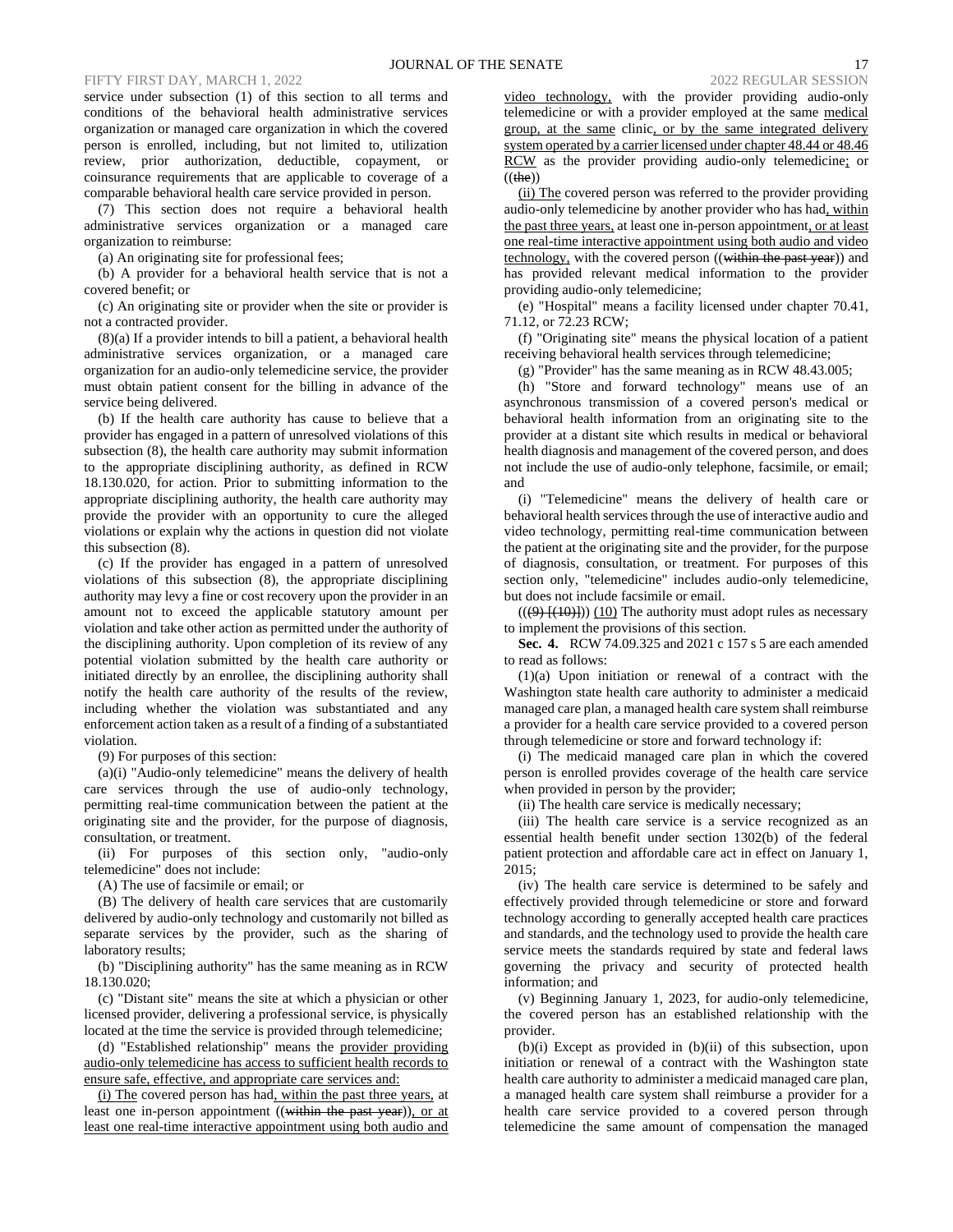health care system would pay the provider if the health care service was provided in person by the provider.

(ii) Hospitals, hospital systems, telemedicine companies, and provider groups consisting of eleven or more providers may elect to negotiate an amount of compensation for telemedicine services that differs from the amount of compensation for in-person services.

(iii) For purposes of this subsection  $(1)(b)$ , the number of providers in a provider group refers to all providers within the group, regardless of a provider's location.

(iv) A rural health clinic shall be reimbursed for audio-only telemedicine at the rural health clinic encounter rate.

(2) For purposes of this section, reimbursement of store and forward technology is available only for those services specified in the negotiated agreement between the managed health care system and health care provider.

(3) An originating site for a telemedicine health care service subject to subsection (1) of this section includes a:

(a) Hospital;

(b) Rural health clinic;

(c) Federally qualified health center;

(d) Physician's or other health care provider's office;

(e) Licensed or certified behavioral health agency;

(f) Skilled nursing facility;

(g) Home or any location determined by the individual receiving the service; or

(h) Renal dialysis center, except an independent renal dialysis center.

 $(4)$  Except for subsection  $(3)(g)$  of this section, any originating site under subsection (3) of this section may charge a facility fee for infrastructure and preparation of the patient. Reimbursement for a facility fee must be subject to a negotiated agreement between the originating site and the managed health care system. A distant site, a hospital that is an originating site for audio-only telemedicine, or any other site not identified in subsection (3) of this section may not charge a facility fee.

(5) A managed health care system may not distinguish between originating sites that are rural and urban in providing the coverage required in subsection (1) of this section.

(6) A managed health care system may subject coverage of a telemedicine or store and forward technology health service under subsection (1) of this section to all terms and conditions of the plan in which the covered person is enrolled including, but not limited to, utilization review, prior authorization, deductible, copayment, or coinsurance requirements that are applicable to coverage of a comparable health care service provided in person.

(7) This section does not require a managed health care system to reimburse:

(a) An originating site for professional fees;

(b) A provider for a health care service that is not a covered benefit under the plan; or

(c) An originating site or health care provider when the site or provider is not a contracted provider under the plan.

(8)(a) If a provider intends to bill a patient or a managed health care system for an audio-only telemedicine service, the provider must obtain patient consent for the billing in advance of the service being delivered and comply with all rules created by the authority related to restrictions on billing medicaid recipients. The authority may submit information on any potential violations of this subsection to the appropriate disciplining authority, as defined in RCW 18.130.020 $((\frac{1}{2})_2)$  or take contractual actions against the provider's agreement for participation in the medicaid program, or both.

(b) If the health care authority has cause to believe that a provider has engaged in a pattern of unresolved violations of this subsection (8), the health care authority may submit information to the appropriate disciplining authority for action. Prior to submitting information to the appropriate disciplining authority, the health care authority may provide the provider with an opportunity to cure the alleged violations or explain why the actions in question did not violate this subsection (8).

(c) If the provider has engaged in a pattern of unresolved violations of this subsection (8), the appropriate disciplining authority may levy a fine or cost recovery upon the provider in an amount not to exceed the applicable statutory amount per violation and take other action as permitted under the authority of the disciplining authority. Upon completion of its review of any potential violation submitted by the health care authority or initiated directly by an enrollee, the disciplining authority shall notify the health care authority of the results of the review, including whether the violation was substantiated and any enforcement action taken as a result of a finding of a substantiated violation.

(9) For purposes of this section:

(a)(i) "Audio-only telemedicine" means the delivery of health care services through the use of audio-only technology, permitting real-time communication between the patient at the originating site and the provider, for the purpose of diagnosis, consultation, or treatment.

(ii) For purposes of this section only, "audio-only telemedicine" does not include:

(A) The use of facsimile or email; or

(B) The delivery of health care services that are customarily delivered by audio-only technology and customarily not billed as separate services by the provider, such as the sharing of laboratory results;

(b) "Disciplining authority" has the same meaning as in RCW 18.130.020;

(c) "Distant site" means the site at which a physician or other licensed provider, delivering a professional service, is physically located at the time the service is provided through telemedicine;

(d) "Established relationship" means the provider providing audio-only telemedicine has access to sufficient health records to ensure safe, effective, and appropriate care services and:

(i) For health care services included in the essential health benefits category of mental health and substance use disorder services, including behavioral health treatment:

(A) The covered person has had, within the past three years, at least one in-person appointment ((within the past year)), or at least one real-time interactive appointment using both audio and video technology, with the provider providing audio-only telemedicine or with a provider employed at the same medical group, at the same clinic, or by the same integrated delivery system operated by a carrier licensed under chapter 48.44 or 48.46 RCW as the provider providing audio-only telemedicine; or  $((the))$ 

(B) The covered person was referred to the provider providing audio-only telemedicine by another provider who has had, within the past three years, at least one in-person appointment, or at least one real-time interactive appointment using both audio and video technology, with the covered person ((within the past year)) and has provided relevant medical information to the provider providing audio-only telemedicine;

(ii) For any other health care service:

(A) The covered person has had, within the past two years, at least one in-person appointment, or at least one real-time interactive appointment using both audio and video technology, with the provider providing audio-only telemedicine or with a provider employed at the same medical group, at the same clinic, or by the same integrated delivery system operated by a carrier licensed under chapter 48.44 or 48.46 RCW as the provider providing audio-only telemedicine; or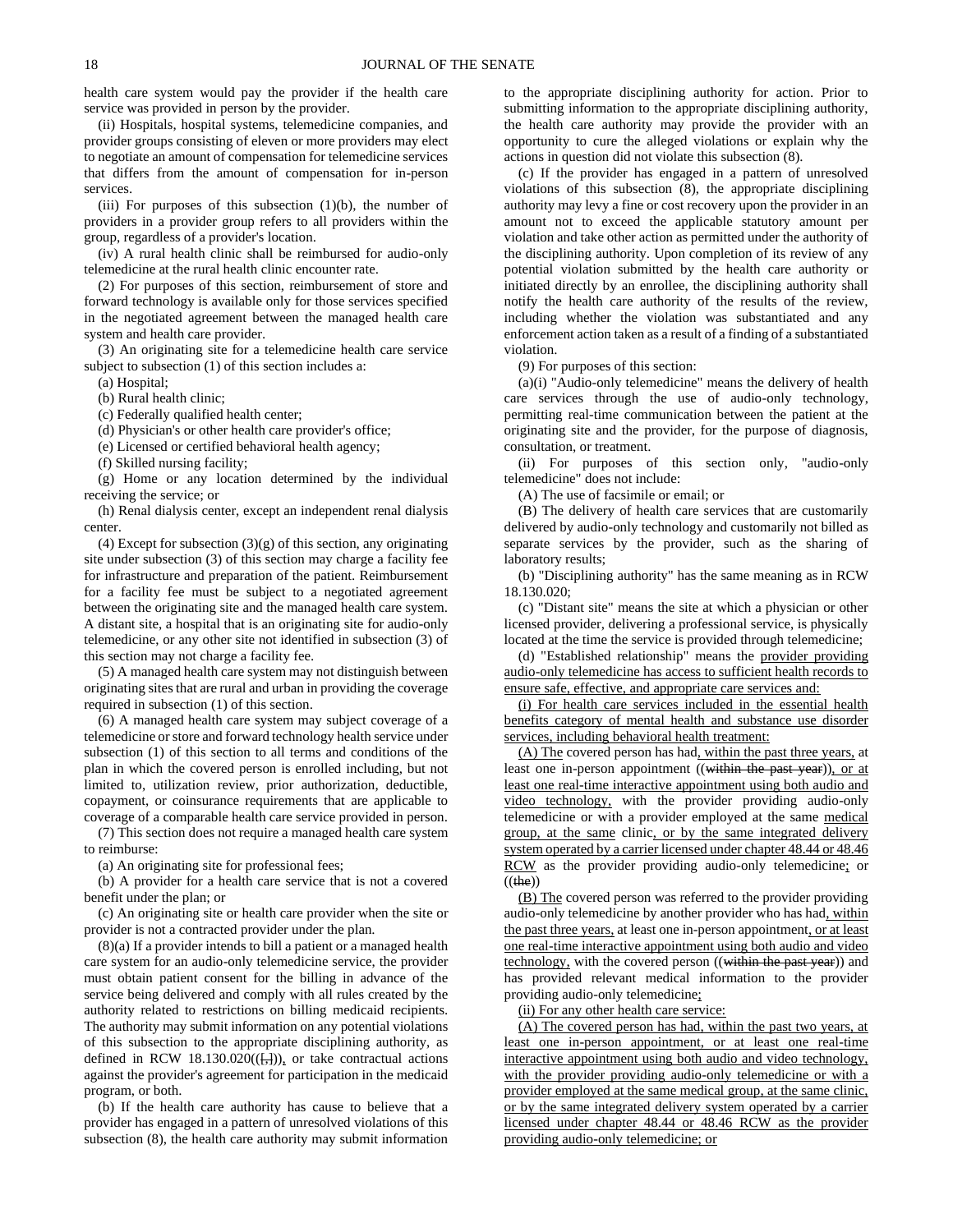(B) The covered person was referred to the provider providing audio-only telemedicine by another provider who has had, within the past two years, at least one in-person appointment, or at least one real-time interactive appointment using both audio and video technology, with the covered person and has provided relevant medical information to the provider providing audio-only telemedicine;

(e) "Health care service" has the same meaning as in RCW 48.43.005;

(f) "Hospital" means a facility licensed under chapter 70.41, 71.12, or 72.23 RCW;

(g) "Managed health care system" means any health care organization, including health care providers, insurers, health care service contractors, health maintenance organizations, health insuring organizations, or any combination thereof, that provides directly or by contract health care services covered under this chapter and rendered by licensed providers, on a prepaid capitated basis and that meets the requirements of section  $1903(m)(1)(A)$ of Title XIX of the federal social security act or federal demonstration waivers granted under section 1115(a) of Title XI of the federal social security act;

(h) "Originating site" means the physical location of a patient receiving health care services through telemedicine;

(i) "Provider" has the same meaning as in RCW 48.43.005;

(j) "Store and forward technology" means use of an asynchronous transmission of a covered person's medical information from an originating site to the health care provider at a distant site which results in medical diagnosis and management of the covered person, and does not include the use of audio-only telephone, facsimile, or email; and

(k) "Telemedicine" means the delivery of health care services through the use of interactive audio and video technology, permitting real-time communication between the patient at the originating site and the provider, for the purpose of diagnosis, consultation, or treatment. For purposes of this section only, "telemedicine" includes audio-only telemedicine, but does not include facsimile or email.

NEW SECTION. **Sec. 5.** If any provision of this act or its application to any person or circumstance is held invalid, the remainder of the act or the application of the provision to other persons or circumstances is not affected.

NEW SECTION. **Sec. 6.** If any part of this act is found to be in conflict with federal requirements that are a prescribed condition to the allocation of federal funds to the state, the conflicting part of this act is inoperative solely to the extent of the conflict and with respect to the agencies directly affected, and this finding does not affect the operation of the remainder of this act in its application to the agencies concerned. Rules adopted under this act must meet federal requirements that are a necessary condition to the receipt of federal funds by the state."

On page 1, line 2 of the title, after "telemedicine;" strike the remainder of the title and insert "amending RCW 41.05.700, 48.43.735, and 74.09.325; reenacting and amending RCW 71.24.335; and creating a new section."

The President declared the question before the Senate to be the adoption of the committee striking amendment by the Committee on Health & Long Term Care to Engrossed Substitute House Bill No. 1821.

The motion by Senator Cleveland carried and the committee striking amendment was adopted by voice vote.

#### MOTION

On motion of Senator Cleveland, the rules were suspended,

Engrossed Substitute House Bill No. 1821 was advanced to third reading, the second reading considered the third and the bill was placed on final passage.

Senators Cleveland and Muzzall spoke in favor of passage of the bill.

The President declared the question before the Senate to be the final passage of Engrossed Substitute House Bill No. 1821.

# ROLL CALL

The Secretary called the roll on the final passage of Engrossed Substitute House Bill No. 1821 and the bill passed the Senate by the following vote: Yeas, 49; Nays, 0; Absent, 0; Excused, 0.

Voting yea: Senators Billig, Braun, Brown, Carlyle, Cleveland, Conway, Das, Dhingra, Dozier, Fortunato, Frockt, Gildon, Hasegawa, Hawkins, Holy, Honeyford, Hunt, Keiser, King, Kuderer, Liias, Lovelett, Lovick, McCune, Mullet, Muzzall, Nguyen, Nobles, Padden, Pedersen, Randall, Rivers, Robinson, Rolfes, Saldaña, Salomon, Schoesler, Sefzik, Sheldon, Short, Stanford, Trudeau, Van De Wege, Wagoner, Warnick, Wellman, Wilson, C., Wilson, J. and Wilson, L.

ENGROSSED SUBSTITUTE HOUSE BILL NO. 1821, having received the constitutional majority, was declared passed. There being no objection, the title of the bill was ordered to stand as the title of the act.

#### SECOND READING

SUBSTITUTE HOUSE BILL NO. 1779, by House Committee on Labor & Workplace Standards (originally sponsored by Callan, Bronoske, Sells, Dolan and Ramos)

Requiring policies addressing surgical smoke.

The measure was read the second time.

### MOTION

Senator King moved that the following floor amendment no. 1198 by Senator Keiser be adopted:

On page 2, line 20, strike "and"

On page 2, line 22, after "hospitals" insert "; and

(4) Hospitals that qualify as a medicare dependent hospital"

On page 2, after line 22, insert the following:

"NEW SECTION. **Sec. 3.** (1) The surgical smoke evacuation account is created in the custody of the state treasurer. Revenues to the account consist of appropriations and transfers by the legislature and all other funding directed for deposit into the account. Only the director of the department of labor and industries or the director's designee may authorize expenditures from the account. The account is subject to the allotment procedures under chapter 43.88 RCW, but an appropriation is not required for expenditures. Expenditures from the account may be used only for purposes provided in subsection (3) of this section.

(2) By July 1, 2025, the director of the department of labor and industries must certify to the state treasurer the amount of any unobligated moneys in the surgical smoke evacuation account that were appropriated by the legislature from the general fund during the 2023-2025 fiscal biennium, and the treasurer must transfer those moneys back to the general fund.

(3)(a) Subject to the funds available in the surgical smoke evacuation account and beginning January 2, 2025, a hospital described in (b) of this subsection may apply to the department of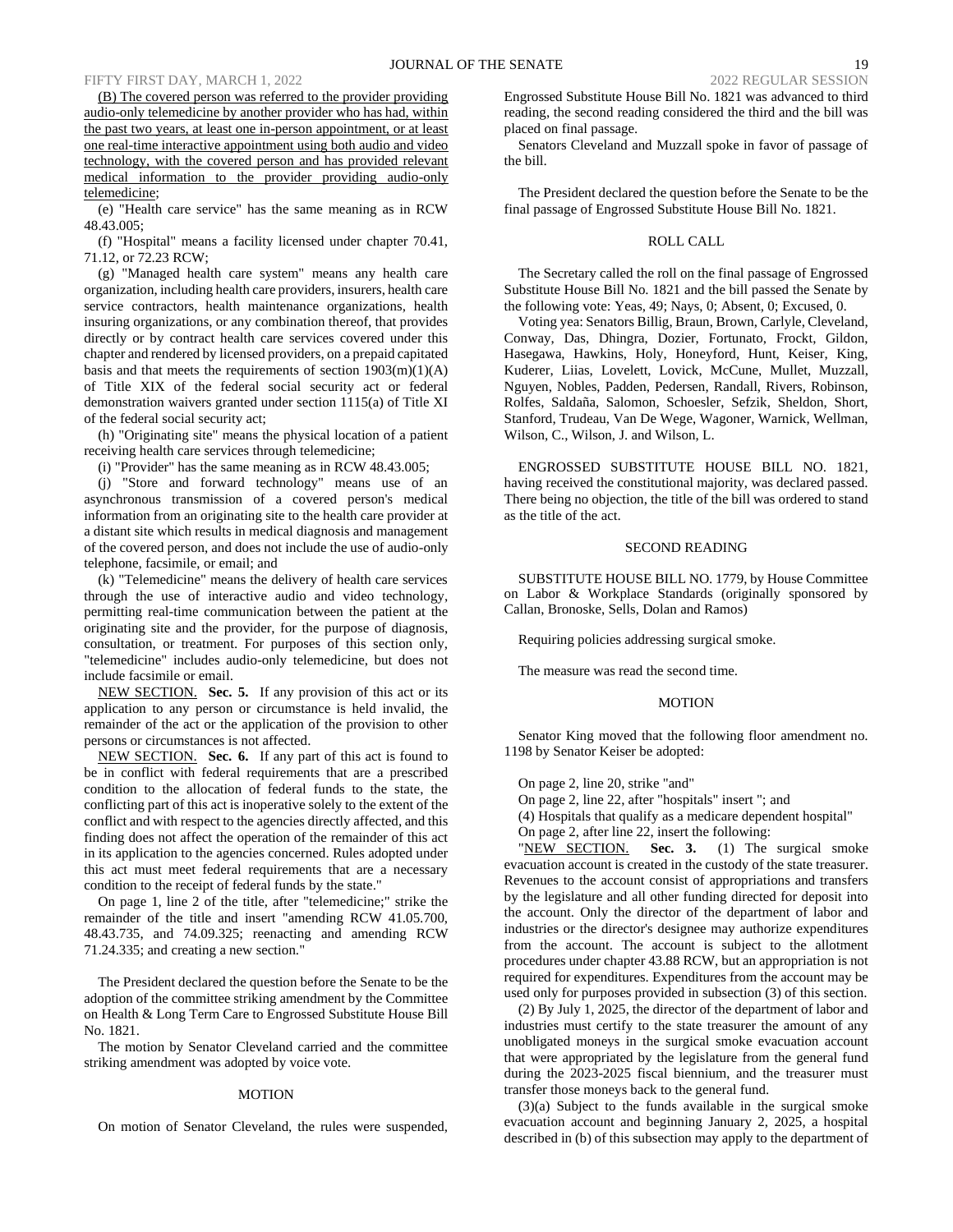labor and industries for reimbursement for the costs incurred by the hospital on or before January 1, 2025, to purchase and install smoke evacuation systems as defined in section 1 of this act. The reimbursement may not exceed \$1,000 for each operating room in the hospital. The reimbursements under this subsection are only available until moneys contained in the account are exhausted.

(b) Only the following hospitals may apply for reimbursement:

(i) Hospitals certified as critical access hospitals under 42 U.S.C. Sec. 1395i-4;

(ii) Hospitals with fewer than 25 acute care beds in operation;

(iii) Hospitals certified by the centers for medicare and medicaid services as sole community hospitals; and

(iv) Hospitals that qualify as a medicare dependent hospital.

(c) The department of labor and industries must determine the process for making an application for reimbursement."

On page 1, line 2 of the title, after "49.17 RCW;" insert "creating a new section;"

Senators King and Keiser spoke in favor of adoption of the amendment.

The President declared the question before the Senate to be the adoption of floor amendment no. 1198 by Senator Keiser on page 2, line 20 to Substitute House Bill No. 1779.

The motion by Senator King carried and floor amendment no. 1198 was adopted by voice vote.

#### **MOTION**

On motion of Senator Keiser, the rules were suspended, Substitute House Bill No. 1779 was advanced to third reading, the second reading considered the third and the bill was placed on final passage.

Senators Keiser and King spoke in favor of passage of the bill.

The President declared the question before the Senate to be the final passage of Substitute House Bill No. 1779.

#### ROLL CALL

The Secretary called the roll on the final passage of Substitute House Bill No. 1779 and the bill passed the Senate by the following vote: Yeas, 44; Nays, 5; Absent, 0; Excused, 0.

Voting yea: Senators Billig, Braun, Brown, Carlyle, Cleveland, Conway, Das, Dhingra, Dozier, Fortunato, Frockt, Gildon, Hasegawa, Hawkins, Holy, Honeyford, Hunt, Keiser, King, Kuderer, Liias, Lovelett, Lovick, Mullet, Muzzall, Nguyen, Nobles, Pedersen, Randall, Rivers, Robinson, Rolfes, Saldaña, Salomon, Sefzik, Sheldon, Stanford, Trudeau, Van De Wege, Warnick, Wellman, Wilson, C., Wilson, J. and Wilson, L.

Voting nay: Senators McCune, Padden, Schoesler, Short and Wagoner

SUBSTITUTE HOUSE BILL NO. 1779, having received the constitutional majority, was declared passed. There being no objection, the title of the bill was ordered to stand as the title of the act.

# SECOND READING

SECOND SUBSTITUTE HOUSE BILL NO. 1210, by House Committee on Commerce & Gaming (originally sponsored by Morgan, Peterson, Kloba, Johnson, J., Ryu, Santos, Ortiz-Self, Ormsby, Simmons, Gregerson, Riccelli, Macri, Frame and Harris-Talley)

Replacing the term "marijuana" with the term "cannabis"

throughout the Revised Code of Washington.

The measure was read the second time.

# **MOTION**

On motion of Senator Keiser, the rules were suspended, Second Substitute House Bill No. 1210 was advanced to third reading, the second reading considered the third and the bill was placed on final passage.

Senators Keiser and King spoke in favor of passage of the bill.

The President declared the question before the Senate to be the final passage of Second Substitute House Bill No. 1210.

### ROLL CALL

The Secretary called the roll on the final passage of Second Substitute House Bill No. 1210 and the bill passed the Senate by the following vote: Yeas, 41; Nays, 8; Absent, 0; Excused, 0.

Voting yea: Senators Billig, Braun, Brown, Carlyle, Cleveland, Conway, Das, Dhingra, Frockt, Gildon, Hasegawa, Hawkins, Holy, Hunt, Keiser, King, Kuderer, Liias, Lovelett, Lovick, Mullet, Muzzall, Nguyen, Nobles, Pedersen, Randall, Rivers, Robinson, Rolfes, Saldaña, Salomon, Sheldon, Short, Stanford, Trudeau, Van De Wege, Wagoner, Warnick, Wellman, Wilson, C. and Wilson, L.

Voting nay: Senators Dozier, Fortunato, Honeyford, McCune, Padden, Schoesler, Sefzik and Wilson, J.

SECOND SUBSTITUTE HOUSE BILL NO. 1210, having received the constitutional majority, was declared passed. There being no objection, the title of the bill was ordered to stand as the title of the act.

### SECOND READING

HOUSE BILL NO. 1769, by Representatives Duerr, Springer, Fitzgibbon, Gregerson, Walen, Macri and Slatter

Concerning community municipal corporations.

The measure was read the second time.

### MOTION

Senator Fortunato moved that the following floor amendment no. 1256 by Senator Fortunato be adopted:

On page 1, at the beginning of line 9, insert  $(1)$ "

On page 3, after line 5, insert the following:

"(2) At least seven months prior to the expiration of a community municipal corporation, the community municipal corporation council must publish its decision to either:

(a) Initiate a resolution to be annexed all or in part to another city or town, pursuant to chapter 35.10 RCW; or

(b) Propose the incorporation of a city or town covering the service area of the existing community municipal corporation, pursuant to chapter 35.02 RCW. A community municipal corporation that publishes its decision to incorporate as a city or town pursuant to chapter 35.02 RCW is exempt from the provisions of RCW 35.02.010 and may be reincorporated with a simple majority of voters residing within its service area.

(3) If the community municipal corporation does not publish its decision to incorporate or annex to another city or town at least seven months prior to its expiration, the community municipal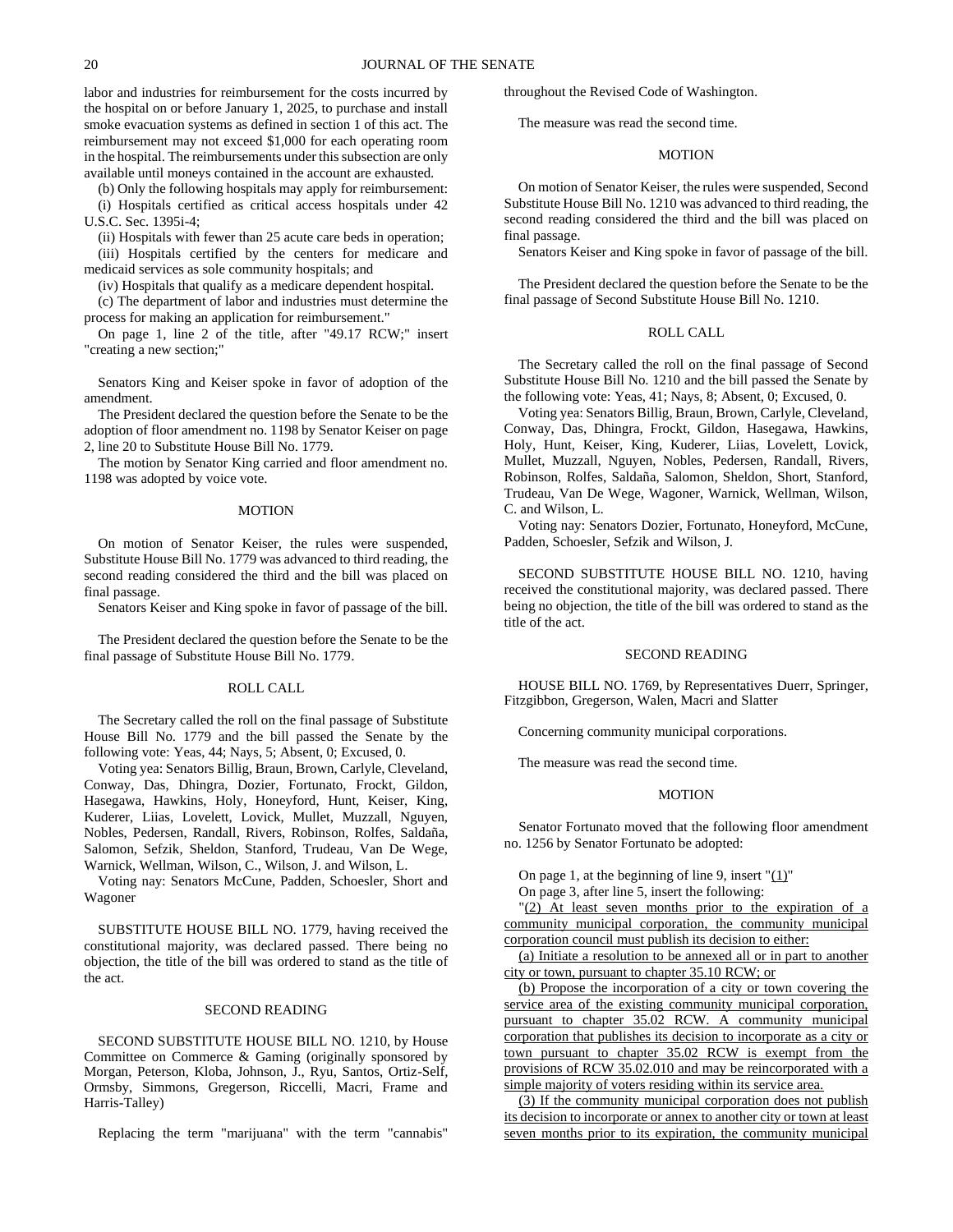corporation must consolidate with the city or town in which its service area resides upon the expiration of its term."

Senator Fortunato spoke in favor of adoption of the amendment.

Senator Kuderer spoke against adoption of the amendment.

The President declared the question before the Senate to be the adoption of floor amendment no. 1256 by Senator Fortunato on page 1, line 9 to House Bill No. 1769.

The motion by Senator Fortunato did not carry and floor amendment no. 1256 was not adopted by voice vote.

# MOTION

Senator Fortunato moved that the following floor amendment no. 1257 by Senator Fortunato be adopted:

On page 1, beginning on line 12, after " $e$ ity))" strike all material through "sooner" on line 13 and insert "or until the expiration of the community municipal corporation councilmember terms, whichever is sooner"

Senator Fortunato spoke in favor of adoption of the amendment.

Senator Kuderer spoke against adoption of the amendment.

The President declared the question before the Senate to be the adoption of floor amendment no. 1257 by Senator Fortunato on page 1, line 12 to House Bill No. 1769.

The motion by Senator Fortunato failed and floor amendment no. 1257 was not adopted by voice vote.

### MOTION

On motion of Senator Kuderer, the rules were suspended, House Bill No. 1769 was advanced to third reading, the second reading considered the third and the bill was placed on final passage.

Senator Kuderer spoke in favor of passage of the bill.

Senator Fortunato spoke against passage of the bill.

The President declared the question before the Senate to be the final passage of House Bill No. 1769.

# ROLL CALL

The Secretary called the roll on the final passage of House Bill No. 1769 and the bill passed the Senate by the following vote: Yeas, 31; Nays, 17; Absent, 1; Excused, 0.

Voting yea: Senators Billig, Braun, Carlyle, Cleveland, Conway, Das, Dhingra, Frockt, Hasegawa, Hawkins, Hunt, Keiser, King, Kuderer, Liias, Lovelett, Lovick, Nguyen, Nobles, Pedersen, Randall, Rivers, Robinson, Rolfes, Saldaña, Salomon, Sefzik, Stanford, Trudeau, Van De Wege and Wilson, C.

Voting nay: Senators Brown, Dozier, Fortunato, Gildon, Holy, Honeyford, McCune, Mullet, Muzzall, Padden, Schoesler, Short, Wagoner, Warnick, Wellman, Wilson, J. and Wilson, L.

Absent: Senator Sheldon

HOUSE BILL NO. 1769, having received the constitutional majority, was declared passed. There being no objection, the title of the bill was ordered to stand as the title of the act.

# SECOND READING

HOUSE BILL NO. 1669, by Representatives Stokesbary,

Fitzgibbon, Leavitt, Robertson, Graham, Bronoske, Jacobsen, Sullivan, Griffey and Young

Concerning disability benefits in the public safety employees' retirement system.

The measure was read the second time.

### **MOTION**

On motion of Senator Pedersen, the rules were suspended, House Bill No. 1669 was advanced to third reading, the second reading considered the third and the bill was placed on final passage.

Senators Conway and Wilson, L. spoke in favor of passage of the bill.

The President declared the question before the Senate to be the final passage of House Bill No. 1669.

### ROLL CALL

The Secretary called the roll on the final passage of House Bill No. 1669 and the bill passed the Senate by the following vote: Yeas, 48; Nays, 0; Absent, 1; Excused, 0.

Voting yea: Senators Billig, Braun, Brown, Carlyle, Cleveland, Conway, Das, Dhingra, Dozier, Fortunato, Frockt, Gildon, Hasegawa, Hawkins, Holy, Honeyford, Hunt, Keiser, King, Kuderer, Liias, Lovelett, Lovick, McCune, Mullet, Muzzall, Nguyen, Nobles, Padden, Pedersen, Randall, Rivers, Robinson, Rolfes, Saldaña, Salomon, Schoesler, Sefzik, Short, Stanford, Trudeau, Van De Wege, Wagoner, Warnick, Wellman, Wilson, C., Wilson, J. and Wilson, L.

Absent: Senator Sheldon

HOUSE BILL NO. 1669, having received the constitutional majority, was declared passed. There being no objection, the title of the bill was ordered to stand as the title of the act.

# SECOND READING

SUBSTITUTE HOUSE BILL NO. 1675, by House Committee on Health Care & Wellness (originally sponsored by Bateman, Maycumber, Leavitt, Graham, Dolan, Cody, Griffey and Riccelli)

Exempting a manufacturer of certain dialysate and dialysis devices used by home dialysis patients or a manufacturer's agent from the pharmacy practices act and legend drug act.

The measure was read the second time.

# **MOTION**

On motion of Senator Cleveland, the rules were suspended, Substitute House Bill No. 1675 was advanced to third reading, the second reading considered the third and the bill was placed on final passage.

Senators Cleveland and Muzzall spoke in favor of passage of the bill.

# MOTION

On motion of Senator Wagoner, Senator Sheldon was excused.

The President declared the question before the Senate to be the final passage of Substitute House Bill No. 1675.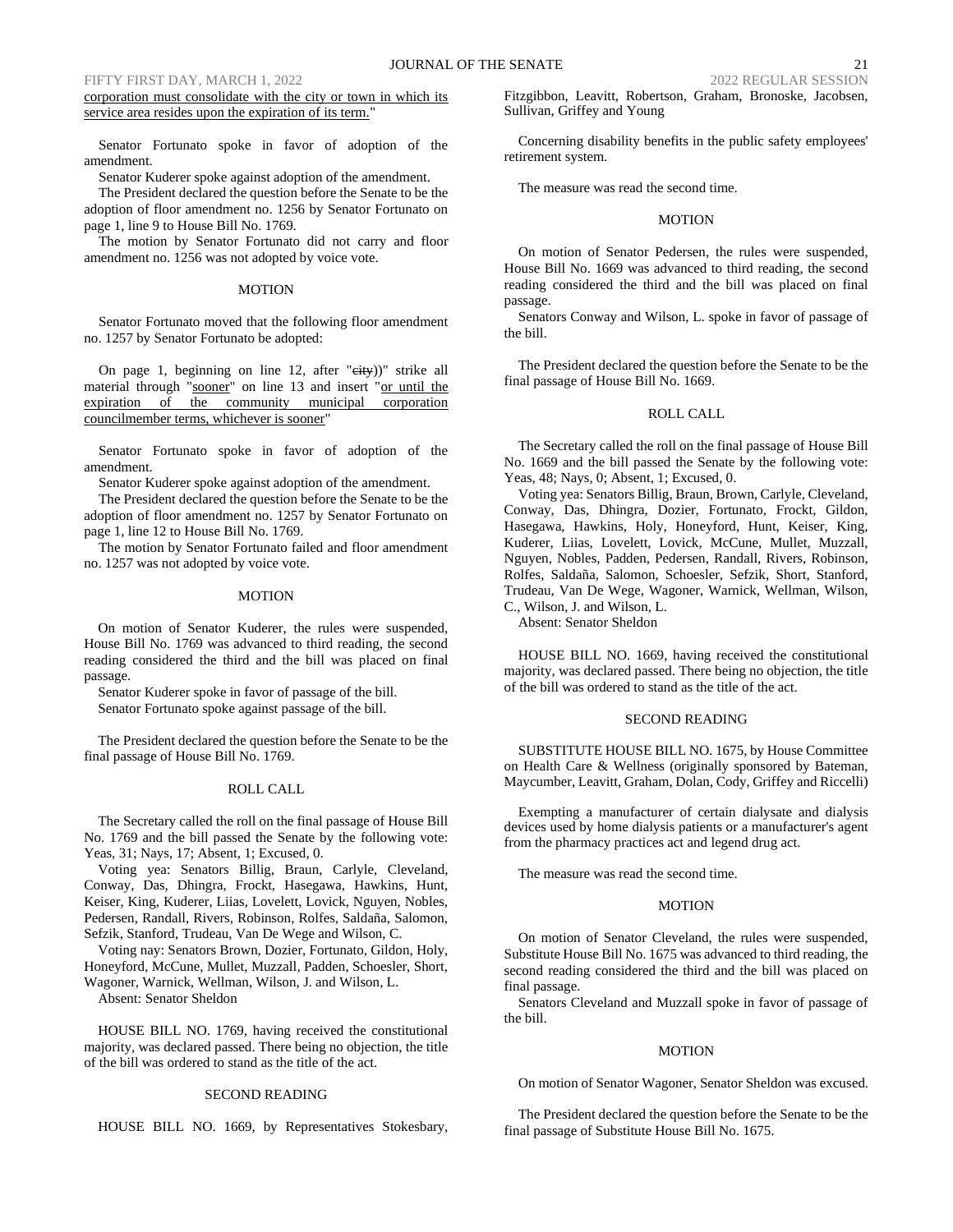# ROLL CALL

The Secretary called the roll on the final passage of Substitute House Bill No. 1675 and the bill passed the Senate by the following vote: Yeas, 48; Nays, 0; Absent, 0; Excused, 1.

Voting yea: Senators Billig, Braun, Brown, Carlyle, Cleveland, Conway, Das, Dhingra, Dozier, Fortunato, Frockt, Gildon, Hasegawa, Hawkins, Holy, Honeyford, Hunt, Keiser, King, Kuderer, Liias, Lovelett, Lovick, McCune, Mullet, Muzzall, Nguyen, Nobles, Padden, Pedersen, Randall, Rivers, Robinson, Rolfes, Saldaña, Salomon, Schoesler, Sefzik, Short, Stanford, Trudeau, Van De Wege, Wagoner, Warnick, Wellman, Wilson, C., Wilson, J. and Wilson, L.

Excused: Senator Sheldon

SUBSTITUTE HOUSE BILL NO. 1675, having received the constitutional majority, was declared passed. There being no objection, the title of the bill was ordered to stand as the title of the act.

#### MOTION

At 4:38 p.m., on motion of Senator Pedersen, the Senate was declared to be at ease subject to the call of the President.

### EVENING SESSION

The Senate was called to order at 6:33 p.m. by President Heck.

### MOTION

On motion of Senator Padden, the Senate advanced to the seventh order of business.

THIRD READING CONFIRMATION OF GUBERNATORIAL APPOINTMENTS

### MOTION

Senator Dhingra moved that Kimberly N. Gordon, Senate Gubernatorial Appointment No. 9236, be confirmed as a member of the Sentencing Guidelines Commission.

Senator Dhingra spoke in favor of the motion.

# MOTION

On motion of Senator Wagoner, Senator Schoesler was excused.

### APPOINTMENT OF KIMBERLY N. GORDON

The President declared the question before the Senate to be the confirmation of Kimberly N. Gordon, Senate Gubernatorial Appointment No. 9236, as a member of the Sentencing Guidelines Commission.

The Secretary called the roll on the confirmation of Kimberly N. Gordon, Senate Gubernatorial Appointment No. 9236, as a member of the Sentencing Guidelines Commission and the appointment was confirmed by the following vote: Yeas, 48; Nays, 0; Absent, 0; Excused, 1.

Voting yea: Senators Billig, Braun, Brown, Carlyle, Cleveland, Conway, Das, Dhingra, Dozier, Fortunato, Frockt, Gildon, Hasegawa, Hawkins, Holy, Honeyford, Hunt, Keiser, King,

Kuderer, Liias, Lovelett, Lovick, McCune, Mullet, Muzzall, Nguyen, Nobles, Padden, Pedersen, Randall, Rivers, Robinson, Rolfes, Saldaña, Salomon, Sefzik, Sheldon, Short, Stanford, Trudeau, Van De Wege, Wagoner, Warnick, Wellman, Wilson, C., Wilson, J. and Wilson, L.

Excused: Senator Schoesler

Kimberly N. Gordon, Senate Gubernatorial Appointment No. 9236, having received the constitutional majority was declared confirmed as a member of the Sentencing Guidelines Commission.

### REMARKS BY THE PRESIDENT

President Heck: "The President would like to rise, unorthodox though it be, to a brief nonverbal point of personal privilege." [The President placed a miniature flag of Ukraine on the dais.]

# THIRD READING CONFIRMATION OF GUBERNATORIAL APPOINTMENTS

# MOTION

Senator Dhingra moved that Jon Tunheim, Senate Gubernatorial Appointment No. 9238, be confirmed as a member of the Sentencing Guidelines Commission.

Senators Dhingra and Padden spoke in favor of passage of the motion.

# APPOINTMENT OF JON TUNHEIM

The President declared the question before the Senate to be the confirmation of Jon Tunheim, Senate Gubernatorial Appointment No. 9238, as a member of the Sentencing Guidelines Commission.

The Secretary called the roll on the confirmation of Jon Tunheim, Gubernatorial Appointment No. 9238, as a member of the Sentencing Senate Guidelines Commission and the appointment was confirmed by the following vote: Yeas, 48; Nays, 0; Absent, 0; Excused, 1.

Voting yea: Senators Billig, Braun, Brown, Carlyle, Cleveland, Conway, Das, Dhingra, Dozier, Fortunato, Frockt, Gildon, Hasegawa, Hawkins, Holy, Honeyford, Hunt, Keiser, King, Kuderer, Liias, Lovelett, Lovick, McCune, Mullet, Muzzall, Nguyen, Nobles, Padden, Pedersen, Randall, Rivers, Robinson, Rolfes, Saldaña, Salomon, Sefzik, Sheldon, Short, Stanford, Trudeau, Van De Wege, Wagoner, Warnick, Wellman, Wilson, C., Wilson, J. and Wilson, L.

Excused: Senator Schoesler

Jon Tunheim, Senate Gubernatorial Appointment No. 9238, having received the constitutional majority was declared confirmed as a member of the Sentencing Guidelines Commission.

#### MOTION

On motion of Senator Pedersen, the Senate reverted to the sixth order of business.

#### SECOND READING

SUBSTITUTE HOUSE BILL NO. 2068, by House Committee on Children, Youth & Families (originally sponsored by Stonier, Abbarno, Bronoske, Dolan, Ryu, Santos, Sells, Wylie, Orwall,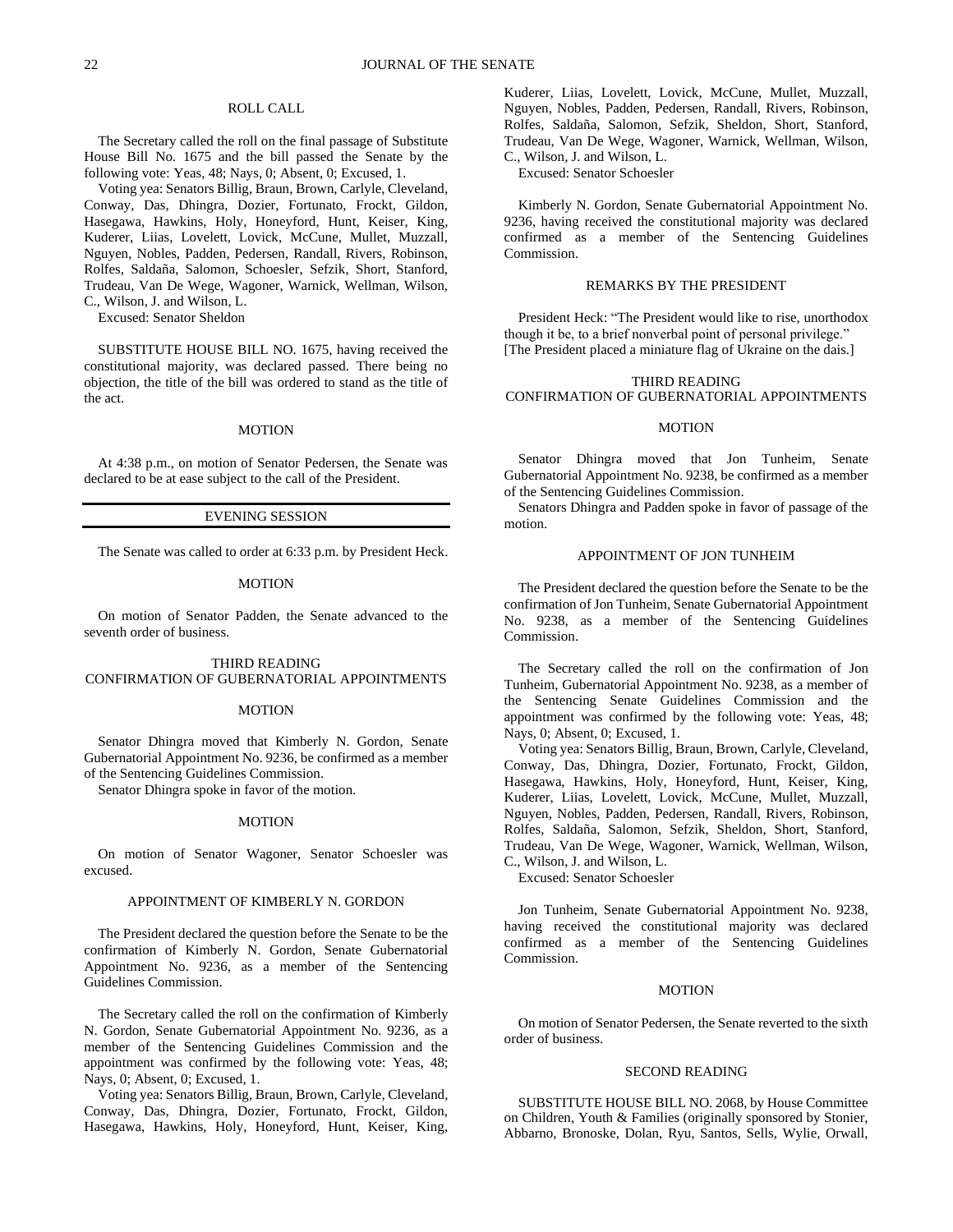Rule, Harris-Talley, Wicks, Gilday, Valdez, Bateman, Taylor and Kloba)

Creating the imagination library of Washington program.

The measure was read the second time.

### MOTION

On motion of Senator Wilson, C., the rules were suspended, Substitute House Bill No. 2068 was advanced to third reading, the second reading considered the third and the bill was placed on final passage.

Senators Wilson, C. and Gildon spoke in favor of passage of the bill.

The President declared the question before the Senate to be the final passage of Substitute House Bill No. 2068.

### ROLL CALL

The Secretary called the roll on the final passage of Substitute House Bill No. 2068 and the bill passed the Senate by the following vote: Yeas, 48; Nays, 1; Absent, 0; Excused, 0.

Voting yea: Senators Billig, Braun, Brown, Carlyle, Cleveland, Conway, Das, Dhingra, Dozier, Fortunato, Frockt, Gildon, Hasegawa, Hawkins, Holy, Honeyford, Hunt, Keiser, King, Kuderer, Liias, Lovelett, Lovick, McCune, Mullet, Muzzall, Nguyen, Nobles, Pedersen, Randall, Rivers, Robinson, Rolfes, Saldaña, Salomon, Schoesler, Sefzik, Sheldon, Short, Stanford, Trudeau, Van De Wege, Wagoner, Warnick, Wellman, Wilson, C., Wilson, J. and Wilson, L.

Voting nay: Senator Padden

SUBSTITUTE HOUSE BILL NO. 2068, having received the constitutional majority, was declared passed. There being no objection, the title of the bill was ordered to stand as the title of the act.

# SECOND READING

ENGROSSED SUBSTITUTE HOUSE BILL NO. 1619, by House Committee on Environment & Energy (originally sponsored by Fitzgibbon, Hackney, Ryu, Berry, Wicks, Duerr, Ramel, Valdez, Fey, Goodman, Gregerson, Macri, Simmons, Kloba, Pollet, Riccelli, Ormsby and Harris-Talley)

Concerning appliance efficiency standards.

The measure was read the second time.

#### MOTION

Senator Short moved that the following floor amendment no. 1295 by Senator Short be adopted:

On page 4, beginning on line 17, strike all of subsection (28) Renumber the remaining subsections consecutively and correct any internal references accordingly.

On page 4, beginning on line 34, strike all of subsection (31) Correct any internal references accordingly.

On page 8, beginning on line 3, strike all of subsection (28)

Renumber the remaining subsections consecutively and correct any internal references accordingly.

On page 8, beginning on line 20, strike all of subsection (31) Correct any internal references accordingly.

On page 9, line 12, strike all of subsection (1)(s) Reletter the remaining subsections consecutively and correct any internal references accordingly.

Beginning on page 13, line 39, strike all of subsection (18) Renumber the remaining subsections consecutively and correct any internal references accordingly.

On page 15, line 17, strike all of subsection (4)(a)

Reletter the remaining subsections consecutively and correct any internal references accordingly.

Senator Short spoke in favor of adoption of the amendment. Senator Carlyle spoke against adoption of the amendment.

The President declared the question before the Senate to be the adoption of floor amendment no. 1295 by Senator Short on page 4, line 17 to Engrossed Substitute House Bill No. 1619.

The motion by Senator Short did not carry and floor amendment no. 1295 was not adopted by voice vote.

### MOTION

Senator Fortunato moved that the following floor amendment no. 1296 by Senator Fortunato be adopted:

On page 9, line 24, after "(c)" insert "Used products; (d)"

Reletter the remaining subsection consecutively and correct any internal references accordingly.

Senator Fortunato spoke in favor of adoption of the amendment.

Senator Carlyle spoke against adoption of the amendment.

The President declared the question before the Senate to be the adoption of floor amendment no. 1296 by Senator Fortunato on page 9, line 24 to Engrossed Substitute House Bill No. 1619.

The motion by Senator Fortunato did not carry and floor amendment no. 1296 was not adopted by voice vote.

### MOTION

Senator Fortunato moved that the following floor amendment no. 1297 by Senator Fortunato be adopted:

On page 10, line 35, after "2009.))" insert "(i)" On page 11, line 2, after "2022" insert ";

(ii) The normalized standby power (Pnorm), as defined in Table G-5, of portable electric spas manufactured on or after June 1, 2019, shall be no greater than the applicable values shown in Table G-5.

Table G-5

Standards for Portable Electric Spas

| Standarus for 1 ortable Electric Spas |                      |                  |
|---------------------------------------|----------------------|------------------|
| Appliance                             | Normalized           | Maximum          |
|                                       | Standby<br>Power     | Standby Power    |
|                                       | (Pnorm)              | (Watts)          |
|                                       | Condition            |                  |
|                                       |                      |                  |
| Standard spas and                     | Where: $\Delta$ Tstd | $3.75V^{2/3}+40$ |
| standard<br>the<br>spa                | 37<br>degrees        |                  |
| of<br>portion                         | Fahrenheit<br>(21)   |                  |
| combination spas                      | degrees Celsius)     |                  |
|                                       |                      |                  |
| Exercise spas and                     | Where: $\Delta$ Tstd | $3.75V^{2/3}+40$ |
| the<br>exercise<br>spa                | 22<br>degrees        |                  |
| portion<br>of                         | Fahrenheit (12.2     |                  |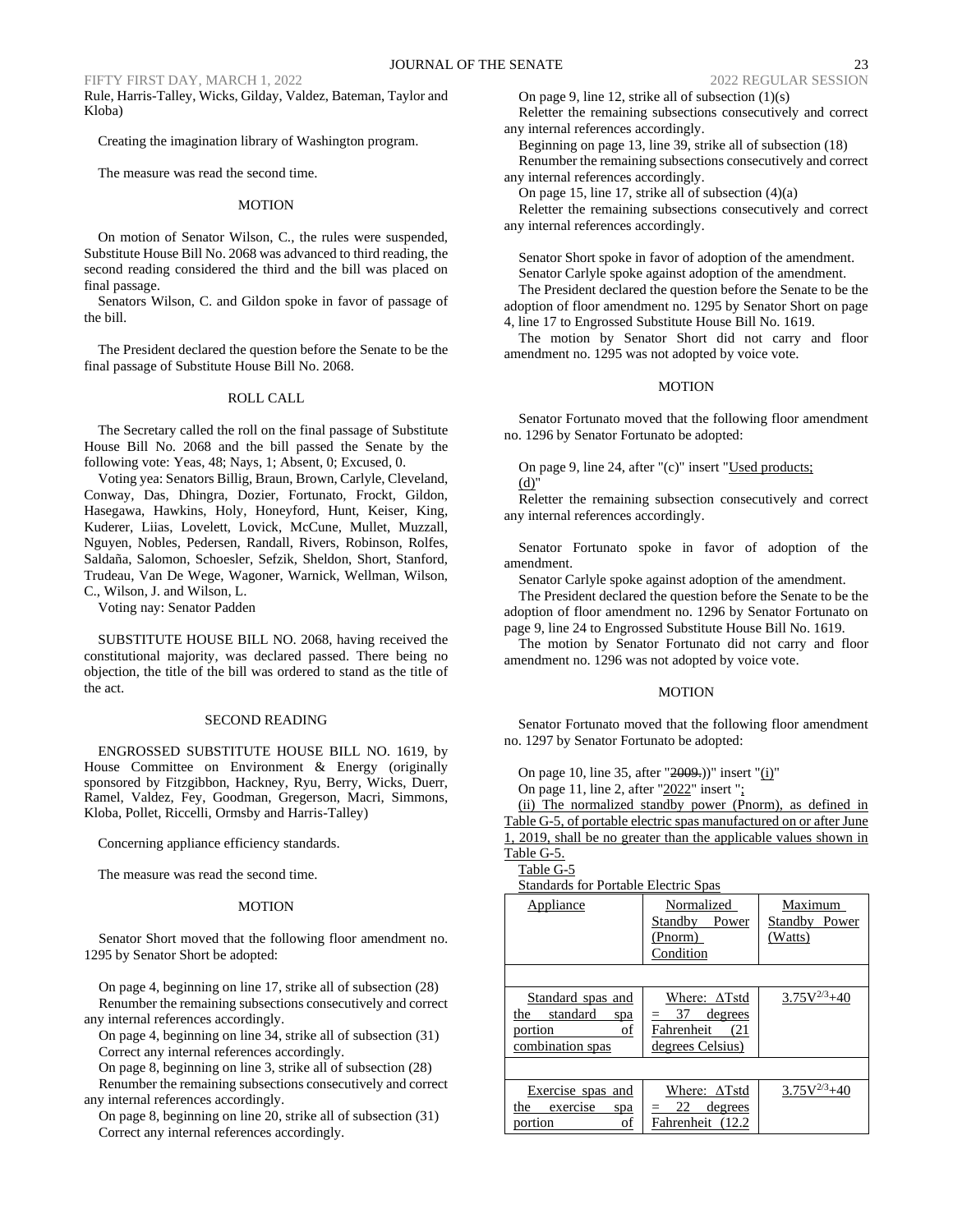| combination spas                                                                                                                                                                                        | degrees Celsius)                                                               |                  |
|---------------------------------------------------------------------------------------------------------------------------------------------------------------------------------------------------------|--------------------------------------------------------------------------------|------------------|
|                                                                                                                                                                                                         |                                                                                |                  |
| Exercise spas and<br>the<br>exercise<br>spa<br>portion<br>οf<br>combination<br>spas<br>capable<br>ot<br>maintaining<br>a<br>minimum<br>water<br>temperature of 100°F<br>for the duration of the<br>test | Where: $\Delta$ Tstd<br>37<br>degrees<br>Fahrenheit<br>(21<br>degrees Celsius) | $3.75V^{2/3}+40$ |
|                                                                                                                                                                                                         |                                                                                |                  |
| Inflatable spas                                                                                                                                                                                         | Where: ∆Tstd<br>degrees<br>37<br>Fahrenheit<br>(21<br>degrees Celsius)         | $7(V^{2/3})$     |

Where:

Pnorm = normalized standby power = Pmeas  $(\Delta Tstd/\Delta Tmeas)$ , in Watts;

 $Pmeas = E/t$ :

 $E =$  total energy use during the test, in Watt-hours;

 $t =$  length of test, in hours;

 $\Delta$ Tmeas = Twater avg - Tair avg;

Twater avg = average water temperature during test;

Tair  $avg = average$  air temperature during test;

 $V =$  the fill volume, in gallons"

On page 11, line 6, after " $(b)$ " insert " $(i)$ "

On page 11, line 12, after "2022" insert ";

(ii) The normalized standby power (Pnorm), as defined in Table G-5, of portable electric spas manufactured on or after June 1, 2019, shall be no greater than the applicable values shown in Table G-5.

Table G-5

Standards for Portable Electric Spas

| Appliance                                                                                                                                                                                                         | Normalized<br>Standby Power<br>(Pnorm)<br>Condition                          | Maximum<br><b>Standby Power</b><br>(Watts) |
|-------------------------------------------------------------------------------------------------------------------------------------------------------------------------------------------------------------------|------------------------------------------------------------------------------|--------------------------------------------|
|                                                                                                                                                                                                                   |                                                                              |                                            |
| Standard spas and<br>the standard spa<br>of<br>portion<br>combination spas                                                                                                                                        | Where: $\Delta$ Tstd<br>37 degrees<br>Fahrenheit (21<br>degrees Celsius)     | $3.75V^{2/3}+40$                           |
|                                                                                                                                                                                                                   |                                                                              |                                            |
| Exercise spas and<br>the exercise spa<br>portion<br>of<br>combination spas                                                                                                                                        | Where: $\Delta$ Tstd<br>22 degrees<br>Fahrenheit (12.2<br>degrees Celsius)   | $3.75V^{2/3}+40$                           |
| Exercise spas and<br>the exercise spa<br><u>portion</u><br><sub>of</sub><br>combination spas<br>capable<br>- of<br>maintaining<br>a a<br>minimum water<br>temperature of 100°F<br>for the duration of the<br>test | Where: $\Delta$ Tstd<br>$=$ 37 degrees<br>Fahrenheit (21<br>degrees Celsius) | $3.75V^{2/3}+40$                           |

| Inflatable spas | Where: $\Delta$ Tstd            |  |
|-----------------|---------------------------------|--|
|                 | degrees<br>$=$ 37<br>Fahrenheit |  |
|                 | degrees Celsius)                |  |

Where:

Pnorm = normalized standby power = Pmeas  $(\Delta Tstd/\Delta Tmeas)$ ,

in Watts;  $P<sub>meas</sub> = E/t$ :

 $E =$  total energy use during the test, in Watt-hours;

 $t =$  length of test, in hours;

 $\Delta$ Tmeas = Twater avg - Tair avg;

Twater  $avg = average$  water temperature during test;

Tair avg  $=$  average air temperature during test;

 $V =$  the fill volume, in gallons'

Senator Fortunato spoke in favor of adoption of the amendment.

Senator Carlyle spoke against adoption of the amendment.

The President declared the question before the Senate to be the adoption of floor amendment no. 1297 by Senator Fortunato on page 10, line 35 to Engrossed Substitute House Bill No. 1619.

The motion by Senator Fortunato did not carry and floor amendment no. 1297 was not adopted by voice vote.

### MOTION

On motion of Senator Carlyle, the rules were suspended, Engrossed Substitute House Bill No. 1619 was advanced to third reading, the second reading considered the third and the bill was placed on final passage.

Senator Carlyle spoke in favor of passage of the bill. Senator Short spoke against passage of the bill.

The President declared the question before the Senate to be the final passage of Engrossed Substitute House Bill No. 1619.

# ROLL CALL

The Secretary called the roll on the final passage of Engrossed Substitute House Bill No. 1619 and the bill passed the Senate by the following vote: Yeas, 28; Nays, 21; Absent, 0; Excused, 0.

Voting yea: Senators Billig, Carlyle, Cleveland, Conway, Das, Dhingra, Frockt, Hasegawa, Hunt, Keiser, Kuderer, Liias, Lovelett, Lovick, Mullet, Nguyen, Nobles, Pedersen, Randall, Robinson, Rolfes, Saldaña, Salomon, Sheldon, Stanford, Trudeau, Wellman and Wilson, C.

Voting nay: Senators Braun, Brown, Dozier, Fortunato, Gildon, Hawkins, Holy, Honeyford, King, McCune, Muzzall, Padden, Rivers, Schoesler, Sefzik, Short, Van De Wege, Wagoner, Warnick, Wilson, J. and Wilson, L.

ENGROSSED SUBSTITUTE HOUSE BILL NO. 1619, having received the constitutional majority, was declared passed. There being no objection, the title of the bill was ordered to stand as the title of the act.

# SECOND READING

HOUSE BILL NO. 1280, by Representatives Ramel, Duerr, Bateman, Fitzgibbon, Berry, Peterson, Goodman, Hackney, Frame, Macri, Pollet and Harris-Talley

Concerning greenhouse gas emissions reductions in the design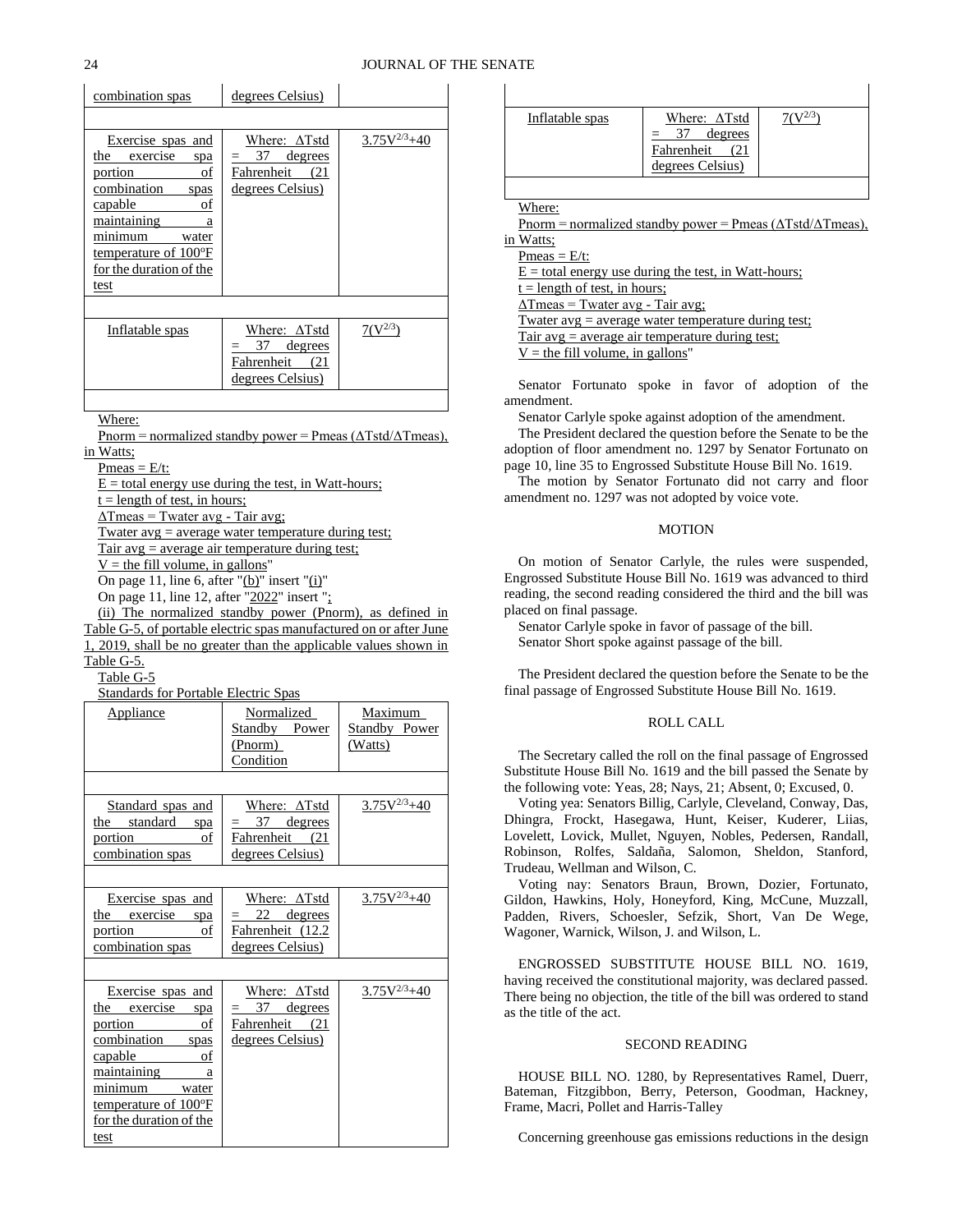The measure was read the second time.

#### MOTION

Senator Fortunato moved that the following floor amendment no. 1299 by Senator Fortunato be adopted:

On page 2, line 26, after "1975." insert "The policy of the state to pursue energy conservation and greenhouse gas emissions reduction practices in the design of major publicly owned or leased facilities must be balanced with a consideration of stress on the electricity system and the pursuit of low-cost and least-risk design that ensures that Washington taxpayers derive the most longevity and utility from public facilities for the taxes they pay."

Senator Fortunato spoke in favor of adoption of the amendment.

Senator Carlyle spoke against adoption of the amendment.

The President declared the question before the Senate to be the adoption of floor amendment no. 1299 by Senator Fortunato on page 2, line 26 to House Bill No. 1280.

The motion by Senator Fortunato did not carry and floor amendment no. 1299 was not adopted by voice vote.

### MOTION

On motion of Senator Carlyle, the rules were suspended, House Bill No. 1280 was advanced to third reading, the second reading considered the third and the bill was placed on final passage.

Senator Carlyle spoke in favor of passage of the bill.

Senators Short, Wagoner and Schoesler spoke against passage of the bill.

The President declared the question before the Senate to be the final passage of House Bill No. 1280.

### ROLL CALL

The Secretary called the roll on the final passage of House Bill No. 1280 and the bill passed the Senate by the following vote: Yeas, 29; Nays, 20; Absent, 0; Excused, 0.

Voting yea: Senators Billig, Carlyle, Cleveland, Conway, Das, Dhingra, Frockt, Hasegawa, Hunt, Keiser, Kuderer, Liias, Lovelett, Lovick, Mullet, Nguyen, Nobles, Pedersen, Randall, Robinson, Rolfes, Saldaña, Salomon, Sheldon, Stanford, Trudeau, Van De Wege, Wellman and Wilson, C.

Voting nay: Senators Braun, Brown, Dozier, Fortunato, Gildon, Hawkins, Holy, Honeyford, King, McCune, Muzzall, Padden, Rivers, Schoesler, Sefzik, Short, Wagoner, Warnick, Wilson, J. and Wilson, L.

HOUSE BILL NO. 1280, having received the constitutional majority, was declared passed. There being no objection, the title of the bill was ordered to stand as the title of the act.

### SECOND READING

SUBSTITUTE HOUSE BILL NO. 1623, by House Committee on Environment & Energy (originally sponsored by Mosbrucker, Fitzgibbon, Leavitt, Ryu, Duerr, Graham, Wicks, Callan, Fey, Paul, Ramos, Wylie, Slatter, Kloba and Harris-Talley)

Addressing the extent to which Washington residents are at risk of rolling blackouts and power supply inadequacy events.

The measure was read the second time.

# MOTION

On motion of Senator Carlyle, the rules were suspended, Substitute House Bill No. 1623 was advanced to third reading, the second reading considered the third and the bill was placed on final passage.

Senators Carlyle and Short spoke in favor of passage of the bill.

The President declared the question before the Senate to be the final passage of Substitute House Bill No. 1623.

#### ROLL CALL

The Secretary called the roll on the final passage of Substitute House Bill No. 1623 and the bill passed the Senate by the following vote: Yeas, 49; Nays, 0; Absent, 0; Excused, 0.

Voting yea: Senators Billig, Braun, Brown, Carlyle, Cleveland, Conway, Das, Dhingra, Dozier, Fortunato, Frockt, Gildon, Hasegawa, Hawkins, Holy, Honeyford, Hunt, Keiser, King, Kuderer, Liias, Lovelett, Lovick, McCune, Mullet, Muzzall, Nguyen, Nobles, Padden, Pedersen, Randall, Rivers, Robinson, Rolfes, Saldaña, Salomon, Schoesler, Sefzik, Sheldon, Short, Stanford, Trudeau, Van De Wege, Wagoner, Warnick, Wellman, Wilson, C., Wilson, J. and Wilson, L.

SUBSTITUTE HOUSE BILL NO. 1623, having received the constitutional majority, was declared passed. There being no objection, the title of the bill was ordered to stand as the title of the act.

#### SECOND READING

ENGROSSED SUBSTITUTE HOUSE BILL NO. 1793, by House Committee on Civil Rights & Judiciary (originally sponsored by Hackney, Fitzgibbon, Berry, Bateman, Macri, Ramel, Senn, Wylie, Bergquist, Valdez, Pollet and Kloba)

Concerning electric vehicle charging stations in common interest communities.

The measure was read the second time.

# MOTION

On motion of Senator Dhingra, the rules were suspended, Engrossed Substitute House Bill No. 1793 was advanced to third reading, the second reading considered the third and the bill was placed on final passage.

Senator Dhingra spoke in favor of passage of the bill. Senator Padden spoke against passage of the bill.

The President declared the question before the Senate to be the final passage of Engrossed Substitute House Bill No. 1793.

### ROLL CALL

The Secretary called the roll on the final passage of Engrossed Substitute House Bill No. 1793 and the bill passed the Senate by the following vote: Yeas, 32; Nays, 17; Absent, 0; Excused, 0.

Voting yea: Senators Billig, Carlyle, Cleveland, Conway, Das, Dhingra, Frockt, Hasegawa, Hunt, Keiser, Kuderer, Liias, Lovelett, Lovick, Mullet, Nguyen, Nobles, Pedersen, Randall, Rivers, Robinson, Rolfes, Saldaña, Salomon, Sefzik, Sheldon,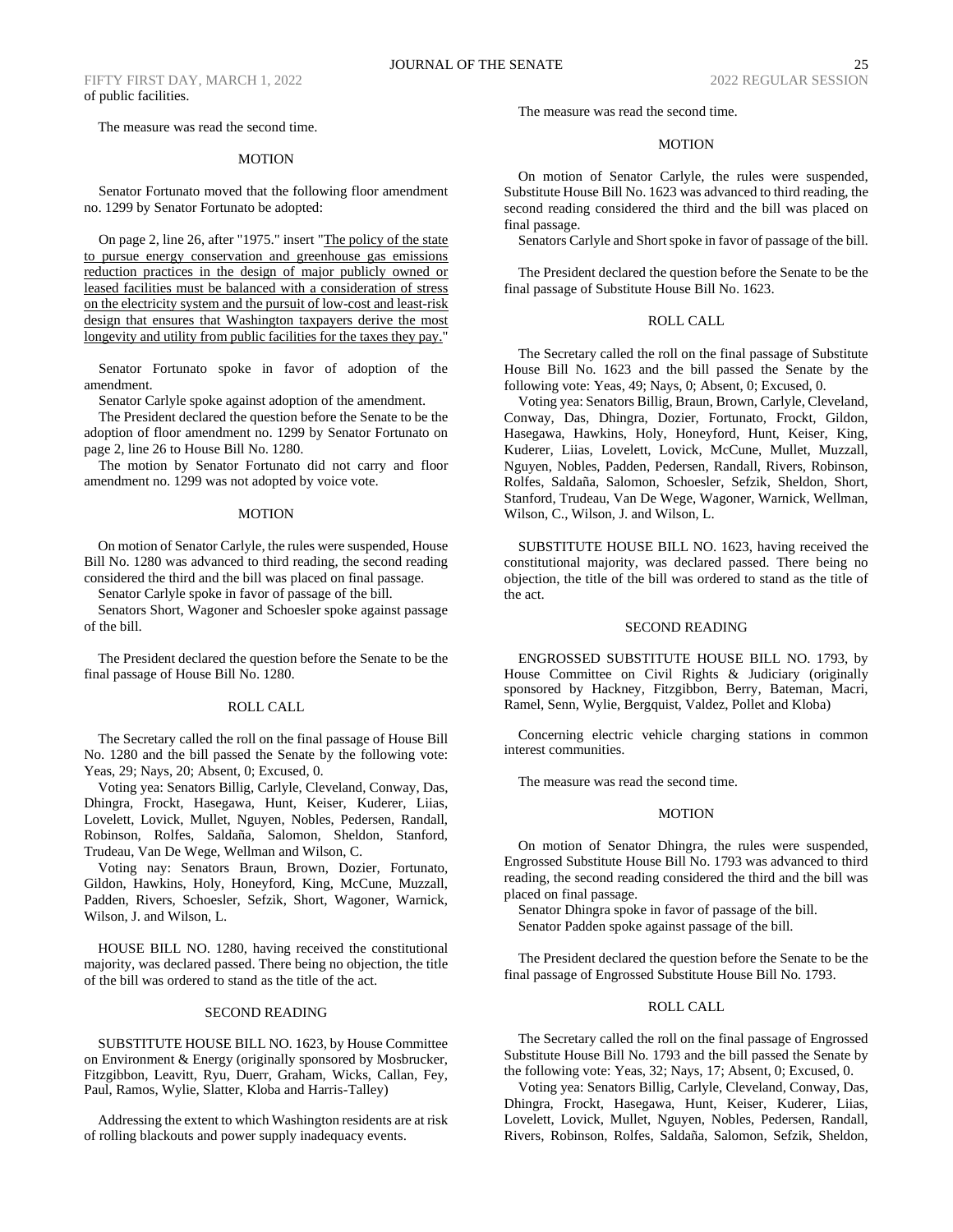Stanford, Trudeau, Van De Wege, Wagoner, Wellman and Wilson, C.

Voting nay: Senators Braun, Brown, Dozier, Fortunato, Gildon, Hawkins, Holy, Honeyford, King, McCune, Muzzall, Padden, Schoesler, Short, Warnick, Wilson, J. and Wilson, L.

ENGROSSED SUBSTITUTE HOUSE BILL NO. 1793, having received the constitutional majority, was declared passed. There being no objection, the title of the bill was ordered to stand as the title of the act.

### SECOND READING

ENGROSSED SUBSTITUTE HOUSE BILL NO. 1630, by House Committee on Civil Rights & Judiciary (originally sponsored by Senn, Berg, Ryu, Berry, Wicks, Bateman, Ramel, Fitzgibbon, Sells, Walen, Valdez, Callan, Cody, Davis, Goodman, Taylor, Macri, Peterson, Ramos, Santos, Slatter, Bergquist, Tharinger, Kloba, Pollet, Harris-Talley, Hackney and Frame)

Establishing restrictions on the possession of weapons in certain locations.

The measure was read the second time.

### WITHDRAWAL OF AMENDMENT

On motion of Senator Holy and without objection, floor amendment no. 1304 by Senator Holy on page 2, line 13 to Engrossed Substitute House Bill No. 1630 was withdrawn.

### MOTION

Senator Holy moved that the following floor amendment no. 1319 by Senator Holy be adopted:

On page 2, line 13, after "guilty of a" strike "gross" and insert "((gross))"

On page 2, line 13, after "misdemeanor." insert "Second and subsequent violations of subsection (1) of this section are a gross misdemeanor.'

On page 5, line 33, after "guilty of a" strike "gross" and insert "((gross))"

On page 5, line 34, after "misdemeanor." insert "Second and subsequent violations of this section are a gross misdemeanor."

On page 6, line 27, after "guilty of a" strike "gross"

On page 6, line 27, after "misdemeanor." insert "Second and subsequent violations of this section are a gross misdemeanor."

On page 8, line 31, after "guilty of a" strike "gross"

On page 8, line 31, after "misdemeanor." insert "Second and subsequent violations of subsection (1) of this section are a gross misdemeanor."

Senators Holy and Padden spoke in favor of adoption of the amendment.

Senator Dhingra spoke against adoption of the amendment.

The President declared the question before the Senate to be the adoption of floor amendment no. 1319 by Senator Holy on page 2, line 13 to Engrossed Substitute House Bill No. 1630.

The motion by Senator Holy carried and floor amendment no. 1319 was adopted by voice vote.

### MOTION

Senator Padden moved that the following floor amendment no.

1310 by Senator Padden be adopted:

On page 2, beginning on line 13, after "misdemeanor." strike all material through "license." on line 20 and insert "((If any person is convicted of a violation of subsection (1)(a) of this section, the person shall have his or her concealed pistol license, if any revoked for a period of three years. Anyone convicted under this subsection is prohibited from applying for a concealed pistol license for a period of three years. The court shall send notice of the revocation to the department of licensing, and the city, town, or county which issued the license.))"

Beginning on page 6, line 27, after "misdemeanor." strike all material through "license." on page 7, line 2

On page 8, beginning on line 31, after "misdemeanor." strike all material through "license." on line 38

Senators Padden and Fortunato spoke in favor of adoption of the amendment.

Senator Dhingra spoke against adoption of the amendment.

The President declared the question before the Senate to be the adoption of floor amendment no. 1310 by Senator Padden on page 2, line 13 to Engrossed Substitute House Bill No. 1630.

The motion by Senator Padden did not carry and floor amendment no. 1310 was not adopted by voice vote.

# MOTION

Senator Fortunato moved that the following floor amendment no. 1303 by Senator Fortunato be adopted:

On page 3, beginning on line 39, after "while" strike all material through "student" on line 40 and insert "((picking)):

(i) Picking up or dropping off a student; or

(ii) Attending official meetings of a school district board of directors"

On page 4, line 19, after " $(c)$ ," insert " $(e)(ii)$ ,"

On page 10, beginning on line 17, after "while" strike all material through "student" on line 18 and insert ":

(i) Picking up or dropping off a student; or

(ii) Attending official meetings of a school district board of directors"

On page 10, line 37, after " $(c)$ ," insert " $(e)(ii)$ ,"

Senator Fortunato spoke in favor of adoption of the amendment.

Senator Dhingra spoke against adoption of the amendment.

The President declared the question before the Senate to be the adoption of floor amendment no. 1303 by Senator Fortunato on page 3, line 39 to Engrossed Substitute House Bill No. 1630.

The motion by Senator Fortunato did not carry and floor amendment no. 1303 was not adopted by voice vote.

### MOTION

Senator Van De Wege moved that the following floor amendment no. 1318 by Senator Van De Wege be adopted:

On page 3, beginning on line 39, after "while" strike all material through "student" on line 40 and insert "((picking)):

(i) Picking up or dropping off a student; or

(ii) Attending official meetings of a school district board of directors held off school district-owned or leased property"

On page 10, beginning on line 17, after "while" strike all material through "student" on line 18 and insert ":

(i) Picking up or dropping off a student; or

(ii) Attending official meetings of a school district board of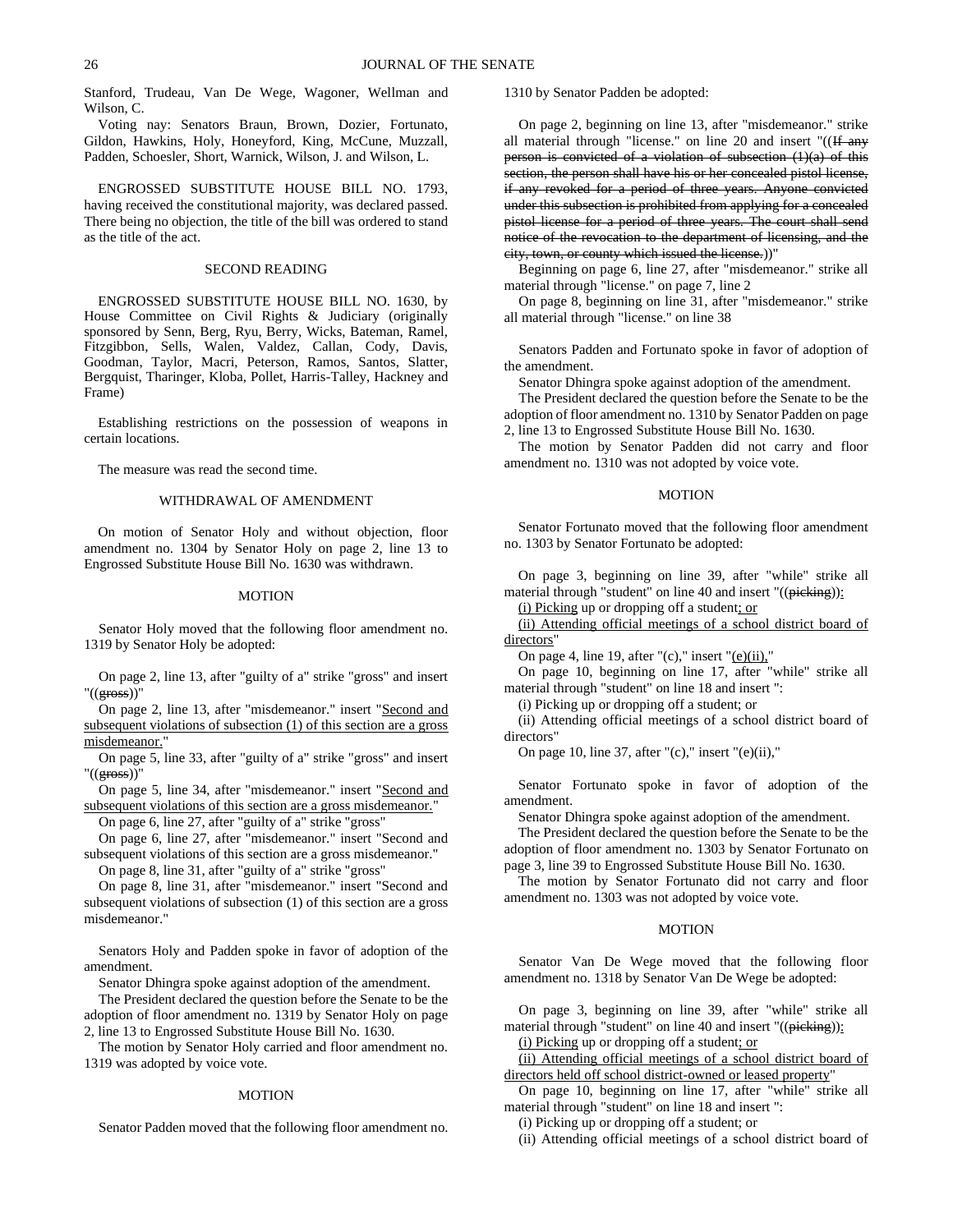directors held off school district-owned or leased property"

Senators Van De Wege and Dhingra spoke in favor of adoption of the amendment.

The President declared the question before the Senate to be the adoption of floor amendment no. 1318 by Senator Van De Wege on page 3, line 39 to Engrossed Substitute House Bill No. 1630.

The motion by Senator Van De Wege carried and floor amendment no. 1318 was adopted by voice vote.

### MOTION

Senator Wagoner moved that the following floor amendment no. 1305 by Senator Wagoner be adopted:

Beginning on page 4, line 29, strike all of section 2

Renumber the remaining sections consecutively and correct any internal references accordingly.

On page 1, line 2 of the title, after "9.41.280" strike "and 9.41.305"

Senators Wagoner, Fortunato and Wilson, L. spoke in favor of adoption of the amendment.

Senator Dhingra spoke against adoption of the amendment.

The President declared the question before the Senate to be the adoption of floor amendment no. 1305 by Senator Wagoner on page 4, line 29 to Engrossed Substitute House Bill No. 1630.

The motion by Senator Wagoner did not carry and floor amendment no. 1305 was not adopted by voice vote.

# MOTION

Senator Short moved that the following floor amendment no. 1314 by Senator Short be adopted:

On page 5, line 32, after "duty." insert "Fully uniformed color guard and honor guard affiliated with a veterans' service organization recognized by the Washington department of veterans affairs, or affiliated with the national sons of the American revolution or sons of union veterans of the civil war, are exempt from this section when carrying a firearm or other weapon while actively participating in, walking to, and leaving permitted events. The department of enterprise services may make such reasonable rules and orders necessary for the proper administration and enforcement of this subsection."

Senator Short spoke in favor of adoption of the amendment.

Senator Dhingra spoke against adoption of the amendment.

The President declared the question before the Senate to be the adoption of floor amendment no. 1314 by Senator Short on page 5, line 32 to Engrossed Substitute House Bill No. 1630.

The motion by Senator Short did not carry and floor amendment no. 1314 was not adopted by voice vote.

### MOTION

On motion of Senator Dhingra, the rules were suspended, Engrossed Substitute House Bill No. 1630 was advanced to third reading, the second reading considered the third and the bill was placed on final passage.

Senators Dhingra and Kuderer spoke in favor of passage of the bill.

Senators Padden, Fortunato, Dozier, Wagoner and Wilson, J. spoke against passage of the bill.

The President declared the question before the Senate to be the final passage of Engrossed Substitute House Bill No. 1630.

# ROLL CALL

The Secretary called the roll on the final passage of Engrossed Substitute House Bill No. 1630 and the bill passed the Senate by the following vote: Yeas, 28; Nays, 20; Absent, 1; Excused, 0.

Voting yea: Senators Billig, Carlyle, Cleveland, Conway, Das, Dhingra, Frockt, Hasegawa, Hunt, Keiser, Kuderer, Liias, Lovelett, Lovick, Mullet, Nguyen, Nobles, Pedersen, Randall, Robinson, Rolfes, Saldaña, Salomon, Stanford, Trudeau, Van De Wege, Wellman and Wilson, C.

Voting nay: Senators Braun, Brown, Dozier, Fortunato, Gildon, Hawkins, Holy, Honeyford, King, McCune, Muzzall, Padden, Schoesler, Sefzik, Sheldon, Short, Wagoner, Warnick, Wilson, J. and Wilson, L.

Absent: Senator Rivers

ENGROSSED SUBSTITUTE HOUSE BILL NO. 1630, having received the constitutional majority, was declared passed. There being no objection, the title of the bill was ordered to stand as the title of the act.

### STATEMENT FOR THE JOURNAL

When the final passage vote come on ESHB 1630 this evening, I was busy with other legislative business and inadvertently missed the vote. I would have voted Nay.

SENATOR ANN RIVERS, 18th Legislative District

### SECOND READING

ENGROSSED SUBSTITUTE HOUSE BILL NO. 1705, by House Committee on Civil Rights & Judiciary (originally sponsored by Berry, Valdez, Ryu, Fitzgibbon, Berg, Bateman, Duerr, Walen, Callan, Davis, Taylor, Macri, Peterson, Ramel, Ramos, Santos, Senn, Simmons, Slatter, Bergquist, Tharinger, Pollet, Frame, Harris-Talley, Hackney and Kloba)

Concerning ghost guns.

The measure was read the second time.

#### MOTION

Senator Fortunato moved that the following floor amendment no. 1316 by Senator Fortunato be adopted:

On page 1, line 1 of the title, after "limiting" strike "ghost guns, including"

Senator Fortunato spoke in favor of adoption of the amendment.

Senator Dhingra spoke against adoption of the amendment.

The President declared the question before the Senate to be the adoption of floor amendment no. 1316 by Senator Fortunato on page 1, line 1 to Engrossed Substitute House Bill No. 1705.

The motion by Senator Fortunato did not carry and floor amendment no. 1316 was not adopted by voice vote.

# MOTION

Senator Fortunato moved that the following floor amendment no. 1306 by Senator Fortunato be adopted: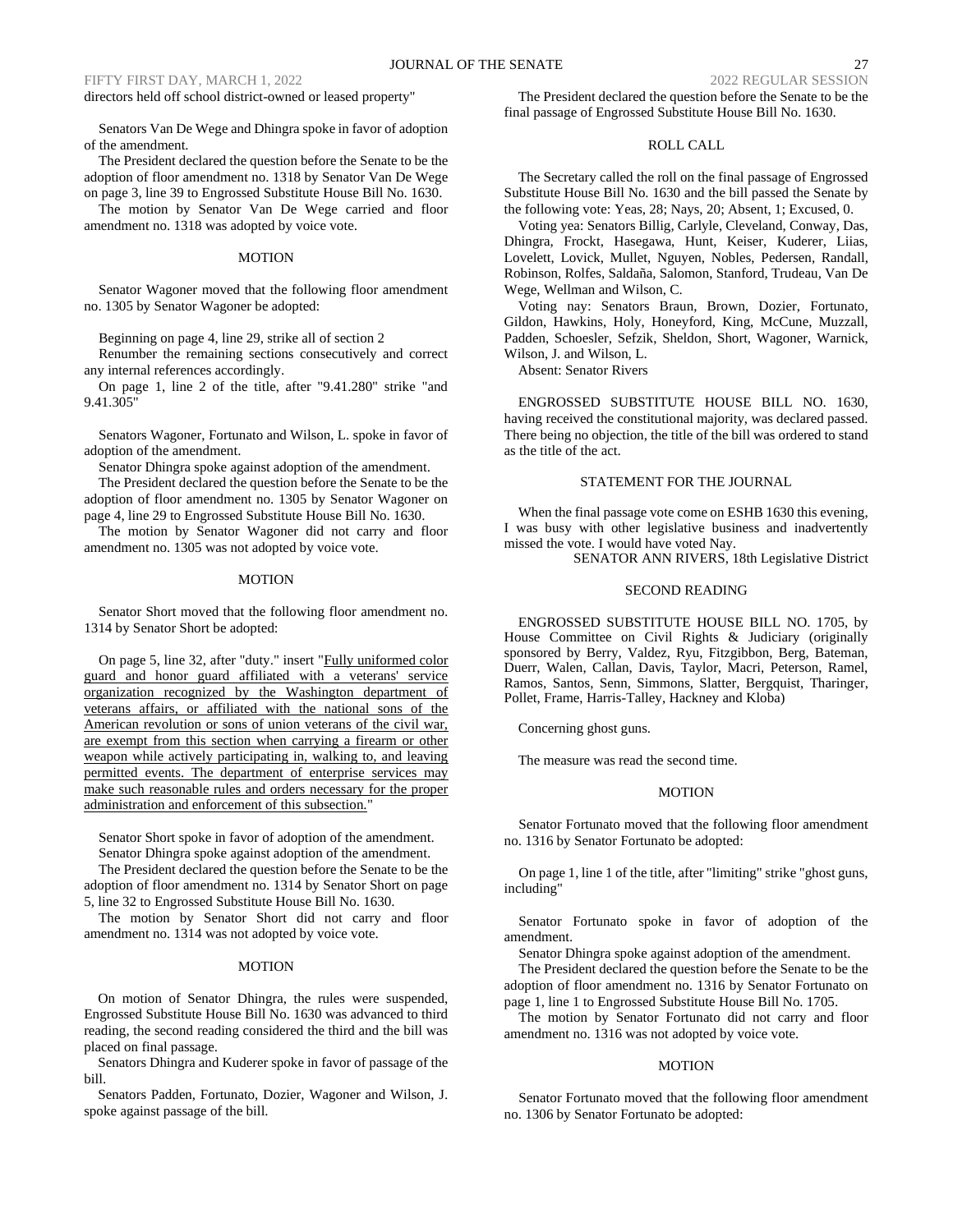On page 2, beginning on line 5, after "act" strike all material through "act" on line 6

Beginning on page 8, line 19, after  $"((34))"$  strike all of subsection (39)

Renumber the remaining subsections consecutively and correct any internal references accordingly.

On page 10, beginning on line 26, strike all of subsection (1) Renumber the remaining subsections consecutively and correct

any internal references accordingly.

On page 10, line 29, after "firearm" insert "that was originally lawfully purchased if its serial numbers were subsequently removed or altered"

On page 10, line 34, after "firearm" insert "that was originally lawfully purchased if its serial numbers were subsequently removed or altered"

Beginning on page 11, line 22, strike all of section 5

Renumber the remaining sections consecutively and correct any internal references accordingly.

On page 12, line 26, after "firearm" strike "or unfinished frame or receiver"

On page 12, line 27, after "firearm" strike "or unfinished frame or receiver"

On page 12, line 38, after "firearm" strike "or unfinished frame or receiver"

On page 13, line 2, after "firearm" strike "or unfinished frame or receiver"

On page 1, line 2 of the title, after "firearms" strike "and untraceable unfinished frames or receivers"

Senator Fortunato spoke in favor of adoption of the amendment.

Senator Dhingra spoke against adoption of the amendment.

The President declared the question before the Senate to be the adoption of floor amendment no. 1306 by Senator Fortunato on page 2, line 5 to Engrossed Substitute House Bill No. 1705.

The motion by Senator Fortunato did not carry and floor amendment no. 1306 was not adopted by voice vote.

#### MOTION

Senator Honeyford moved that the following floor amendment no. 1313 by Senator Honeyford be adopted:

On page 6, line 27, after "Semiautomatic" strike "assault" and insert "((assault))"

On page 6, line 31, after "Semiautomatic" strike "assault" and insert "((assault))"

Senators Honeyford, Wagoner and Fortunato spoke in favor of adoption of the amendment.

Senator Dhingra spoke against adoption of the amendment.

The President declared the question before the Senate to be the adoption of floor amendment no. 1313 by Senator Honeyford on page 6, line 27 to Engrossed Substitute House Bill No. 1705.

The motion by Senator Honeyford did not carry and floor amendment no. 1313 was not adopted by voice vote.

#### MOTION

Senator Wagoner moved that the following floor amendment no. 1302 by Senator Wagoner be adopted:

On page 9, line 8, after "July 1," strike "2019" and insert "((<del>2019</del>)) <u>2022</u>'

Senator Wagoner spoke in favor of adoption of the amendment.

Senator Dhingra spoke against adoption of the amendment.

The President declared the question before the Senate to be the adoption of floor amendment no. 1302 by Senator Wagoner on page 9, line 8 to Engrossed Substitute House Bill No. 1705.

The motion by Senator Wagoner did not carry and floor amendment no. 1302 was not adopted by voice vote.

# MOTION

Senator Fortunato moved that the following floor amendment no. 1307 by Senator Fortunato be adopted:

On page 10, line 26, after "(1)" strike "No" and insert "(a) No prohibited"

On page 10, after line 27, insert the following:

"(b) For purposes of this subsection (1), "prohibited person" means an individual whose constitutional rights are impaired by this act."

Senators Fortunato and Padden spoke in favor of adoption of the amendment.

Senator Dhingra spoke against adoption of the amendment.

The President declared the question before the Senate to be the adoption of floor amendment no. 1307 by Senator Fortunato on page 10, line 26 to Engrossed Substitute House Bill No. 1705.

The motion by Senator Fortunato did not carry and floor amendment no. 1307 was not adopted by voice vote.

### MOTION

Senator Fortunato moved that the following floor amendment no. 1308 by Senator Fortunato be adopted:

On page 11, after line 21, insert the following:

"(6) This section does not apply to any person in possession of an untraceable firearm who has been issued a license under RCW 9.41.070."

On page 11, beginning on line 29, after "receiver" strike all material through "dealer" on line 31 and insert "is imprinted with a serial number within five business days of receipt by the purchaser"

On page 11, beginning on line 36, after "receiver" strike all material through "dealer" on line 38 and insert "is imprinted with a serial number within five business days of receipt by the purchaser"

On page 12, after line 21, insert the following:

"(5) This section does not apply to any person in possession of an untraceable frame or receiver who has been issued a license under RCW 9.41.070."

Senator Fortunato spoke in favor of adoption of the amendment.

Senator Dhingra spoke against adoption of the amendment.

The President declared the question before the Senate to be the adoption of floor amendment no. 1308 by Senator Fortunato on page 11, after line 21 to Engrossed Substitute House Bill No. 1705.

The motion by Senator Fortunato did not carry and floor amendment no. 1308 was not adopted by voice vote.

#### MOTION

Senator Wagoner moved that the following floor amendment no. 1301 by Senator Wagoner be adopted:

On page 11, beginning on line 29, after "receiver" strike all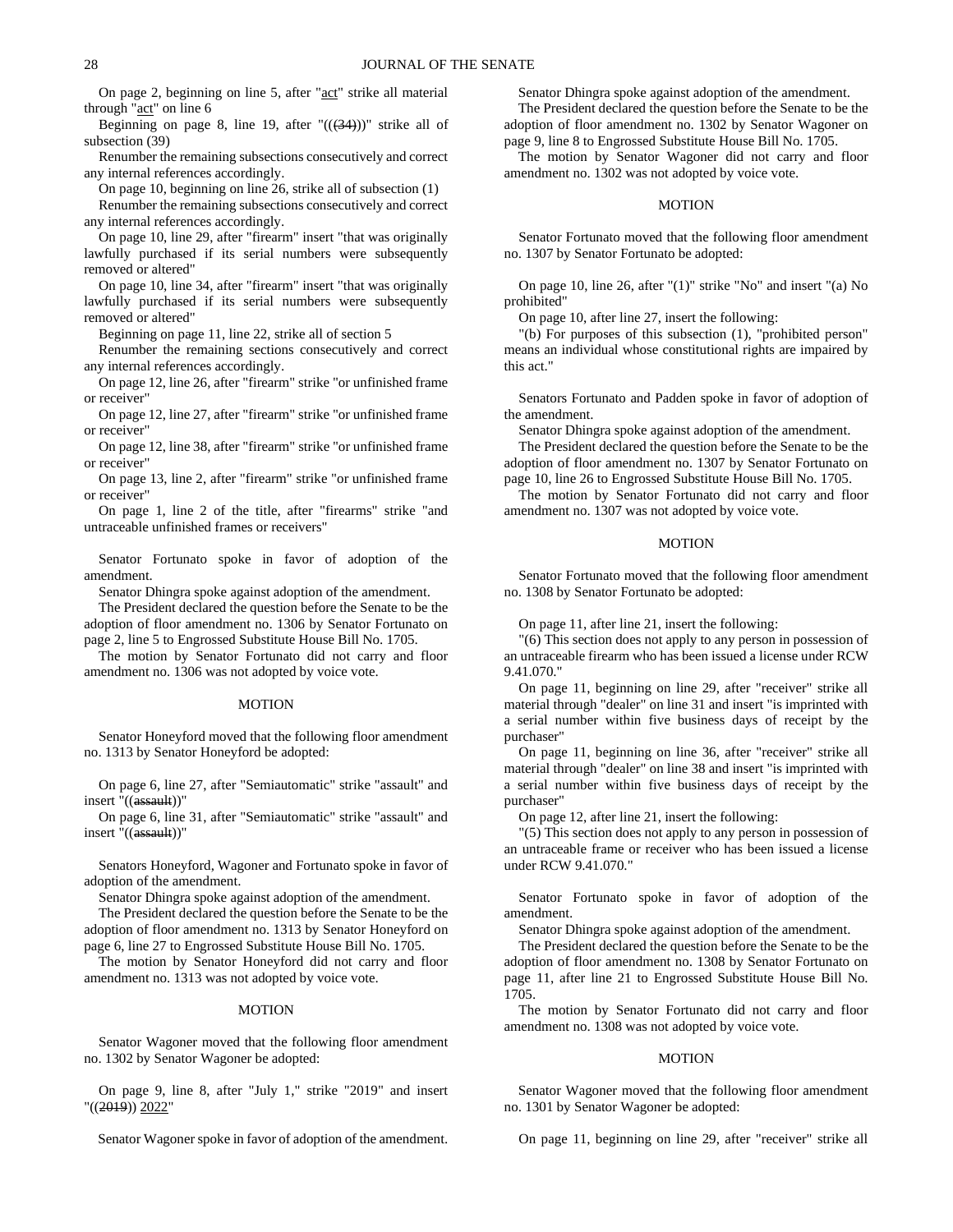material through "dealer" on line 31 and insert "is imprinted with a serial number within five business days of receipt by the purchaser"

On page 11, beginning on line 36, after "receiver" strike all material through "dealer" on line 38 and insert "is imprinted with a serial number within five business days of receipt by the purchaser"

Senator Wagoner spoke in favor of adoption of the amendment. Senator Dhingra spoke against adoption of the amendment.

The President declared the question before the Senate to be the adoption of floor amendment no. 1301 by Senator Wagoner on page 11, line 29 to Engrossed Substitute House Bill No. 1705.

The motion by Senator Wagoner did not carry and floor amendment no. 1301 was not adopted by voice vote.

#### MOTION

Senator Wagoner moved that the following floor amendment no. 1300 by Senator Wagoner be adopted:

On page 15, after line 24, insert the following:

"**Sec. 8.** RCW 9.94A.533 and 2020 c 330 s 1 and 2020 c 141 s 1 are each reenacted and amended to read as follows:

(1) The provisions of this section apply to the standard sentence ranges determined by RCW 9.94A.510 or 9.94A.517.

(2) For persons convicted of the anticipatory offenses of criminal attempt, solicitation, or conspiracy under chapter 9A.28 RCW, the standard sentence range is determined by locating the sentencing grid sentence range defined by the appropriate offender score and the seriousness level of the completed crime, and multiplying the range by ((seventy-five)) 75 percent.

(3) The following additional times shall be added to the standard sentence range for felony crimes committed after July 23, 1995, if the offender or an accomplice was armed with a firearm as defined in RCW 9.41.010 and the offender is being sentenced for one of the crimes listed in this subsection as eligible for any firearm enhancements based on the classification of the completed felony crime. If the offender is being sentenced for more than one offense, the firearm enhancement or enhancements must be added to the total period of confinement for all offenses, regardless of which underlying offense is subject to a firearm enhancement. If the offender or an accomplice was armed with a firearm as defined in RCW 9.41.010 and the offender is being sentenced for an anticipatory offense under chapter 9A.28 RCW to commit one of the crimes listed in this subsection as eligible for any firearm enhancements, the following additional times shall be added to the standard sentence range determined under subsection (2) of this section based on the felony crime of conviction as classified under RCW 9A.28.020:

(a) Five years for any felony defined under any law as a class A felony or with a statutory maximum sentence of at least  $(($ twenty $))$  20 years, or both, and not covered under (f) of this subsection;

(b) Three years for any felony defined under any law as a class B felony or with a statutory maximum sentence of  $((ten))$  10 years, or both, and not covered under (f) of this subsection;

(c) Eighteen months for any felony defined under any law as a class C felony or with a statutory maximum sentence of five years, or both, and not covered under (f) of this subsection;

(d) If the offender is being sentenced for any firearm enhancements under (a), (b), and/or (c) of this subsection and the offender has previously been sentenced for any deadly weapon enhancements after July 23, 1995, under (a), (b), and/or (c) of this subsection or subsection  $(4)(a)$ ,  $(b)$ , and/or  $(c)$  of this section, or

both, all firearm enhancements under this subsection shall be twice the amount of the enhancement listed;

(e) Notwithstanding any other provision of law, all firearm enhancements under this section are mandatory, shall be served in total confinement, and shall run consecutively to all other sentencing provisions, including other firearm or deadly weapon enhancements, for all offenses sentenced under this chapter. However, whether or not a mandatory minimum term has expired, an offender serving a sentence under this subsection may be:

(i) Granted an extraordinary medical placement when authorized under RCW 9.94A.728(1)(c); or

(ii) Released under the provisions of RCW 9.94A.730;

(f) The firearm enhancements in this section shall apply to all felony crimes except the following: Possession of a machine gun or bump-fire stock, possessing a stolen firearm, drive-by shooting, theft of a firearm, unlawful possession of a firearm in the first and second degree, and use of a machine gun or bumpfire stock in a felony;

(g) If the standard sentence range under this section exceeds the statutory maximum sentence for the offense, the statutory maximum sentence shall be the presumptive sentence unless the offender is a persistent offender. If the addition of a firearm enhancement increases the sentence so that it would exceed the statutory maximum for the offense, the portion of the sentence representing the enhancement may not be reduced.

(4) The following additional times shall be added to the standard sentence range for felony crimes committed after July 23, 1995, if the offender or an accomplice was armed with a deadly weapon other than a firearm as defined in RCW 9.41.010 and the offender is being sentenced for one of the crimes listed in this subsection as eligible for any deadly weapon enhancements based on the classification of the completed felony crime. If the offender is being sentenced for more than one offense, the deadly weapon enhancement or enhancements must be added to the total period of confinement for all offenses, regardless of which underlying offense is subject to a deadly weapon enhancement. If the offender or an accomplice was armed with a deadly weapon other than a firearm as defined in RCW 9.41.010 and the offender is being sentenced for an anticipatory offense under chapter 9A.28 RCW to commit one of the crimes listed in this subsection as eligible for any deadly weapon enhancements, the following additional times shall be added to the standard sentence range determined under subsection (2) of this section based on the felony crime of conviction as classified under RCW 9A.28.020:

(a) Two years for any felony defined under any law as a class A felony or with a statutory maximum sentence of at least  $(($ twenty $))$  20 years, or both, and not covered under (f) of this subsection;

(b) One year for any felony defined under any law as a class B felony or with a statutory maximum sentence of  $((ten))$  10 years, or both, and not covered under (f) of this subsection;

(c) Six months for any felony defined under any law as a class C felony or with a statutory maximum sentence of five years, or both, and not covered under (f) of this subsection;

(d) If the offender is being sentenced under (a), (b), and/or (c) of this subsection for any deadly weapon enhancements and the offender has previously been sentenced for any deadly weapon enhancements after July 23, 1995, under (a), (b), and/or (c) of this subsection or subsection  $(3)(a)$ ,  $(b)$ , and/or  $(c)$  of this section, or both, all deadly weapon enhancements under this subsection shall be twice the amount of the enhancement listed;

(e) Notwithstanding any other provision of law, all deadly weapon enhancements under this section are mandatory, shall be served in total confinement, and shall run consecutively to all other sentencing provisions, including other firearm or deadly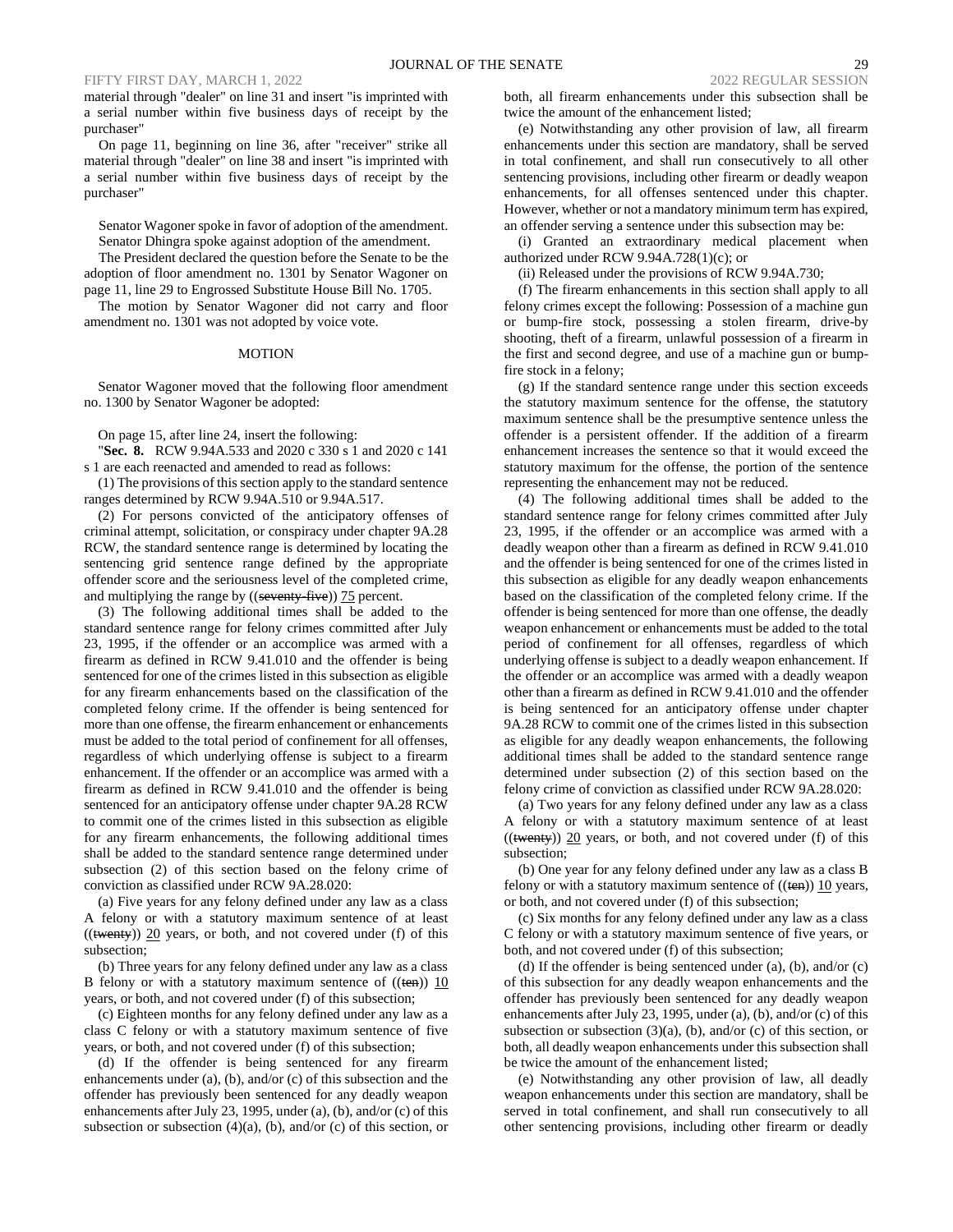weapon enhancements, for all offenses sentenced under this chapter. However, whether or not a mandatory minimum term has expired, an offender serving a sentence under this subsection may be:

(i) Granted an extraordinary medical placement when authorized under RCW 9.94A.728(1)(c); or

(ii) Released under the provisions of RCW 9.94A.730;

(f) The deadly weapon enhancements in this section shall apply to all felony crimes except the following: Possession of a machine gun or bump-fire stock, possessing a stolen firearm, drive-by shooting, theft of a firearm, unlawful possession of a firearm in the first and second degree, and use of a machine gun or bumpfire stock in a felony;

(g) If the standard sentence range under this section exceeds the statutory maximum sentence for the offense, the statutory maximum sentence shall be the presumptive sentence unless the offender is a persistent offender. If the addition of a deadly weapon enhancement increases the sentence so that it would exceed the statutory maximum for the offense, the portion of the sentence representing the enhancement may not be reduced.

(5) The following additional times shall be added to the standard sentence range if the offender or an accomplice committed the offense while in a county jail or state correctional facility and the offender is being sentenced for one of the crimes listed in this subsection. If the offender or an accomplice committed one of the crimes listed in this subsection while in a county jail or state correctional facility, and the offender is being sentenced for an anticipatory offense under chapter 9A.28 RCW to commit one of the crimes listed in this subsection, the following additional times shall be added to the standard sentence range determined under subsection (2) of this section:

(a) Eighteen months for offenses committed under RCW 69.50.401(2) (a) or (b) or 69.50.410;

(b) Fifteen months for offenses committed under RCW 69.50.401(2) (c), (d), or (e);

(c) Twelve months for offenses committed under RCW 69.50.4013.

For the purposes of this subsection, all of the real property of a state correctional facility or county jail shall be deemed to be part of that facility or county jail.

(6) An additional ((twenty-four))  $24$  months shall be added to the standard sentence range for any ranked offense involving a violation of chapter 69.50 RCW if the offense was also a violation of RCW 69.50.435 or 9.94A.827. All enhancements under this subsection shall run consecutively to all other sentencing provisions, for all offenses sentenced under this chapter.

(7) An additional two years shall be added to the standard sentence range for vehicular homicide committed while under the influence of intoxicating liquor or any drug as defined by RCW 46.61.502 for each prior offense as defined in RCW 46.61.5055.

Notwithstanding any other provision of law, all impaired driving enhancements under this subsection are mandatory, shall be served in total confinement, and shall run consecutively to all other sentencing provisions, including other impaired driving enhancements, for all offenses sentenced under this chapter.

An offender serving a sentence under this subsection may be granted an extraordinary medical placement when authorized under RCW 9.94A.728(1)(c).

(8)(a) The following additional times shall be added to the standard sentence range for felony crimes committed on or after July 1, 2006, if the offense was committed with sexual motivation, as that term is defined in RCW 9.94A.030. If the offender is being sentenced for more than one offense, the sexual motivation enhancement must be added to the total period of total confinement for all offenses, regardless of which underlying offense is subject to a sexual motivation enhancement. If the offender committed the offense with sexual motivation and the offender is being sentenced for an anticipatory offense under chapter 9A.28 RCW, the following additional times shall be added to the standard sentence range determined under subsection (2) of this section based on the felony crime of conviction as classified under RCW 9A.28.020:

(i) Two years for any felony defined under the law as a class A felony or with a statutory maximum sentence of at least ((twenty)) 20 years, or both;

(ii) Eighteen months for any felony defined under any law as a class B felony or with a statutory maximum sentence of  $((ten))$  10 years, or both;

(iii) One year for any felony defined under any law as a class C felony or with a statutory maximum sentence of five years, or both;

(iv) If the offender is being sentenced for any sexual motivation enhancements under  $(a)(i)$ ,  $(ii)$ , and/or  $(iii)$  of this subsection and the offender has previously been sentenced for any sexual motivation enhancements on or after July 1, 2006, under (a)(i), (ii), and/or (iii) of this subsection, all sexual motivation enhancements under this subsection shall be twice the amount of the enhancement listed;

(b) Notwithstanding any other provision of law, all sexual motivation enhancements under this subsection are mandatory, shall be served in total confinement, and shall run consecutively to all other sentencing provisions, including other sexual motivation enhancements, for all offenses sentenced under this chapter. However, whether or not a mandatory minimum term has expired, an offender serving a sentence under this subsection may be:

(i) Granted an extraordinary medical placement when authorized under RCW 9.94A.728(1)(c); or

(ii) Released under the provisions of RCW 9.94A.730;

(c) The sexual motivation enhancements in this subsection apply to all felony crimes;

(d) If the standard sentence range under this subsection exceeds the statutory maximum sentence for the offense, the statutory maximum sentence shall be the presumptive sentence unless the offender is a persistent offender. If the addition of a sexual motivation enhancement increases the sentence so that it would exceed the statutory maximum for the offense, the portion of the sentence representing the enhancement may not be reduced;

(e) The portion of the total confinement sentence which the offender must serve under this subsection shall be calculated before any earned early release time is credited to the offender;

(f) Nothing in this subsection prevents a sentencing court from imposing a sentence outside the standard sentence range pursuant to RCW 9.94A.535.

(9) An additional one-year enhancement shall be added to the standard sentence range for the felony crimes of RCW 9A.44.073, 9A.44.076, 9A.44.079, 9A.44.083, 9A.44.086, or 9A.44.089 committed on or after July 22, 2007, if the offender engaged, agreed, or offered to engage the victim in the sexual conduct in return for a fee. If the offender is being sentenced for more than one offense, the one-year enhancement must be added to the total period of total confinement for all offenses, regardless of which underlying offense is subject to the enhancement. If the offender is being sentenced for an anticipatory offense for the felony crimes of RCW 9A.44.073, 9A.44.076, 9A.44.079, 9A.44.083, 9A.44.086, or 9A.44.089, and the offender attempted, solicited another, or conspired to engage, agree, or offer to engage the victim in the sexual conduct in return for a fee, an additional one-year enhancement shall be added to the standard sentence range determined under subsection (2) of this section. For purposes of this subsection, "sexual conduct" means sexual intercourse or sexual contact, both as defined in chapter 9A.44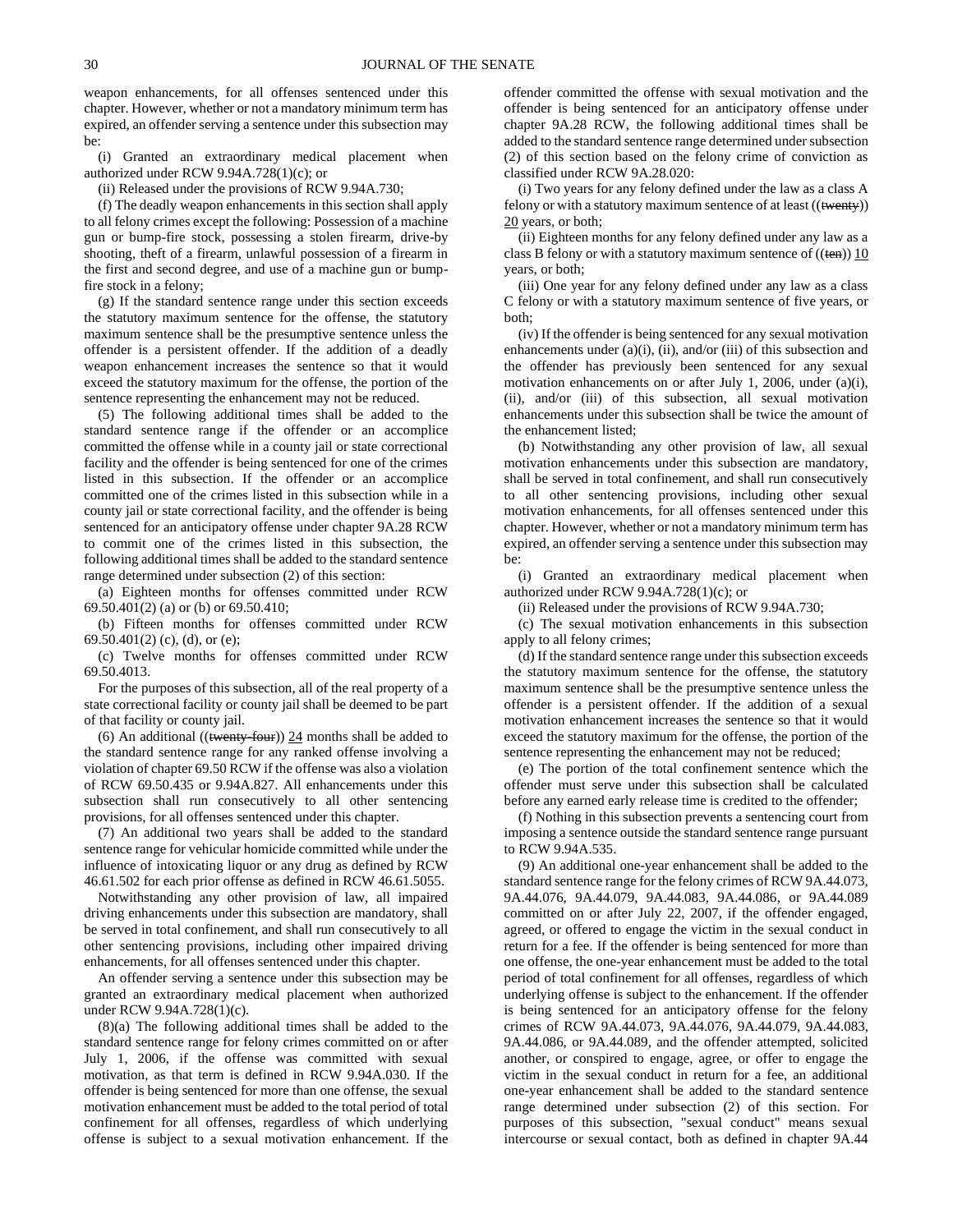$(10)(a)$  For a person age  $((eighteen))$  18 or older convicted of any criminal street gang-related felony offense for which the person compensated, threatened, or solicited a minor in order to involve the minor in the commission of the felony offense, the standard sentence range is determined by locating the sentencing grid sentence range defined by the appropriate offender score and the seriousness level of the completed crime, and multiplying the range by one hundred twenty-five percent. If the standard sentence range under this subsection exceeds the statutory maximum sentence for the offense, the statutory maximum sentence is the presumptive sentence unless the offender is a persistent offender.

(b) This subsection does not apply to any criminal street gangrelated felony offense for which involving a minor in the commission of the felony offense is an element of the offense.

(c) The increased penalty specified in (a) of this subsection is unavailable in the event that the prosecution gives notice that it will seek an exceptional sentence based on an aggravating factor under RCW 9.94A.535.

(11) An additional (( $t$ welve))  $12$  months and one day shall be added to the standard sentence range for a conviction of attempting to elude a police vehicle as defined by RCW 46.61.024, if the conviction included a finding by special allegation of endangering one or more persons under RCW 9.94A.834.

(12) An additional  $((\text{twelve}))$  12 months shall be added to the standard sentence range for an offense that is also a violation of RCW 9.94A.831.

(13) An additional (( $t$ welve))  $12$  months shall be added to the standard sentence range for vehicular homicide committed while under the influence of intoxicating liquor or any drug as defined by RCW 46.61.520 or for vehicular assault committed while under the influence of intoxicating liquor or any drug as defined by RCW 46.61.522, or for any felony driving under the influence (RCW 46.61.502(6)) or felony physical control under the influence (RCW 46.61.504(6)) for each child passenger under the age of  $((\text{sixteen}))$  16 who is an occupant in the defendant's vehicle. These enhancements shall be mandatory, shall be served in total confinement, and shall run consecutively to all other sentencing provisions, including other minor child enhancements, for all offenses sentenced under this chapter. If the addition of a minor child enhancement increases the sentence so that it would exceed the statutory maximum for the offense, the portion of the sentence representing the enhancement shall be mandatory, shall be served in total confinement, and shall run consecutively to all other sentencing provisions.

(14) An additional (( $($ twelve))  $12$  months shall be added to the standard sentence range for an offense that is also a violation of RCW 9.94A.832.

(15) An additional 12 months shall be added to the standard sentence range for a violent offense that involved the use of an untraceable firearm as defined in RCW 9.41.010.

(16) Regardless of any provisions in this section, if a person is being sentenced in adult court for a crime committed under age  $((eighteen))$  18, the court has full discretion to depart from mandatory sentencing enhancements and to take the particular circumstances surrounding the defendant's youth into account.

NEW SECTION. **Sec. 9.** A new section is added to chapter 9.94A RCW to read as follows:

(1) In a prosecution of a violent offense, the prosecution may file a special allegation that the offense involved the use of an untraceable firearm as defined in RCW 9.41.010.

(2) The state has the burden of proving a special allegation made under this section beyond a reasonable doubt. If a jury is had, the jury shall, if it finds the defendant guilty, also find a special verdict whether the offense involved the use of an untraceable firearm. If no jury is had, the court shall make a finding of fact whether the offense involved the use of an untraceable firearm."

Renumber the remaining sections consecutively and correct any internal references accordingly.

On page 1, line 7 of the title, after "43.43.580;" insert "reenacting and amending RCW 9.94A.533;"

On page 1, line 8 of the title, after "9.41 RCW;" insert "adding a new section to chapter 9.94A RCW;"

Senators Wagoner, Rivers, Short and Fortunato spoke in favor of adoption of the amendment.

Senator Dhingra spoke against adoption of the amendment. Senator Short demanded a roll call.

The President declared that one-sixth of the members supported the demand, and the demand was sustained.

The President declared the question before the Senate to be the adoption of the amendment by Senator Wagoner on page 15, after line 24 to Engrossed Substitute House Bill No. 1705.

### ROLL CALL

The Secretary called the roll on the adoption of the amendment by Senator Wagoner and the amendment was not adopted by the following vote: Yeas, 23; Nays, 26; Absent, 0; Excused, 0.

Voting yea: Senators Braun, Brown, Dozier, Fortunato, Frockt, Gildon, Hawkins, Holy, Honeyford, King, McCune, Muzzall, Padden, Randall, Rivers, Schoesler, Sefzik, Sheldon, Short, Wagoner, Warnick, Wilson, J. and Wilson, L.

Voting nay: Senators Billig, Carlyle, Cleveland, Conway, Das, Dhingra, Hasegawa, Hunt, Keiser, Kuderer, Liias, Lovelett, Lovick, Mullet, Nguyen, Nobles, Pedersen, Robinson, Rolfes, Saldaña, Salomon, Stanford, Trudeau, Van De Wege, Wellman and Wilson, C.

### MOTION

On motion of Senator Dhingra, the rules were suspended, Engrossed Substitute House Bill No. 1705 was advanced to third reading, the second reading considered the third and the bill was placed on final passage.

Senator Dhingra spoke in favor of passage of the bill. Senator Muzzall spoke against passage of the bill.

The President declared the question before the Senate to be the final passage of Engrossed Substitute House Bill No. 1705.

#### ROLL CALL

The Secretary called the roll on the final passage of Engrossed Substitute House Bill No. 1705 and the bill passed the Senate by the following vote: Yeas, 26; Nays, 23; Absent, 0; Excused, 0.

Voting yea: Senators Billig, Carlyle, Cleveland, Conway, Das, Dhingra, Frockt, Hasegawa, Hunt, Keiser, Kuderer, Liias, Lovelett, Lovick, Mullet, Nguyen, Nobles, Pedersen, Robinson, Rolfes, Saldaña, Salomon, Stanford, Trudeau, Wellman and Wilson, C.

Voting nay: Senators Braun, Brown, Dozier, Fortunato, Gildon, Hawkins, Holy, Honeyford, King, McCune, Muzzall, Padden, Randall, Rivers, Schoesler, Sefzik, Sheldon, Short, Van De Wege, Wagoner, Warnick, Wilson, J. and Wilson, L.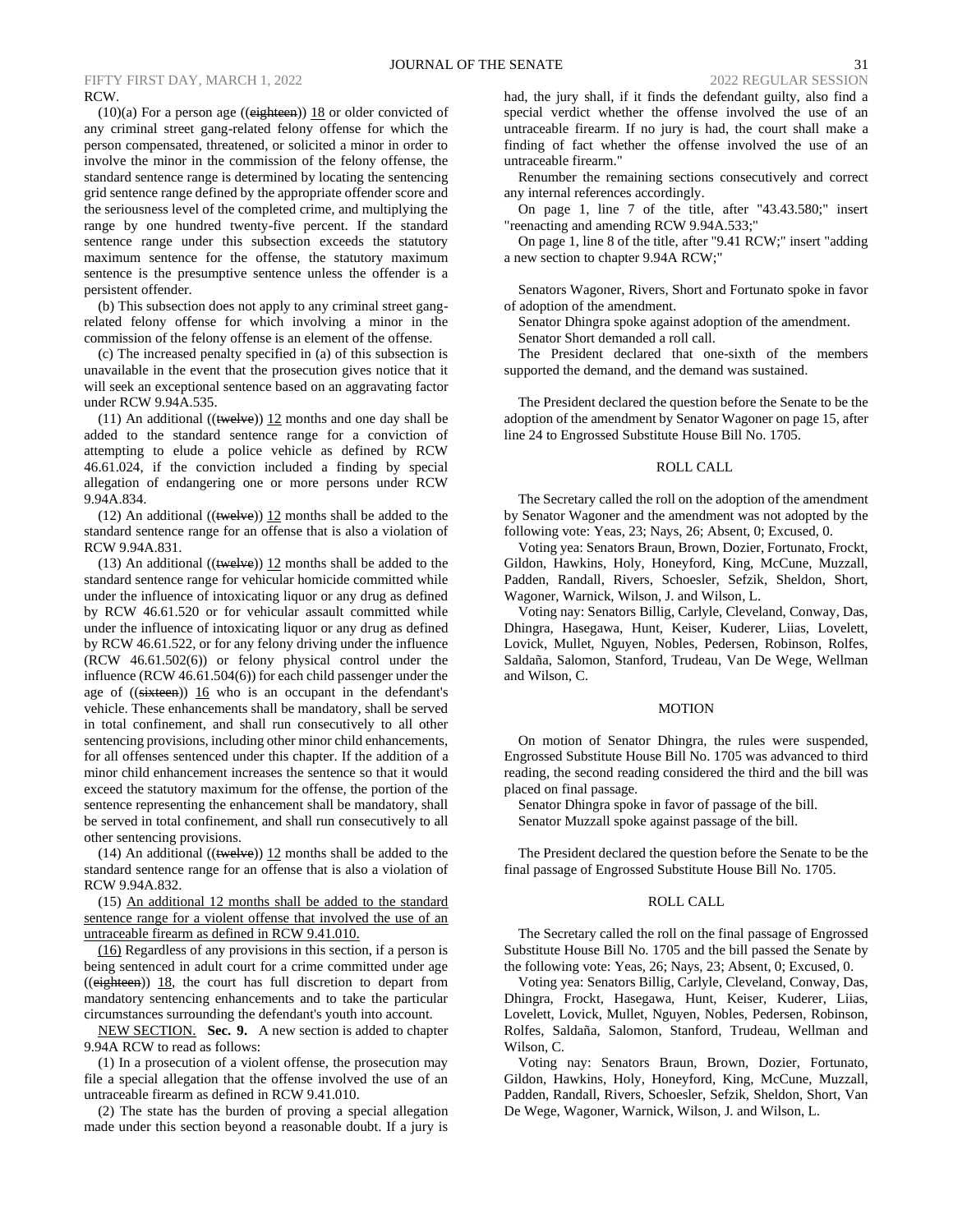ENGROSSED SUBSTITUTE HOUSE BILL NO. 1705, having received the constitutional majority, was declared passed. There being no objection, the title of the bill was ordered to stand as the title of the act.

# SECOND READING

HOUSE BILL NO. 1874, by Representatives Vick, Dufault, Hoff, Jacobsen, Leavitt, Simmons, Corry, Senn, Peterson, Goodman, Riccelli, Davis, Macri and Young

Reducing barriers to professional licensure for individuals with previous arrests or criminal convictions.

The measure was read the second time.

#### **MOTION**

On motion of Senator Mullet, the rules were suspended, House Bill No. 1874 was advanced to third reading, the second reading considered the third and the bill was placed on final passage. Senator Mullet spoke in favor of passage of the bill.

The President declared the question before the Senate to be the final passage of House Bill No. 1874.

# ROLL CALL

The Secretary called the roll on the final passage of House Bill No. 1874 and the bill passed the Senate by the following vote: Yeas, 49; Nays, 0; Absent, 0; Excused, 0.

Voting yea: Senators Billig, Braun, Brown, Carlyle, Cleveland, Conway, Das, Dhingra, Dozier, Fortunato, Frockt, Gildon, Hasegawa, Hawkins, Holy, Honeyford, Hunt, Keiser, King, Kuderer, Liias, Lovelett, Lovick, McCune, Mullet, Muzzall, Nguyen, Nobles, Padden, Pedersen, Randall, Rivers, Robinson, Rolfes, Saldaña, Salomon, Schoesler, Sefzik, Sheldon, Short, Stanford, Trudeau, Van De Wege, Wagoner, Warnick, Wellman, Wilson, C., Wilson, J. and Wilson, L.

HOUSE BILL NO. 1874, having received the constitutional majority, was declared passed. There being no objection, the title of the bill was ordered to stand as the title of the act.

### SECOND READING

SUBSTITUTE HOUSE BILL NO. 1074, by House Committee on Health Care & Wellness (originally sponsored by Peterson, Rude, Leavitt, Wylie, Kloba, Ortiz-Self, Callan, Riccelli, Davis and Pollet)

Concerning overdose and suicide fatality reviews.

The measure was read the second time.

### MOTION

Senator Frockt moved that the following committee striking amendment by the Committee on Behavioral Health Subcommittee to Health & Long Term Care be adopted:

Strike everything after the enacting clause and insert the following:

"NEW SECTION. **Sec. 1.** A new section is added to chapter 70.05 RCW to read as follows:

(1) The legislature finds that the mortality rate in Washington

state due to overdose, withdrawal related to substance abuse such as opiates, benzodiazepines, and alcohol, and suicide is unacceptably high and that such mortality may be preventable. The legislature further finds that, through the performance of overdose, withdrawal, and suicide fatality reviews, preventable causes of mortality can be identified and addressed, thereby reducing the number of overdose, withdrawal, and suicide fatalities in Washington state.

(2)(a) A local health department may establish multidisciplinary overdose, withdrawal, and suicide fatality review teams to review overdose, withdrawal, and suicide deaths and to develop strategies for the prevention of overdose, withdrawal, and suicide fatalities.

(b) The department shall assist local health departments to collect the reports of any overdose, withdrawal, and suicide fatality reviews conducted by local health departments and assist with entering the reports into a database to the extent that the data is not protected under subsection (3) of this section. Notwithstanding subsection (3) of this section, the department shall respond to any requests for data from the database to the extent permitted for health care information under chapters 70.02 and 70.225 RCW. In addition, the department shall provide technical assistance to local health departments and overdose, withdrawal, and suicide fatality review teams conducting overdose, withdrawal, and suicide fatality reviews and encourage communication among overdose, withdrawal, and suicide fatality review teams.

(c) All overdose, withdrawal, or suicide fatality reviews undertaken under this section shall be shared with the department, subject to the same confidentiality restrictions described in this section.

(3)(a) All health care information collected as part of an overdose, withdrawal, and suicide fatality review is confidential, subject to the restrictions on disclosure provided for in chapter 70.02 RCW. When documents are collected as part of an overdose, withdrawal, and suicide fatality review, the records may be used solely by local health departments for the purposes of the review.

(b) Information, documents, proceedings, records, and opinions created, collected, or maintained by the overdose, withdrawal, and suicide fatality review team or the local health department in support of the review team are confidential and are not subject to public inspection or copying under chapter 42.56 RCW and are not subject to discovery or introduction into evidence in any civil or criminal action.

(c) Any person who was in attendance at a meeting of the review team or who participated in the creation, collection, or maintenance of the review team's information, documents, proceedings, records, or opinions may not be permitted or required to testify in any civil or criminal action as to the content of such proceedings, or the review team's information, documents, records, or opinions. This subsection does not prevent a member of the review team from testifying in a civil or criminal action concerning facts which form the basis for the overdose, withdrawal, and suicide fatality review team's proceedings of which the review team member had personal knowledge acquired independently of the overdose, withdrawal, and suicide fatality review team or which is public information.

(d) Any person who, in substantial good faith, participates as a member of the review team or provides information to further the purposes of the review team may not be subject to an action for civil damages or other relief as a result of the activity or its consequences.

(e) All meetings, proceedings, and deliberations of the overdose, withdrawal, and suicide fatality review team must be confidential and may be conducted in executive session.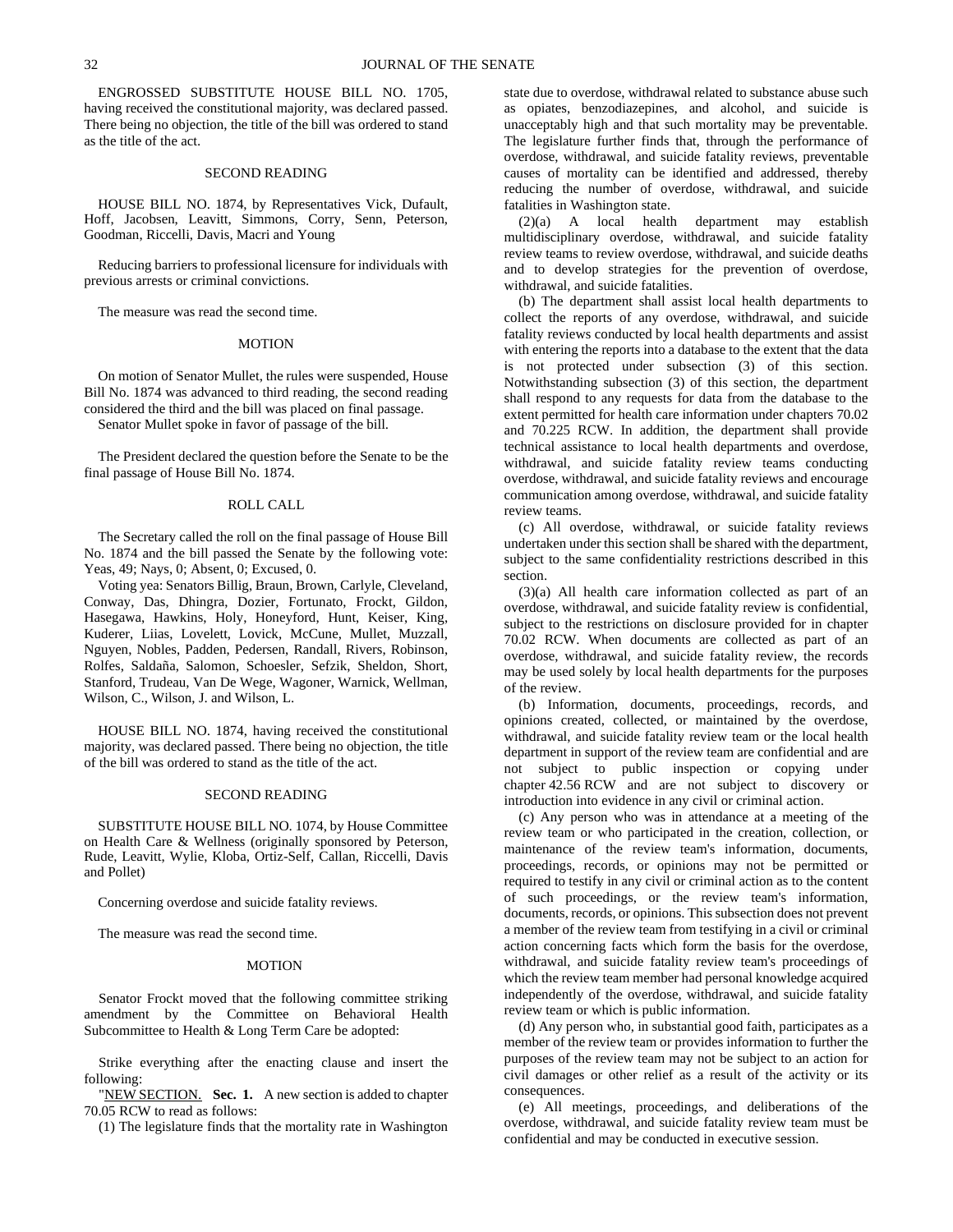70.05 RCW."

### FIFTY FIRST DAY, MARCH 1, 2022 2022 REGULAR SESSION

(4) This section does not prevent a local health department from publishing statistical compilations and reports related to the overdose, withdrawal, and suicide fatality review. Any portions of such compilations and reports that identify individual cases and sources of information must be redacted.

(5) To aid in an overdose, withdrawal, and suicide fatality review, the local health department has the authority to:

(a) Request and receive data for specific overdose, withdrawal, and suicide fatalities including, but not limited to, all medical records related to the overdose, withdrawal, and suicide, autopsy reports, medical examiner reports, coroner reports, schools, criminal justice, law enforcement, and social services records; and

(b) Request and receive data as described in (a) of this subsection from health care providers, health care facilities, clinics, schools, criminal justice, law enforcement, laboratories, medical examiners, coroners, professions and facilities licensed by the department of health, local health jurisdictions, the health care authority and its licensees and providers, the department of health and its licensees, the department of social and health services and its licensees and providers, and the department of children, youth, and families and its licensees and providers.

(6) Upon request by the local health department, health care providers, health care facilities, clinics, schools, criminal justice, law enforcement, laboratories, medical examiners, coroners, professions and facilities licensed by the department of health, local health jurisdictions, the health care authority and its licensees and providers, the department of health and its licensees, the department of social and health services and its licensees and providers, and the department of children, youth, and families and its licensees and providers must provide all medical records related to the overdose, withdrawal, and suicide, autopsy reports, medical examiner reports, coroner reports, social services records, and other data requested for specific overdose, withdrawal, and suicide fatalities to perform an overdose, withdrawal, and suicide fatality review to the local health department.

(7) For the purposes of this section, "overdose, withdrawal, and suicide fatality review" means a confidential process to review minor or adult overdose, withdrawal, and suicide deaths as identified through a death certificate; by a medical examiner or coroner; or by a process defined by the local department of health. The process may include a systematic review of medical, clinical, and hospital records related to the overdose, withdrawal, and suicide; confidential interviews conducted with the protections established in subsection (3) of this section; analysis of individual case information; and review of this information by a team of professionals in order to identify modifiable medical, socioeconomic, public health, behavioral, administrative, educational, and environmental factors associated with each death."

On page 1, line 1 of the title, after "Relating to" strike the

The President declared the question before the Senate to be the adoption of the committee striking amendment by the Committee on Behavioral Health Subcommittee to Health & Long Term Care to Substitute House Bill No. 1074.

The motion by Senator Frockt carried and the committee striking amendment was adopted by voice vote.

### MOTION

On motion of Senator Frockt, the rules were suspended, Substitute House Bill No. 1074 was advanced to third reading, the second reading considered the third and the bill was placed on final passage.

Senators Frockt and Wagoner spoke in favor of passage of the bill.

The President declared the question before the Senate to be the final passage of Substitute House Bill No. 1074.

### ROLL CALL

The Secretary called the roll on the final passage of Substitute House Bill No. 1074 and the bill passed the Senate by the following vote: Yeas, 49; Nays, 0; Absent, 0; Excused, 0.

Voting yea: Senators Billig, Braun, Brown, Carlyle, Cleveland, Conway, Das, Dhingra, Dozier, Fortunato, Frockt, Gildon, Hasegawa, Hawkins, Holy, Honeyford, Hunt, Keiser, King, Kuderer, Liias, Lovelett, Lovick, McCune, Mullet, Muzzall, Nguyen, Nobles, Padden, Pedersen, Randall, Rivers, Robinson, Rolfes, Saldaña, Salomon, Schoesler, Sefzik, Sheldon, Short, Stanford, Trudeau, Van De Wege, Wagoner, Warnick, Wellman, Wilson, C., Wilson, J. and Wilson, L.

SUBSTITUTE HOUSE BILL NO. 1074, having received the constitutional majority, was declared passed. There being no objection, the title of the bill was ordered to stand as the title of the act.

### MOTION

At 8:50 p.m., on motion of Senator Pedersen, the Senate adjourned until 10:00 o'clock a.m. Wednesday, March 2, 2022.

DENNY HECK, President of the Senate

SARAH BANNISTER, Secretary of the Senate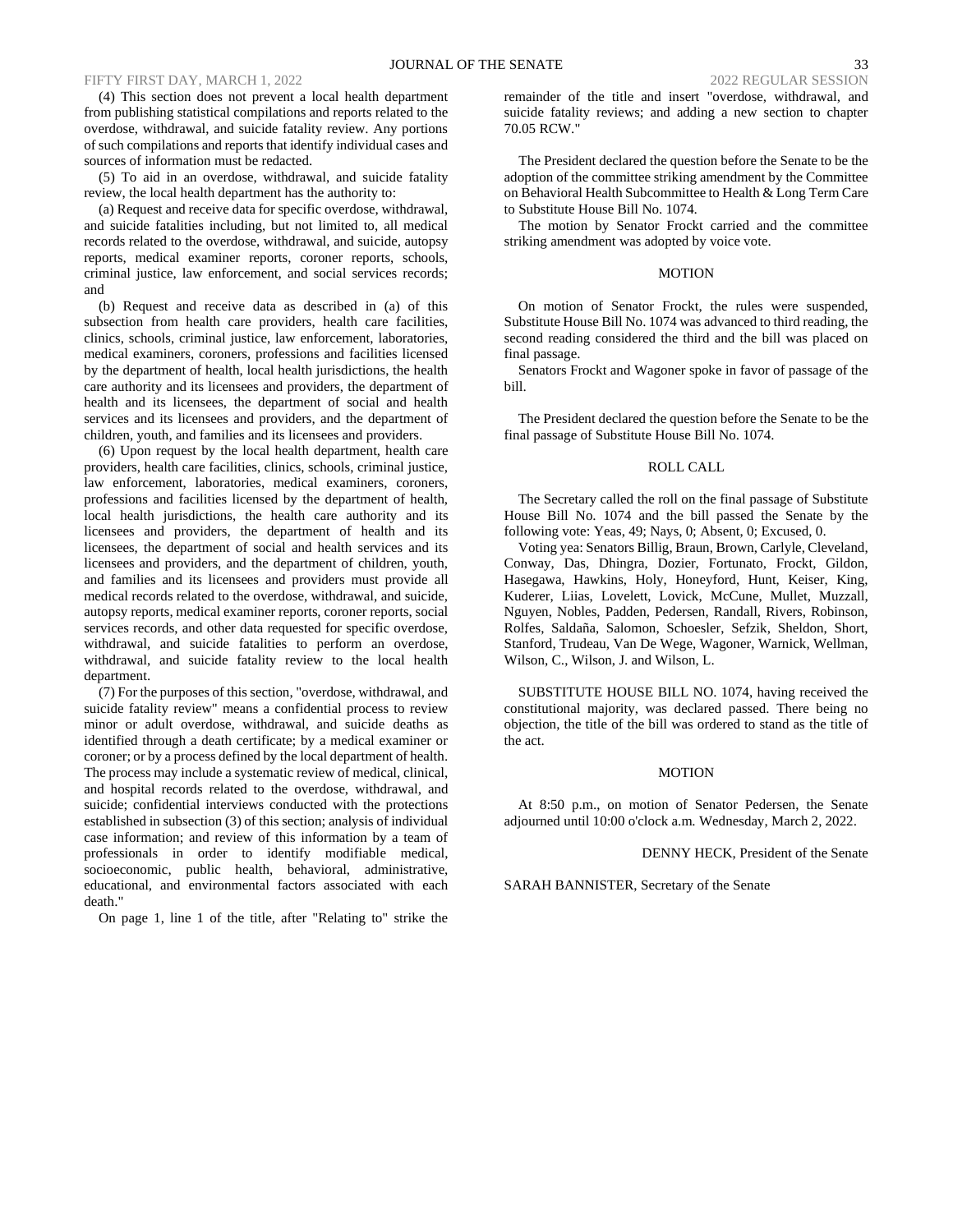| 1074-S                                       |
|----------------------------------------------|
|                                              |
|                                              |
| Third Reading Final Passage  33              |
| 1122                                         |
|                                              |
|                                              |
| 1165-E                                       |
|                                              |
| Third Reading Final Passage  3               |
| 1210-S2                                      |
|                                              |
| Third Reading Final Passage  20              |
| 1280                                         |
|                                              |
| Third Reading Final Passage  25              |
| 1286-S                                       |
|                                              |
|                                              |
| 1360-SE                                      |
|                                              |
| 1530-SE                                      |
|                                              |
| 1612                                         |
|                                              |
|                                              |
| 1619-SE                                      |
|                                              |
| Third Reading Final Passage  24              |
| $1623-S$                                     |
|                                              |
|                                              |
| 1630-SE<br>the control of the control of the |
|                                              |
|                                              |
| Third Reading Final Passage  27              |
| 1669                                         |
|                                              |
|                                              |
| $1675 - S$                                   |
|                                              |
| Third Reading Final Passage  22              |
| 1705-SE                                      |
| Second Reading  27, 28, 29                   |
| Third Reading Final Passage  31              |
| 1719                                         |
| Messages                                     |
|                                              |

| $1735-S$                        |
|---------------------------------|
|                                 |
|                                 |
| 1744-E                          |
|                                 |
| Third Reading Final Passage  13 |
| 1755                            |
|                                 |
| Third Reading Final Passage  11 |
| 1761                            |
|                                 |
| Third Reading Final Passage  11 |
| 1769                            |
|                                 |
| Third Reading Final Passage  21 |
| 1779-S                          |
|                                 |
| Third Reading Final Passage  20 |
| 1785                            |
|                                 |
|                                 |
|                                 |
| 1793-SE                         |
|                                 |
|                                 |
|                                 |
| 1794-S                          |
|                                 |
| Third Reading Final Passage  4  |
| 1798                            |
|                                 |
|                                 |
| 1814-S2                         |
|                                 |
| 1821-SE                         |
|                                 |
|                                 |
| Third Reading Final Passage  19 |
| 1834                            |
|                                 |
|                                 |
| 1851-E                          |
|                                 |
|                                 |
| Third Reading Final Passage  10 |
| 1874                            |
|                                 |
| Third Reading Final Passage  32 |
| 1878-S                          |